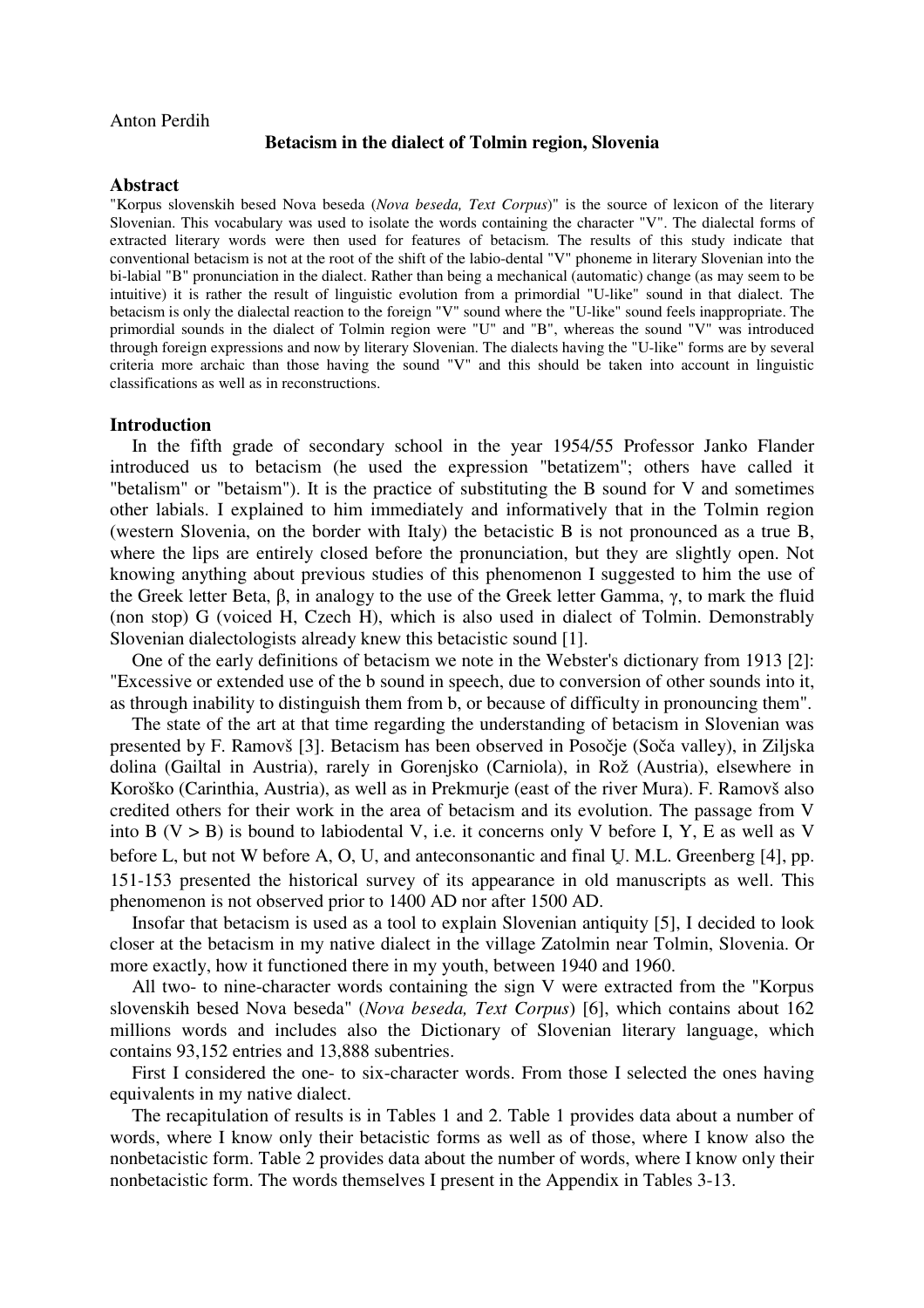### **Features of the dialect of Tolmin region and the mode of presentating its phonemic system**

First I present some characteristics of the dialect of Tolmin region. Its sounds are written here in the Slovenian annotation, not in English. The dialect of Tolmin region tends towards unstrained pronunciation of vowels; therefore it uses only open E and O, not the closed ones. Instead of closed E resp. O it uses JE (as in Engl. *yes*) or Jə, resp. *U*O. The sound I is quite open, and in some cases it is replaced by Jə or omitted

In this contribution I refrain from using the betacistic β but I use *B b* for easier readability. Significantly, regarding betacistic *B*, not all contemporary people in the Tolmin region (in this case in Zatolmin) used the features of their dialect uniformly. By my observation, those being meticulous and having good musical ear used predominantly slightly open lips to utter the fluid *B*, whereas the others uttered the true stopped B. Universally they used the fluid *G* or voiced H as opposed to the stopped sound G. To present the fluid *G* I use for easier readability the sign *G* g and not  $\gamma$ .

The dialect of Tolmin region often uses half-sounds (reduced vowels). These are presented here using the sign ə (*schwa*). They can be long or short, stressed or not, more E-like or less E-like, tonally same, higher or lower than the neighboring vowels. The dialect of Tolmin region is quite "singing", tonal, but the tonality of the words is in most cases not presented here. Where it is, I marked it behind the word using dots like e.g.  $\frac{1}{1}$ , which means that the first syllable is of a higher tone than the second one. The difference between them is often a quinte, but I didn't study the tonality systematically.

The sound J (Engl. Y as in *yes*), and other sounds similar to it, which most of our linguists mark with different forms of the sign I, are here strictly presented using the sign J because their sound is in the dialect of Tolmin region much closer to the Slovenian sound J than I.

The sound U (as in Engl. *you*) can be a vowel forming syllables or consonantal *U* not forming syllables. The latter one is mostly accompanied by a vowel. I mark it strictly as *U*, although the linguists mark it either as W or as U. In present contribution I strictly avoid, except in quotations, the signs that might appear ambiguous, e.g. the Latin characters q, w, x, y, as well as the Greek characters and most of the other signs used by linguists to make a complete linguistic notation. If someone would like to make a complete linguistic notation, I am at hers/his disposal.

The dialect of Tolmin region does not use true diphthongs. Where a combination of signs seems to be a diphthong, it is in fact composed of a vowel and of the consonant or semivowel J or consonantal (semivowel) *U* (W, U).

Wherever it seemed necessary, I marked the stress: the acute ` for short ones, and the acute ´ for long ones. The stress marks do not represent the closed E or O but only the position of the stress and the length of the otherwise opened E or O.

#### **The betacistic form and its typical examples**

The data for one- to six-character words are recapitulated in Tables 1 and 2. There are 1911 cases, in which the dialectal sound *U* corresponds to the literary Slovenian sound V. The dialectal sound *B* (and infrequently the stopped B) corresponds to the literary Slovenian sound V in 530 cases. In fifteen sets of words the V sound is simply lacking in the dialect. There are also cases where the dialect uses another word. For example, instead of 'črv' *worm* the 'ščurk' *worm* is substituted. Or the dialect uses several words to present the meaning of a literary one. Given data indicate that about 50 years ago in the dialect of Tolmin region presented the dialectal sound *U* more than  $\frac{3}{4}$ , i.e. 78.29% cases instead of the literary sound V, whereas the betacistic *B* or B in less then  $\frac{1}{4}$ , i.e. in 21.71% of cases.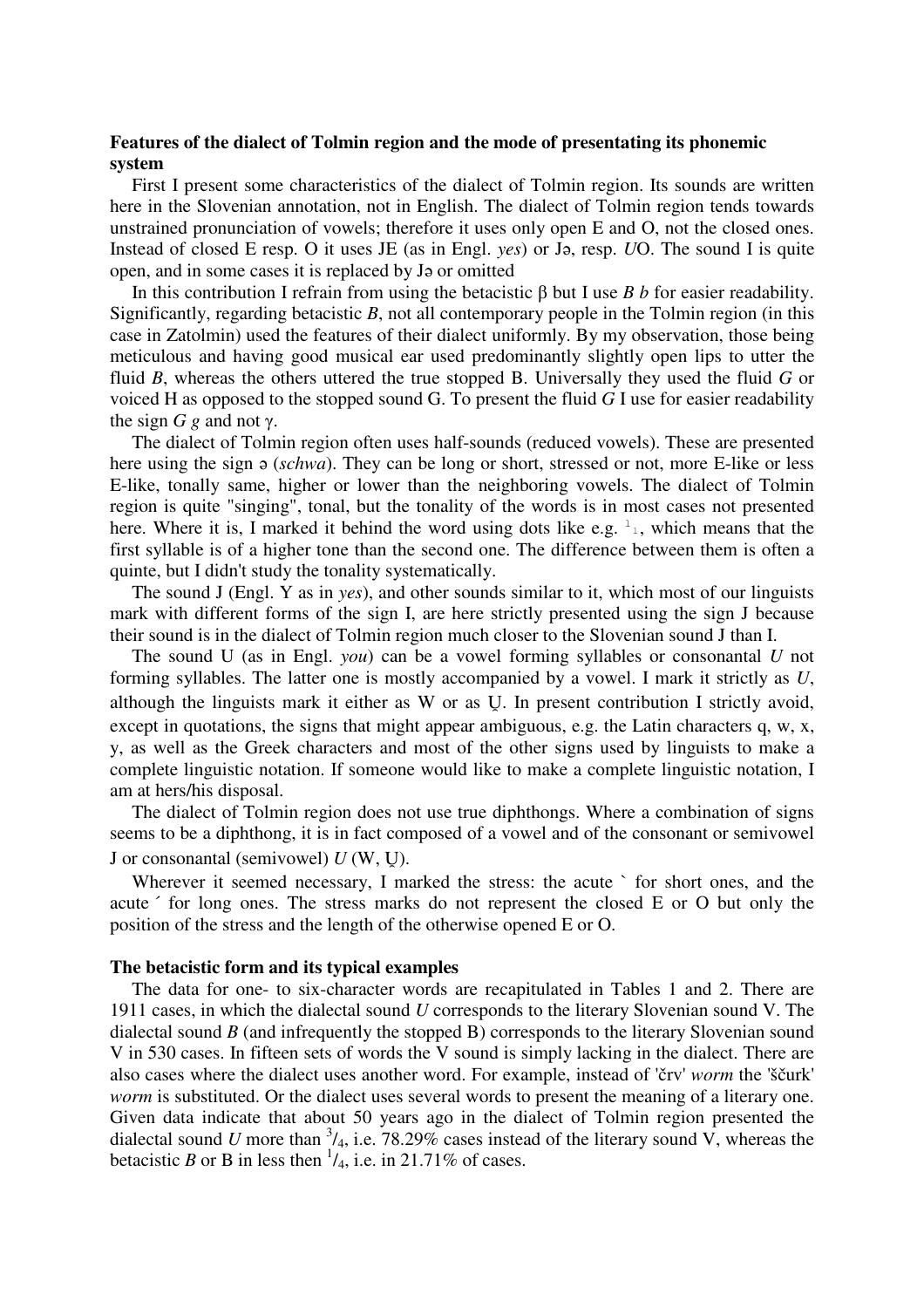| where beging and behaviour for<br>III I dibo Kilow the fit |     |    |
|------------------------------------------------------------|-----|----|
| Character doublet containing character V                   | B   |    |
| va                                                         | h   |    |
| ve                                                         | 338 |    |
| vi                                                         | 160 | 3  |
| <b>VO</b>                                                  | 6   |    |
| vu                                                         |     |    |
| vj                                                         | 5   |    |
| End of the word                                            | 6   |    |
| ev                                                         | 2   |    |
| iv                                                         |     |    |
| Total                                                      |     | 19 |

**Table 1.** The number of words having the betacistic form as well as the number of them where besides the betacistic form I also know the nonbetacistic one.

| Character doublet containing character V |      |
|------------------------------------------|------|
| ve                                       |      |
| vi                                       | 64   |
| vl                                       | 53   |
| ev                                       | 209  |
| iv                                       | 122  |
| other*                                   | 1399 |
| Total                                    | 1892 |

\* All other doublets not considered elsewhere

Altogether: *B* in 530 words, i.e. 21.71% and *U* in 1911 words, i.e. 78.29%.

In all forms of 15 words the sound V is neither present nor replaced by any other one, e.g. in lit. cvr, kv, rv, žv, etc.

Typical words where betacism has not been noticed are for example:

- preposition 'v' meaning '*in*', in dialect 'u',

- vol, vola, ... - *u*o*u*, *u*àla, ... meaning '*ox*, *of the ox*, etc.',

- words ending -ov in -eu, where in dialect is almost always -o*u*. An exception is e.g. the word lit. 'sov', meaning '*of the owls*', where I know the form 'so*u*' as well as 'sa*b*',

- words ending -av, where in dialect is almost always -a*u*,
- words containing (-)va(-), where in dialect is almost always (-)*u*a(-),
- words ending -iv, where in dialect is almost always -i*u*,
- words containing -vd-, -vr-, -vs-, etc.

In connection to 'vol' an additional point: The draught animal - ox is in the dialect pronounced *u*o*u*, whereas a load of leaves is *u*a*u*.

Examples, where betacism appears or not. The order is: dialectal (literary) [*English*]:

dua, dbjə (dva, dve) *[two* (male, female)]; məd*u*á, mədbjə (midva, midve) *[us* (dual; male, female)];

dua, d*b*eh, d*b*em, dua, pr d*b*eh, z d*b*em (dva, dveh, dvema, dva, pri dveh, z dvema) [declination of *two* (male)];

bəd*u*á, bədbjə́ (vidva, vidve) [*two of you* (male, female)]; *b*əd*u*á <sup>1</sup>, *u*áju <sup>1</sup><sub>1</sub>, ... (vidva, vaju, ...) [*two of you* (male), *of two of you*];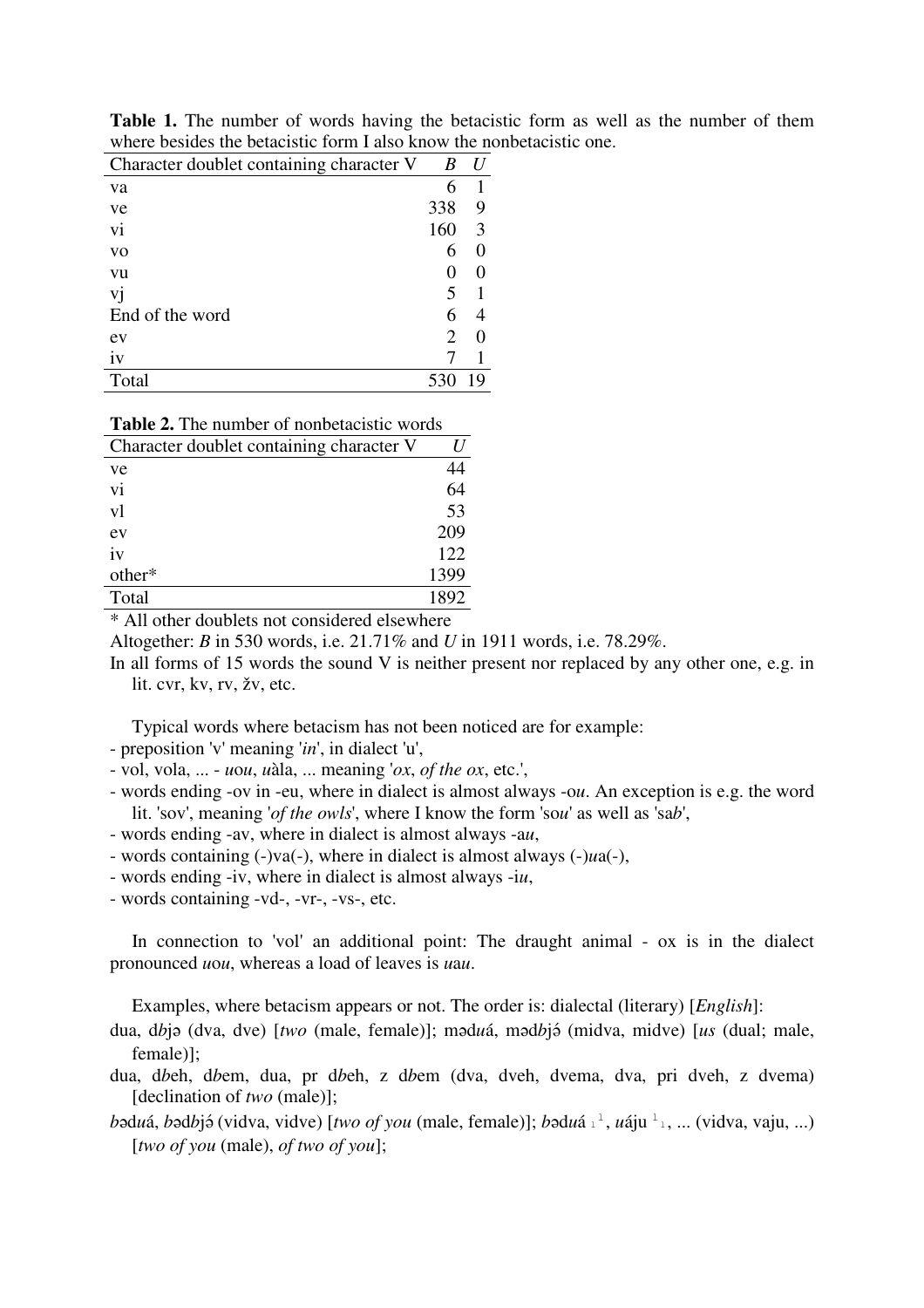dru*u*a <sup>l</sup> <sup>l</sup>, dru, dru*u*am, dru*u*a, pr dru*u*ah, z dr*u*ə*b*mi, rarely z dru*u*mi (drva, drv, drvom, drva, pri drveh, z drvmi) [declination of *firewood*]

Betacism is observed as a rule at:

- words containing (-)ve-, (-)vi-:

d*b*jə (dve) [*two* f.], *b*əč (več) [*more*], *b*ej (vej) [*of branches*], *b*jəm (vem) [*I know*], *b*jəš (veš) [*you know*], *b*icə, *b*ic (vice, vic) [*purgatory, of purgatory*], *b*ilə, *b*il (vile, vil) [*forks, of forks*], z*b*jə (izvé) [*gets to know*]

- Personal names like E*b*a (Eva), I*b*o (Ivo). These names were not used in Zatolmin till shortly before the World War II. The most illustrative development of this type during last hundred years is the personal name Ivan [John]. About 100 years ago the *U*-form J*u*an prevailed. Following the constant introduction of literary Slovenian in church and school since around 1900, the transition from J $\dot{\theta}$  into I as well as from *U* to *B* and finally to V occured. Thus we see the drift from J*u*an > Ì*u*an > Ì*b*an > Ìvan. This is my personal experience. This begs the question of similarity between our dialectal form J*u*an and the Serbian Jovan. We know that until 1945 there was no contact with the Serbs. Did the Serbs experience the transition from *U* to V earlier?

Typical words where betacism is observed in the dialect of Tolmin region yet diminishing towards the east include:

Literary: vedeti, vem, veš [*to know, I know, you know*] - in the dialect of Tolmin region *b*jádət, *b*jám, *b*jáš - in the dialect of Cerkno [6] and Idrija: *uidet, uim, uiš*;

več [*more*] - *b*əč - *u*èč;

vej [*of branches*] - *b*èj - *u*èj;

vice, vic [*purgatory, of purgatory*] - *b*ìcə, *b*ìc - *u*ìce, *u*ìc;

vile, vil [*forks, of forks*] - *b*ìlə, *b*ìl - *u*ìle, *u*ìl;

zvédeti [*to get to know*], zvém, zvéš, zvé, zvéva, zvésta, zvésta, zvémo, zvéste, zvédo z*b*jdət, z*b*jm, z*b*jš, z*b*j, z*b*j*u*a, z*b*jsta, z*b*jsta, z*b*jma, z*b*jstə, z*b*jda - z*u*ídet, z*u*ím, z*u*íš, z*u*í, z*u*í*u*a, z*u*ísta, z*u*ísta, z*u*íma, z*u*íste, z*u*íje.

In the dialect of Tolmin region I know only of one word having preposition vi- meaning *out of*, in the betacistic form but having true B: bljázà<sup>1</sup><sub>1</sub>, bljázla<sup>1</sup> [*germinates, germinated* f. i.e. *sprouts(ed) out of the earth*]. Greenberg [4], p. 152, presents for the more to the west positioned Robič the word *bedúbemo* [*we dug out*]. This case is familiar to me. Namely, some similar words with preposition bə- like bədúbəm have been used by elderly men, sometimes with a connotation of rebellion against the literary language. Since these words were considered old-fashioned, we the children did not use them and I don't remember them any more. In this respect of interest is also the case of the verb "pokvariti, pokvaril" [*to damage, damaged*]. We were taught to use the form 'pak*u*áru', whereas the adult men used mostly the word derived from German "verderben": sometimes 'bərdjérbo*u*' and more often 'udjérbo*u*'.

Betacism is usually considered as the use in speech of the B sound instead of V sound  $(V > 0)$ B). The transition  $V > B$  would concern only V before I, Y, E, and L and not W before A, O, U as well as anteconsonantic and final  $U$  [3]. If we compare this statement with the situation presented in Tables 1 and 2, we can see that it holds true in the case of doublet -VE- in 337 vs. 53 cases and in the case of doublet -VI- in 160 vs. 67 cases. There is the question whether the dialect of Tolmin region "feels" a possibly different source of present-day vowels E and I. Anyway, before the ancient Y there is now the betacistic form, even true B, at least in the case of the preposition vi-. I would suggest that the experts in these matters check whether the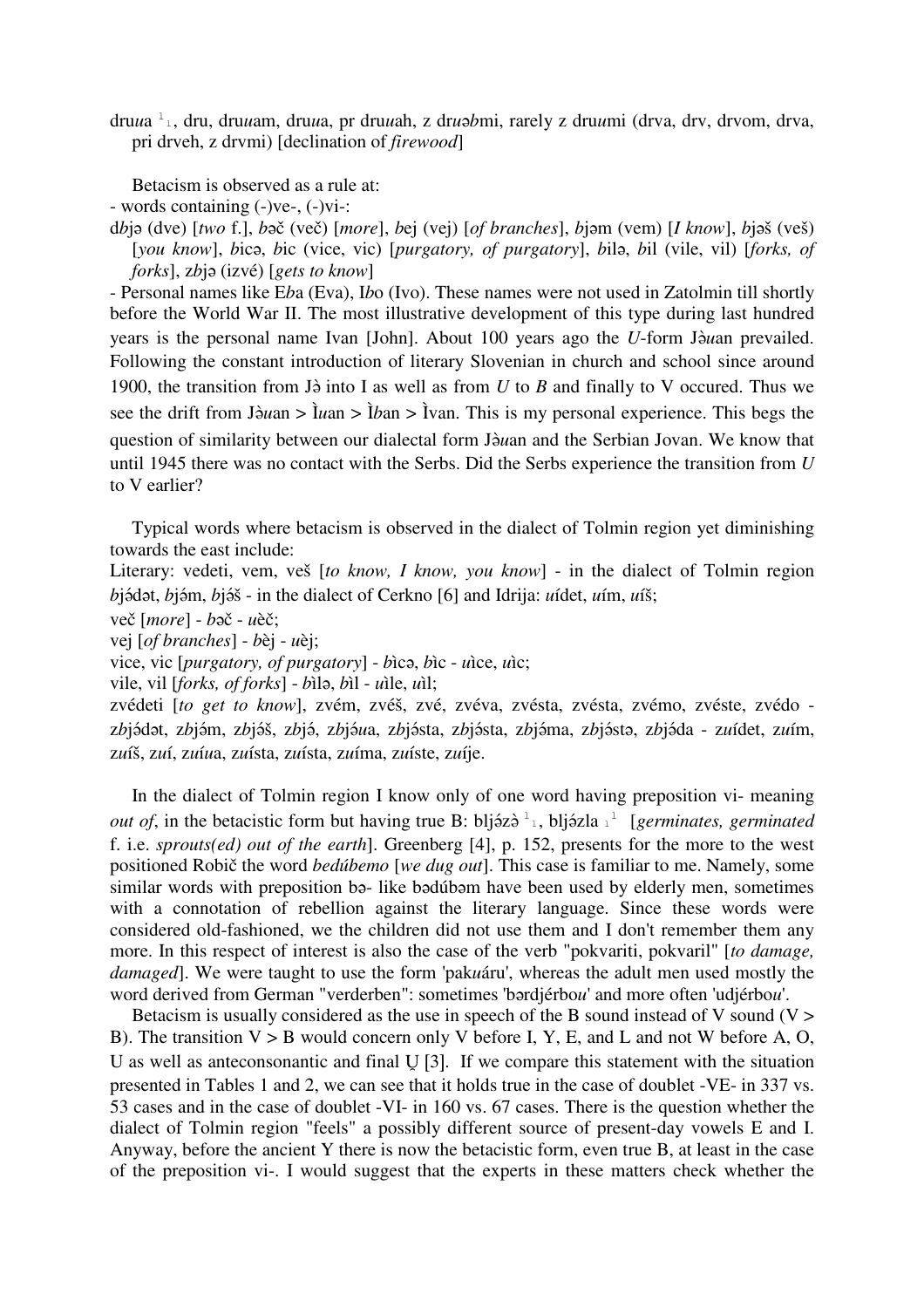"Betacism in the way of the dialect of Tolmin region" might serve as a tool to distinguish between present-day E-s and I-s of different origin.

On the other hand there are the non-betacistic examples without exception all the 53 twoto six-character words containing the doublet -VL- in the literary Slovenian, to which I know the corresponding words in the dialect of Tolmin region. It seems as if Ramovš [2] and his sources were mislead by the words having the preposition vi- followed by an L, stunted to bfollowed by that L, although they recognize this preposition beyond any doubt.

Zatolmin belongs to the villages down in the Soča valley. In villages higher in the mountains there is by my memory more of the *U*-speech and less of the *B*-speech than in the valley. The arduous, "hard" life in the high altitude villages seems to correspond to "soft" palatization of the pronunciation. For example, literary Slovenian is 'mehke hruške' [read as: mehke hrushke, meaning *soft pears*], in Zatolmin 'mehnə hruškə; məhnicə', whereas in some of those villages 'meščə hruščə' [read as: meshchə hrushchə]. For the dialect of Tolmin region it is typical and consistent as pronunciation of all consonants and adaptable pronunciation of vowels, which are here and there even omitted. We see that especially when the sounds like sh, ch, etc are crowded. For example the rivulet Zadlaščica [Zadlashchitsa] is pronounced locally as Zadlaščca [Zadlashchtsa] rather than the literary Zadlaščica, or I*u*ajnčč [Iuaynchch] instead of literary Ivančič [Ivanchich]. And the doublet -DL- is often used in the mountains, whereas in the valley only -L-.

In the Cerkno region the "U-speech" entirely prevails [7,8]. Only few exceptions are known there, where instead of literary V the sound B is pronounced. But even in these cases we also hear the U-pronunciation, e.g. lit. Slo. 'vinkla' [a special form of the kitchen table], in Cerkno 'binkla' and 'uinkla'. In Zatolmin I know only 'binklə', but '*u*inkəl' [*right angle*, from Ger. Winkel].

A prime example of the Zatolmin dialect is manifest in the doublet -uj-, i.e. the sequence of the vowel U and consonant J, and less of -*u*j-, i.e. of two consonantal sounds, which have in the speech a similar role. Therefore we have there instead of -*u*j- mostly -*b*j-. But there are also few exceptions. These are the words derived from the verb 'veneti' [*to fade*] literary 'ovene, ovenel, uvene, uvenel, venejo, venela; ovela, uvela, uvele, uvelem, uveli, uvelih, uvelim, vela, velega, velemu', dialectal 'a*u*jénə, a*u*jé*u, u*jénə, *u*jé*u, u*jénəjə, *u*jénla; a*u*jéla, *u*jéla, *u*jélə, *u*jéləm, *u*jél, *u*jéləh, *u*jéləm, *u*jéla, *u*jél*g*a, *u*jélmu'. In all these cases we notice the same solution: *U* is very short and fused to J. To the contrary, in the literary 'ujela' [*caught* f.], dialectal 'ujela' the U sound is the norm and forms a syllable. In the Cerkno and Idrija region there is (to my knowledge) instead of -*u*j- always -uí-.

Among the words where one has to be cautious considering the betacism is e.g. lit. 'voda', vodén' [*water, watery*]. In the dialects considered here we deal only the form *u*àda, *u*adjén.

#### **Discussion**

The situation in the dialect of Tolmin region, as compared with the dialect of Cerkno, and the experience with transformation of personal names as J*u*an > Ì*u*an > Ì*b*an > Ìvan indicates that betacism is not a natural internal development of the dialect itself but a result of two conflicting processes as the response to the outer influences:

- Tendency that the new sound would be pronounceable as close to the dialectal habits as possible,
- Effort to mimic the foreign sound as faithfully as possible.

Thus, in the dialect of Tolmin region, betacism is neither an internal nor a mechanical transformation of the sound V from literary Slovenian into the sound *B* in the dialect. To the contrary, the primeval dialectal sound is *U*, whereas the betacism is only the reaction to the introduction of the foreign sound V in the cases where the U sound was not felt appropriate since it was not close enough to the sound of the newly introduced word. Primordial sounds in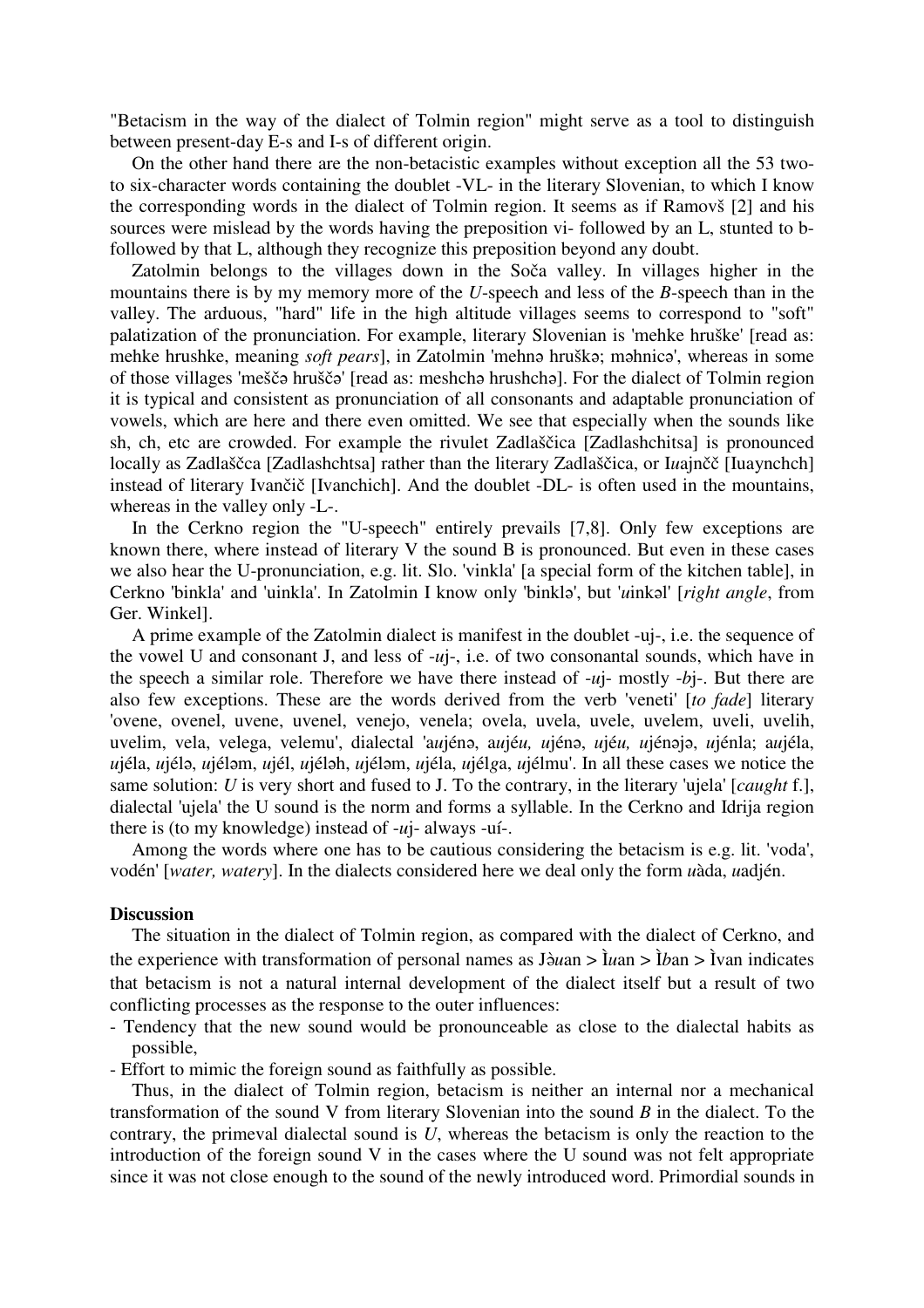the dialect of Tolmin region (and of Cerkno) were thus U(*U*) and B, whereas the sounds V and F were alien to these dialects. Foreigners had earlier introduced the sounds V and F and nowadays there is felt the impact of contemporary literary Slovenian, which is based on a few Central Slovenian dialects.

From this observation follows that the present definitions of betacism like that in ref. [2] are basically inappropriate and that the betacism is in fact an intermediate step in the conversion of the primordial U-like sound into V, i.e. for the development sequence of  $U$  >  $B(B)$  > V. In addition to the wrongly supposed direction in the Ramovš [3] description of the transition from V to B ( $V > B$ ), there is also the incorrect hypothesis that V converts to B before L since in the dialect of Tolmin region we observe before an L not a B but a *U*. And that Ramovš [3] suggested to separate the sound W before A, O, U, and U, since the W and U were obviously not formed from V but they are the primordial sounds, which are being converted into V as they are called for by local convention.

This appears more clearly if we consider also the spread of sounds *U* and *G*. One or both appear in some non-Germanized areas, especially in remote places in the zone from the Adriatic Sea to the North Eastern region of Bohemia (Čechy) (e.g. Hronov [9] in the Northeastern Czech dialectal subgroup [10]). The Old Czech sound for present-day V was *w* (*u*) and the changes took place after the 14<sup>th</sup> century AD: *w* (*u*) > *b* as well as *w* (*u*) > u [11], p. 97. On the other hand, Greenberg [4], p. 63, presenting the German-Slavic contact in the now Germanized regions in Austria indicates that Old Slovenian had no "V" phoneme and that it incorporated the phoneme "F" later than the phoneme "V"; and on p. 168, that the phonetic value of the Old Slavic  $*v$  was the bilabial glide *w* or  $\mu$ .

From these data we can conclude that the dialects, which still have the phonemes  $w$  or  $q$ (or, as it is in use in present paper, *U*, *u*), are very archaic. They are older than those having the phoneme V. This coincides with some other views based on other criteria [12]. On the other hand, Ukrainian has U, whereas literary Russian, Czech, and Polish have V/F; Slovenian Pannonian dialects have them as well.

Our linguists [13] explain this situation as the first wave of immigration of Slavs into present-day Slovenia from north around 550 AD. For this assumption there is no support in known sources. To the contrary, at that time the countryside in the Balkans in the Byzantine Empire was being depopulating and till about 630 AD when Croats and Serbs settled the (till then) Slovenian territories [14], there are known no reports about settling of Slavs; only of their raids and safe retreats. There are records of Slavic peasants living around Constantinople and Saloniki at that time. They were the same sort of Slavs as those crossing the Danube [15].

On the other hand, had the Slavs migrated from the Trans-Carpathian territory little before that time, how would we account for so remarkable diversity of idioms of different migration streams? The northern and the southeastern streams would not be so dissimilar that the differences could be noticed at the present time.

The languages, which are isolated from others, change very slowly, whereas those in contact with others mutate much faster. In remote places tongues retain archaic features while places of appreciable traffic undergo great linguistic changes. This is contrary to the supposition of those linguists who propose that after separation of a language community into isolated valleys the differentiation of their dialects escalates.

There is possibly another, better explanation for the *U*-sound zone from Adriatic to the Czech regions: The *U* and *G* sound containing speech derives from people who survived the Last Glacial Maximum in the Adriatic refuge. As the sea raised and flooded a substantial part of their territory, they were forced to look for their survival in the neighboring mountains as well as towards the north, in the foothills of the Eastern Alps, in present-day Czech Republic, Germany, and in time, as far as Scandinavia. Later, also, other peoples, speaking foreign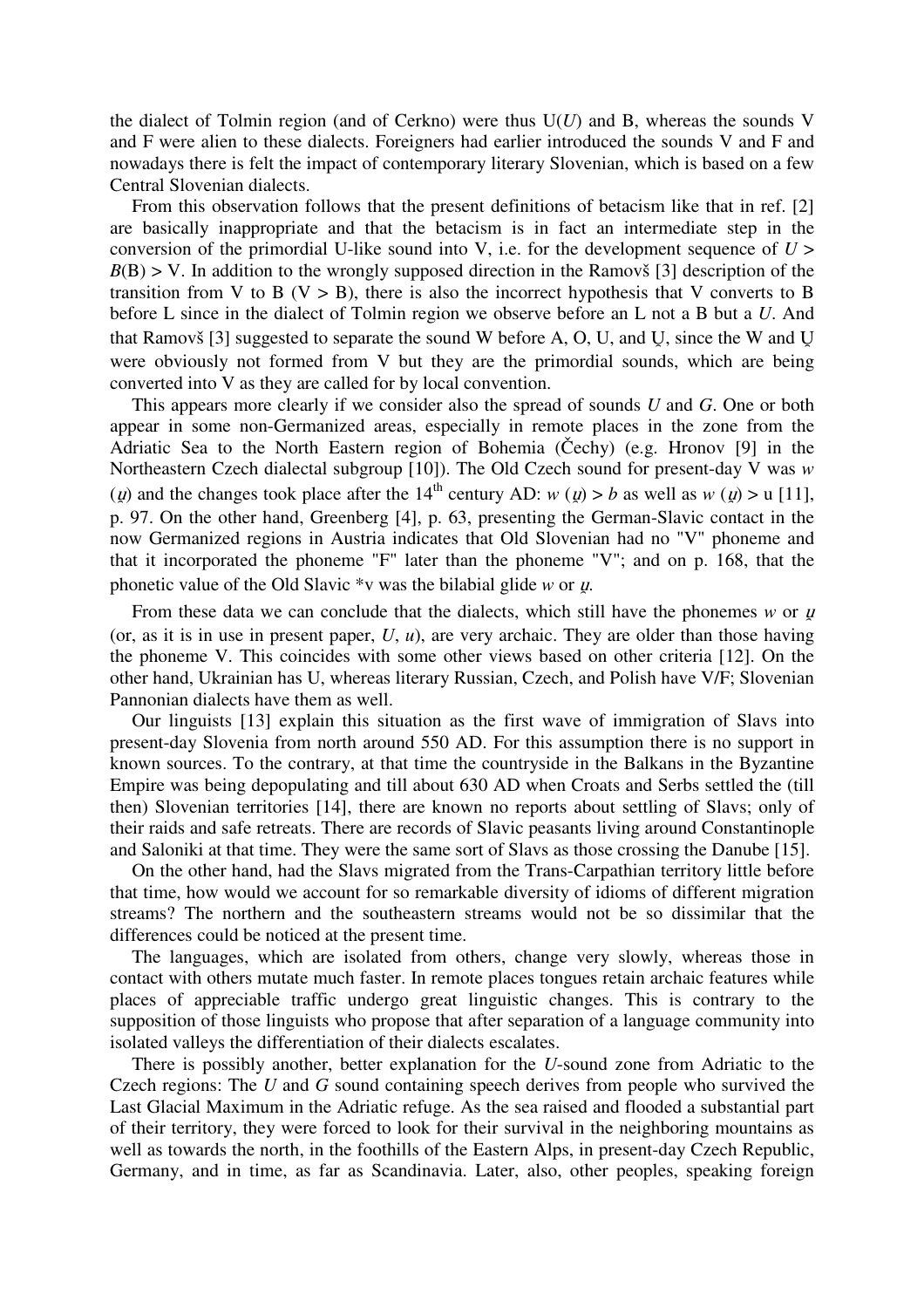languages, settled among them. Therefore the primordial characteristics of the *U* and *G* sound present in a language slowly faded and remained only in places where the foreign influences were modest. Enforcement of the literary language promotes similar conformity.

Similarities to this type can be observed in the Mediterranean region:

- In territories of present day Greece, at the time of Mycenaean Culture and of Homer the *U* written with the digamma sign was still in use. (Also the Hittite name for the Troy was Wilusia). By the time of Classical Greek culture the digamma was absent in the Attic-Ionic dialect, whereas in other contemporary dialects it still existed [16]. In the Attic-Ionic dialect only beta was in use, which, in Byzantine Greek context, transmuted into a "V" sound;
- Betacism is known in Spain and in Naples [17]; Basques are almost exclusively B-speaking.
- Classic Latin had not different signs for U and V. There existed only U or *U* [16]. During the  $3<sup>rd</sup>$  century AD, however, Latin starts to experience betacism [17]. Thus,  $U > B$ .
- *U* containing words can be observed also in North Africa, e.g. 'wadi' for *dry riverbeds*, where water flows in intermittent. (Note the similarity to the Slovenian dialectal '*u*ada' *water*)
- The interchanges of sounds V, B, and *U* are known not only in the Mediterranean region but also in Sanskrit (although in rare cases) [18]. The ancestors of Aryans seem to have separated from the proto-Slavic peoples in Europe about 8000 years ago [19].

This appears to be an ancient Mediterranean phenomenon, which is preserved only in some of the most archaic Slovenian dialects.

Where and when did the V sound originate and how did it penetrate into the regions of the Mediterranean area and Central Europe? This remains an open question. Our present state of knowledge leads us to speculate that the V sound arrived from somewhere east or north. General trends indicate an eastern origin. Changes in Latin and Czech indicate the Germanic influence. Changes in Slovenian dialects indicate the Germanic and Hungarian influence. The differences between Russian and Ukrainian might indicate the northern influence of the Finnic people into whose lands the ancestors of present-day Russians had expanded from Ukraine.

All the above-mentioned data indicate that a thorough rechecking of present views on this part of language development will be needed. Now we must also take into account recent linguistic, genetic, and other findings presented in the literature of the last decades.

What is the focus of disagreement between the thesis presented here, and the position of Slovenian linguists?

The so-called model influence seems to be in question. I translate:

"... (if) we do not have an objective verification, the science can be arbitrarily flawed in setting the models.

Consensus among scientists can endow a mere "thought model" with a status of a dogma.

Presumptions imbedded in such a model are contained in the result(s) of the use of the model."

"A model can be partly right and partly wrong. The reality test may confirm some line, whereas some other point may be deficient."

"Each model is hypothetical, whereas each hypothesis is not a model. It addresses only a particular sector of the reality."

"Science and philosophy are decided only by the arguments and not by *consensus plurium* (consensus of majority)" [20].

Slovenian and several other linguists are working within an (arguably) flawed model, based on the presupposition of the arrival of Slavs in the  $6<sup>th</sup>$  century AD from Trans-Carpathian area [13], Old Slavic would had been formed there, and subsequently splintered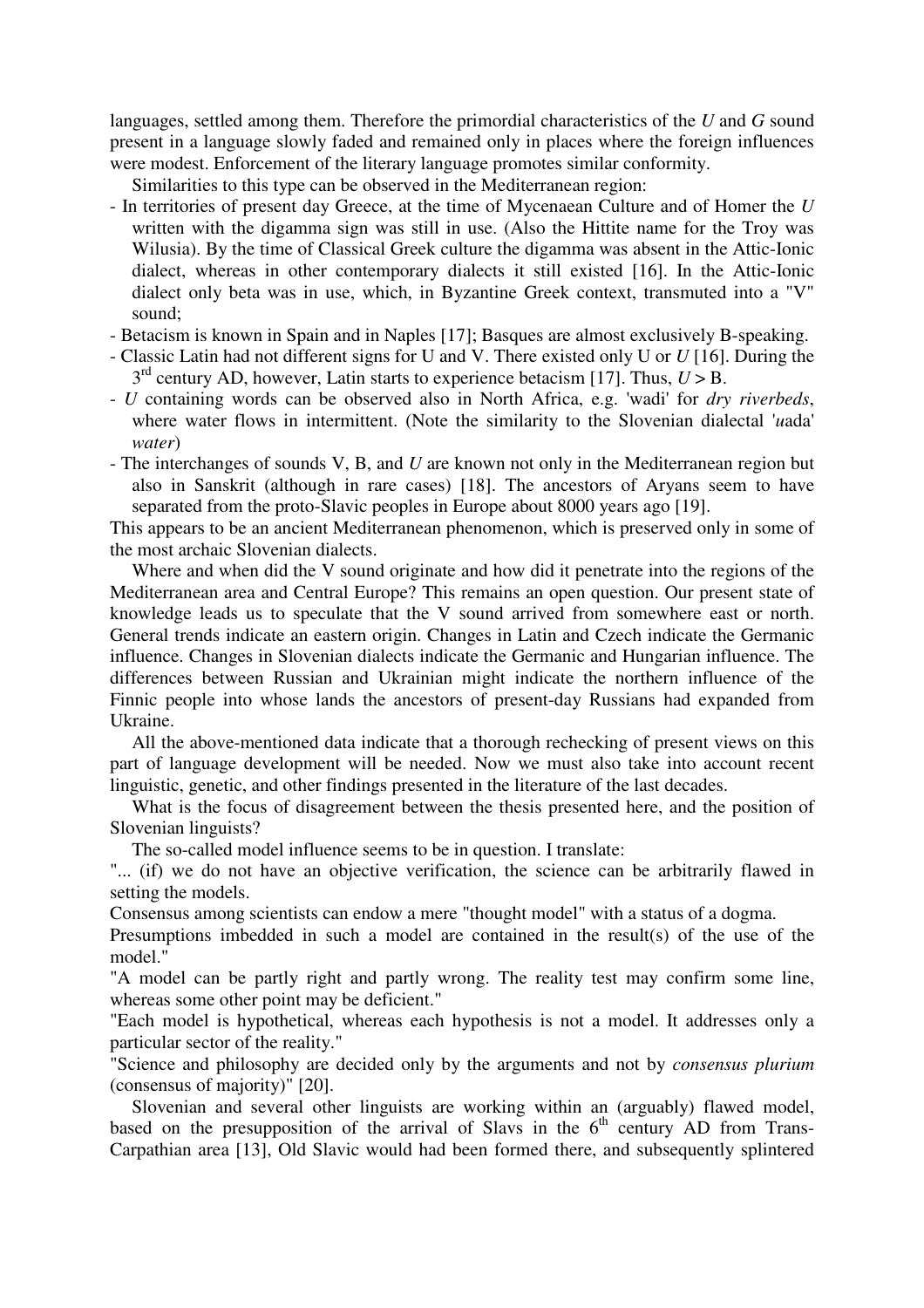and developed into contemporary Slavic languages and dialects. This flawed paradigm undermines all subsequent presumptions and explanations.

To understand scientific events, it is usually easier to master a succinct and parsimonious model. However, when such a model is elaborated, it has to accommodate volumes of additional data and contrary points of view, which were not predictable when the model was first proposed.

In the case at hand we need to take into account a model that would embrace the time-scale not only from the  $6<sup>th</sup>$  century AD but also at least from the end of the Last Glacial Maximum. The area taken into account should embrace not only present Slavic territories but also a great part of Eurasia and North Africa. We must also take into account the findings that were not available when the present model was set up 150 to 200 years ago.

Had the results of the model generated in the last two centuries accounted for all the subsequently discovered facts then it could be considered as valid for the present. In our case, however, it does not seem to be true.

For example, the most archaic Slavic dialects are not in the Trans-Carpathian area, where the received model puts the origin and development of the Slavs, but rather in the region [12] where I am studying the phenomenon of betacism. Using a monogenetic (monocentric) model this would mean that the origin of Slavs was not in the Trans-Carpathian area but rather in the hinterland of the northern Adriatic Sea long before. It is possible that Slavs were even in the Adriatic refuges during the Last Glacial Maximum. Archaeology [21,22] indicates another similar refuge in the Balkans, and later in the Danube area, and also in the Black Sea region.

There arises the question: which of these glacial refuges should be considered the right one for the origin of Slavic languages. If we try to resolve it within a monocentric (monogenetic) model, then we have to choose arbitrarily and to weigh some in favor of others and which of them to be disqualified. If, however, we allow for a multicentric (polygenetic) origin and subsequent interlacing (mixing) of people of similar but not identical linguistic and genetic characteristics, molded subsequently by neolithisation, and so on, then we have a better chance to understand properly the events and to make reconstructions, which would be closer to the actual state of events than do the present-day models.

It would be advisable to take seriously the conclusion of M. Alinei [23,24], that the Slavic ethnos existed already in Neolithic, in Mesolithic, and even already in Paleolithic, whereas the Trans-Carpathian model is completely untenable.

From this point of view we are also to consider the status of Old Church Slavonic. It is true that the Old Church Slavonic is the oldest exactly noted Slavic idiom and that some Eastern Slavic languages contain some archaic expressions. But from the observed relation of the sounds *U*, *B*, and V it follows that the most archaic and ancient is the *U*-type of pronunciation and therefore it would be more proper to take as the base for the reconstruction of \*Old Slavic and \*Indo-European the Slavic dialects where the older *U*-type of pronunciation prevails rather than the old liturgical language - which is of the younger V-type pronunciation and which has inordinately high number of nuances of East Slavic. We ought not try to develop the older *U*-type of pronunciation from the younger V-type of pronunciation. Such a paradigm shift may eliminate many inconsistencies in the reconstructions of \*Old Slavic.

It seems obvious that due to the old flawed paradigm and lack of sufficiently old data for the entire Slovenian area, the old model proponents proclaim the younger forms to be primordial and are trying to find explanation for the evolution of the older forms from the younger ones.

If the U-type of sound in fact pre-dates the V-type pronunciation, we must question also whether the Veneti (in antiquity) used the labial-dental phoneme "V". Is it possible that some of the Ancient Greek authors derived the spelling "Ouenedai" from a more archaic diction of "*U*eneti" (Weneti), which would be in accordance also with the Latin [16] way of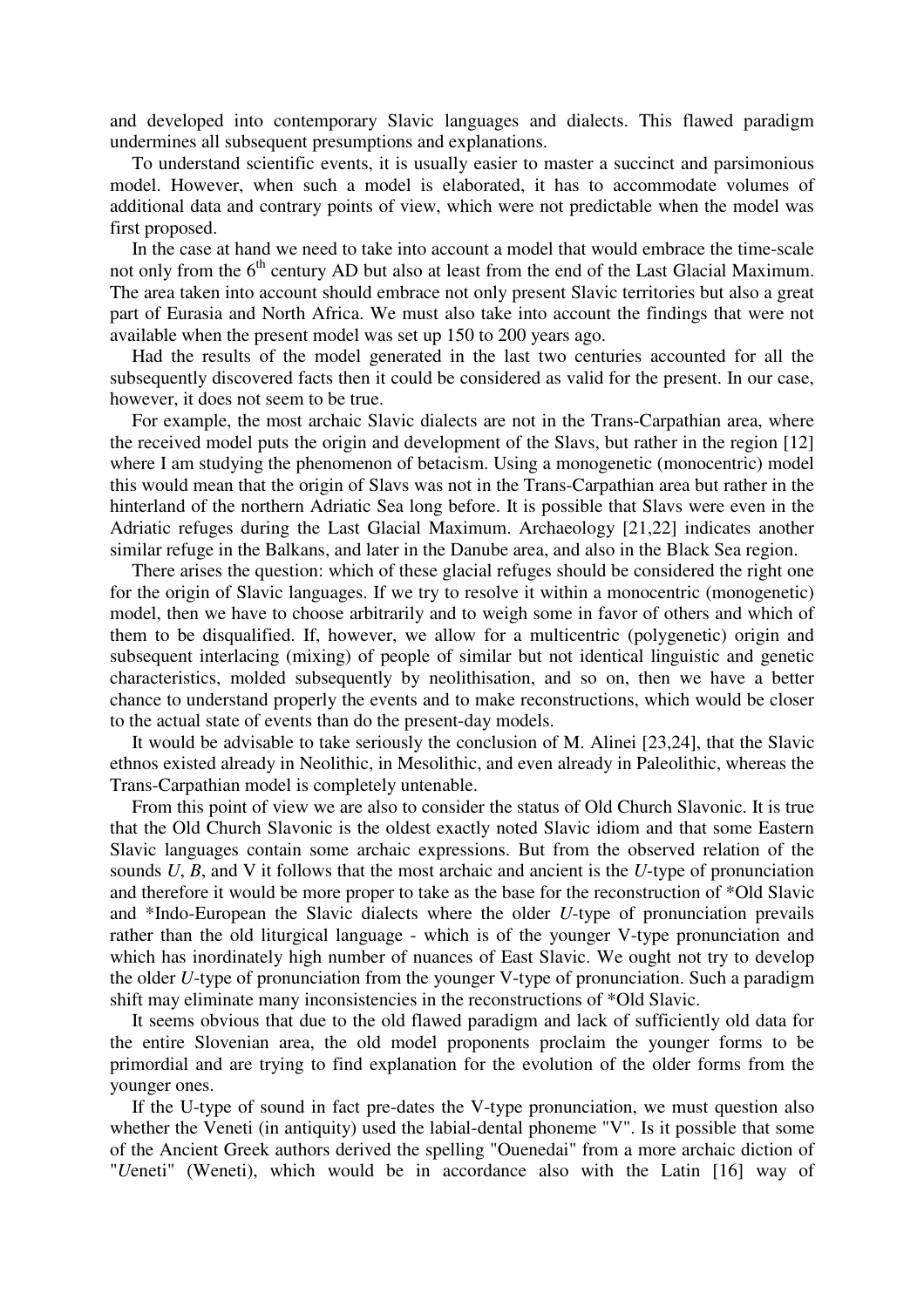pronunciation? We aught also question if the Venetic character that resembles the Latin "F" (and the Homeric "digamma") truly represents the labial-dental "V" or should we annunciate it more like a "W". These questions remain open for now.

# **Conclusion**

Betacism is not restricted to the western Slovenian dialects. It is observed in many parts of Mediterranean and Central Europe. In the Hellenic world it continues from Mycenaean and Homeric time, through the classical, Roman and Byzantine reincarnations. It expresses itself in  $3<sup>rd</sup>$  century Roman Empire and to the present in Italy and on Iberian Peninsula, especially among Basques. To some limited extent it is found in ancient India. This is significant since the Aryans of India split off their Indo-European/Proto-Slavic roots about 8000 years ago [19]. We follow in many of these situations the gradual transformation from  $U$  to  $B(B)$ ?) type of pronunciation and the near-extinction of the *U* form. Finally we observe the B(*B*) to V and F progression which still continues. This is an extremely old phenomenon extending for at least 3000 years, and may be up to 8000 years. Therefore it is urgent to study this as well as some other phenomena within the frame of a model much broader in time and space rather than was considered till now. We must take into account many a data, which were not properly considered till now.

# **Acknowledgements**

My sincere acknowledgement to my son Andrej who extracted for me the words containing the character V and for suggestion for improvements of the text, to Professor Dr. Vera Smole for valuable suggestions, to Prof. Dr. Marko Razpet, Petr Jandáček and Jože Škulj for their valuable private communications.

# **References**

- 1. T Logar, *Slovenska narečja Besedila*. Mladinska knjiga, Ljubljana 1975
- 2. www.webster-dictionary.org/definition/Betacism; Webster's 1913 Dictionary: "Excessive or extended use of the b sound in speech, due to conversion of other sounds into it, as through inability to distinguish them from b, or because of difficulty in pronouncing them."
- 3. F Ramovš, *Historična gramatika slovenskega jezika* II, *Konzonantizem*, Učiteljska tiskarna, Ljubljana 1924, 158-159
- 4. M L Greenberg, *Zgodovinsko glasoslovje slovenskega jezika*, Aristej, Maribor 2002, 151- 153. (Translated from: M L Greenberg, *A Historical Phonology of the Slavic Languages*, Universitätverlag C. Winter, Heidelberg 2000)
- 5. I Tomažič, Imena pričajo, *Zbornik tretje mednarodne konference Staroselci v Evropi*, Jutro, Ljubljana 2005, 51-55
- 6. http://bos.zrc-sazu.si/s\_beseda.html vzeto dne 29. 7. 2006
- 7. M Razpet, Personal communucation
- 8. M Razpet, *Kako se reče po cerkljansko*, Občina Cerkno; Založništvo Jutro, 2006
- 9. P Jandáček, Personal communucation (People in the Czech Republic mock the natives of Hronov for saying: Lezel tam LeU, tekla mu KreU, Byla ji plna koneU.)
- 10. A Lamprecht, *České nářeční texty*, Státni pedagogické nakladatelství, Praha 1976, 88-89
- 11. A. Lamprecht, D Šlosar, J Bauer, *Historická mluvnice češtiny*, Státní pedagogické nakladatelství, Praha 1986
- 12. S Torkar, Pogovor z etimologinjo iz Moskve dr. Ljubov Kurkino: Vsa vprašanja slovanske lingvogeneze še niso jasno in natančno osvetljena, *Delo, Znanje za razvoj*, 7. sept. 1994, str. 5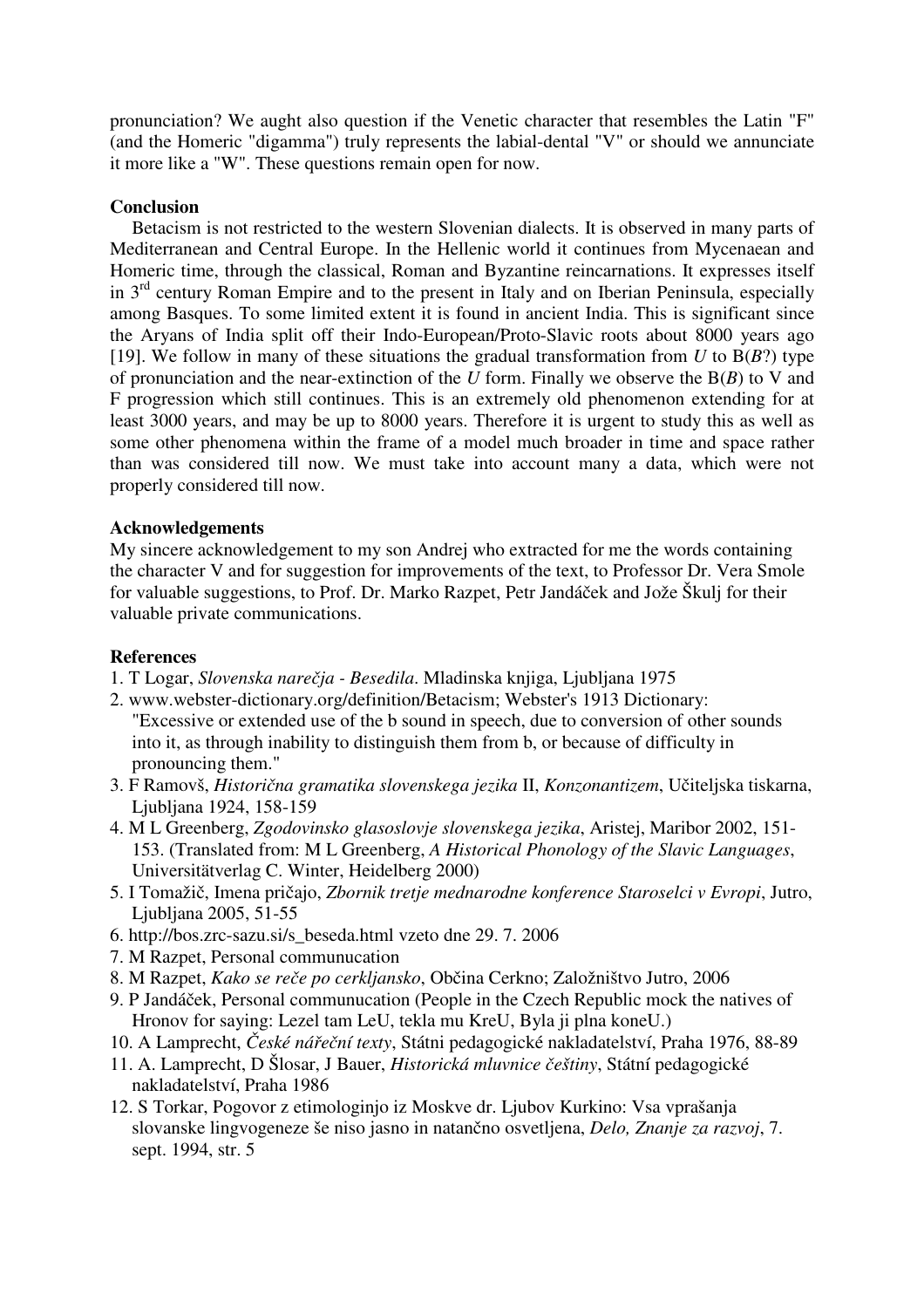- 13. http://slo.slohost.net/ost\_dialekt/3/datoteke/DIALEKTOLOGIJA\_-\_zapiski\_Koletnik.doc vpogledano dne 22. 12. 2006
- 14. R Koncilija, Slovenci praprebivalci v srcu Evrope, *Zbornik četrte mednarodne konference Evropski staroselci*, Jutro, Ljubljana 2006, 237-249
- 15. F Curta, *The making of the Slavs*, Cambridge University Press, 2001
- 16. O J L Szemerényi, *Introduction to Indo-European Linguistics*, Oxford University Press, Oxford 1996
- 17. en.wikipedia.org/wiki/Betacism:

"Betacism is a linguistic phenomenon in which /b/ shifts to /v/. The name comes from the Greek letter beta (β) which denoted /b/ in Classical Greek, but /v/ in Modern Greek (Modern Greek denotes /b/ with  $\mu\pi$ ). Betacism is an old phenomenon in linguistics, and best known in Romance languages. Its first traces in Latin can be found already in the Middle Imperial Roman period  $(3<sup>rd</sup>$  century). It is most common in the Western Romance languages, especially in Spanish, where /b/ is pronounced as [β] (a sound similar to the English 'v') unless at the beginning of a word or after /m/." *Cf. also:* Italian vs. Neapolitan

- 18. J Škulj, Private communication
- 19. J Skulj, J C Sharda, R Narale, S Sonina, *Vedic Science*, **2006**, *8*(1), 5-24; reprinted in: *Zbornik četrte mednarodne konference Evropski staroselci*, Jutro, Ljubljana 2006, 40-58
- 20. J Hlebš, *Kozmos, evolucija, življenje*. Mohorjeva družba, Celje 2002, pp. 21, 62, 137-138
- 21. D W Bailey, *Balkan Prehistory*. Routledge, London & New York 2000
- 22. M Nowak, Transformations in the East-Central Europe from 6000 to 3000 BC: local vs. foreign patterns, *Documenta Praehistorica* **2006**, *33*, 143-158
- 23. M Alinei, *Origini delle lingue d'Europa I-II*, Il Mulino, Bologna, 1996-2000
- 24. M Alinei, Interdisciplinary and linguistic evidence for Palaeolithic continuity of Indo-European, Uralic and Altaic populations in Eurasia, with an excursus on Slavic ethnogenesis. Conference "*Ancient settlers in Europe*", Kobarid 2003, http://www.continuitas.com/

### **APPENDIX**

#### **Betacistic forms**

# **noticed in the Zatolmin version of the dialect of Tolmin (Slovenia) in one- to sixcharacter words having in the Text Corpus [5] the character V.**

**Table 3.** Betacistic forms in words having in the Text Corpus [5] the character doublet -VE-

| In Text Cp. $[5]$ | in Zatolmin           |
|-------------------|-----------------------|
| ve                | <i>b</i> jə; bədruəje |
| dve               | dbjé                  |
| zvé               | zbjó                  |
| več               | bàč                   |
| vej               | bej                   |
| vem               | bjám                  |
| veš               | $b$ jáš, Idr. $u$ íš  |
| cvek              | cbek                  |
| cvét              | cbját                 |
| črev              | črjáu, črjáb          |
| dveh              | dbeh, dueh            |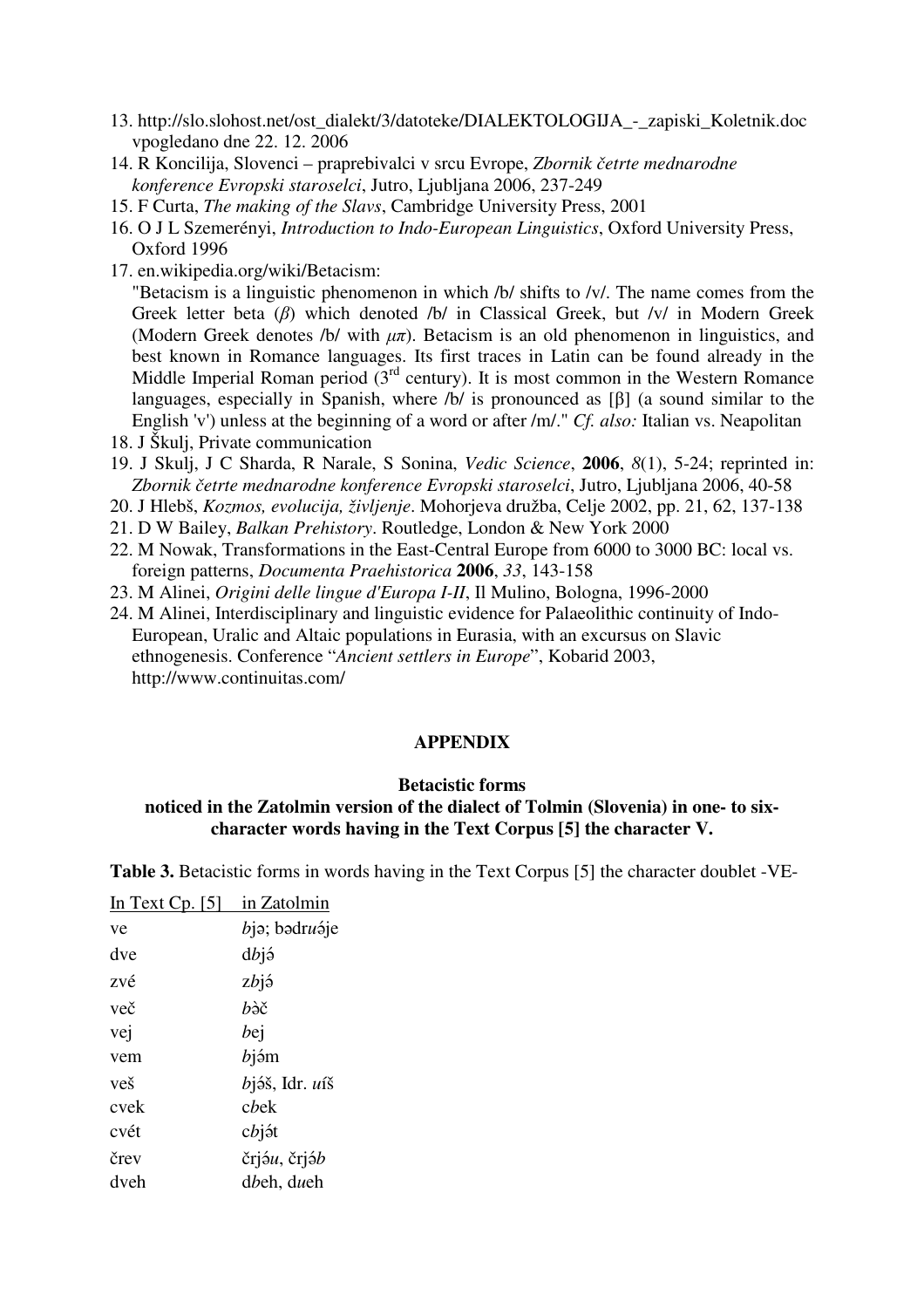| dvem  | dbem                     |
|-------|--------------------------|
| izvé  | zbjá                     |
| mrve  | mòrbə                    |
| nove  | nab                      |
| prve  | pərbə                    |
| sevé  | səbjə                    |
| sive  | sibə                     |
| sove  | sabə                     |
| svéč  | sbejč                    |
| svet  | sbját                    |
| svét  | sbját                    |
| védi  | bjád                     |
| vedó  | bjáda                    |
| vedu  | <i>b</i> jádu            |
| veja  | bejə                     |
| veje  | bejə                     |
| veji  | bej                      |
| vejo  | $be$ jə                  |
| velk  | belk                     |
| vemo  | $bj$ áma                 |
| vera  | bjára                    |
| véri  | bjár                     |
| véro  | bjára                    |
| vetr  | bjátr                    |
| veva  | bjáua                    |
| zver  | zberina                  |
| zveš  | zbjáš                    |
| živé  | žbìjə                    |
| žíve  | žibə                     |
| žveč  | žbječ                    |
| bogyé | bugbjə                   |
| bohve | $bugb$ jə                |
| bukve | buk <i>b</i> ə           |
| cveka | cbeka                    |
| cveke | cbeka                    |
| cveki | cbeki                    |
| devet | dabjet                   |
| dnéva | dnjeba $\frac{1}{1}$     |
| dnéve | dnjeb $a_1$ <sup>1</sup> |
| dvema | dbem, duem               |
| glave | glabə                    |
| grive | gribə                    |
| hleve | hljəbə, hljəuə           |
| izvem | zbjəm                    |
| izveš | zbj                      |
| krave | krabə                    |
|       |                          |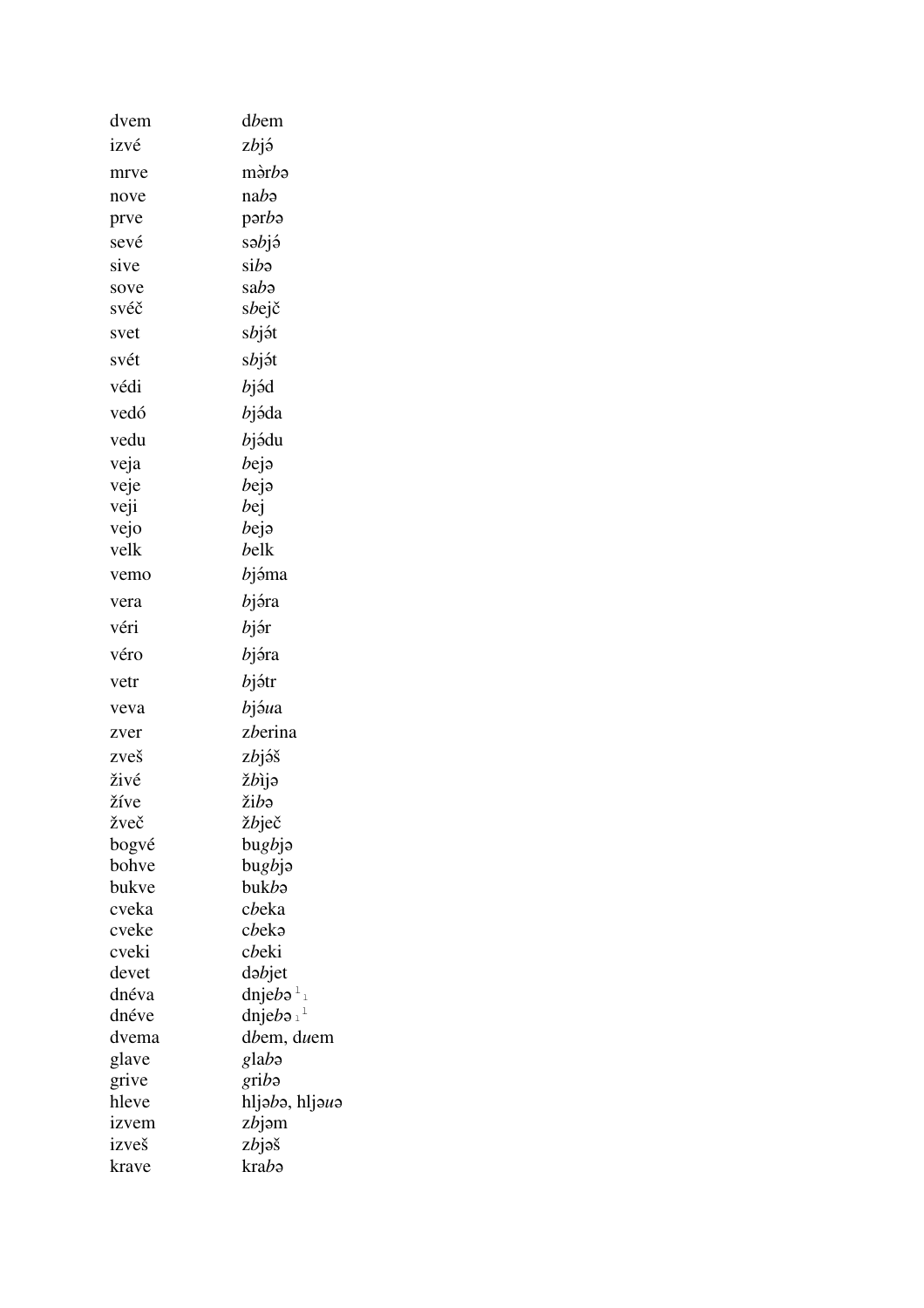| krive | kribə           |
|-------|-----------------|
| krivé | kribjə          |
| letve | ljətbə          |
| levem | ljabmu          |
| midve | mədbjə, meduə   |
| mrtve | martbe, martua  |
| mrtvé | mrtbija         |
| njive | nibə, niuə      |
| očeve | ačəbə           |
| odveč | adbač           |
| otave | atabo, atauo    |
| plave | plabə           |
| pleve | $plj$ əbə       |
| ponve | panbə           |
| povej | pabej           |
| povem | pabjom          |
| poveš | pabjəš          |
| prave | prabe           |
| prvem | prbmu           |
| revež | rjabaž, saramak |
| rjave | arjabə          |
| rjavé | arjabíja        |
| rjove | arjébə          |
| silve | silbə           |
| siver | sibər           |
| sveča | sbejčə          |
| sveče | sbejčə          |
| sveči | sbejč           |
| svečo | sbejčə          |
| svetá | sbjata          |
| svéta | sbjéta          |
| tidve | $tedb$ ja       |
| trave | trabə           |
| ulove | ulabjə          |
| vdove | udabə           |
| vdovi | udab            |
| večal | <i>b</i> ejču   |
| večen | $b$ jéčən       |
| večer | bačjer, bčjer   |
| večih | bəčih           |
| večim | $b$ əčm         |
| večja | bejč            |
| večna | bjéčna          |
| večne | bjéčnə          |
| večni | $b$ jéčn        |
| večno | <i>b</i> jéčna  |
| vedel | $b$ jədu        |
| vedet | bjadet          |
| vedva | bəduá           |
|       |                 |
| vedve | bədbjə          |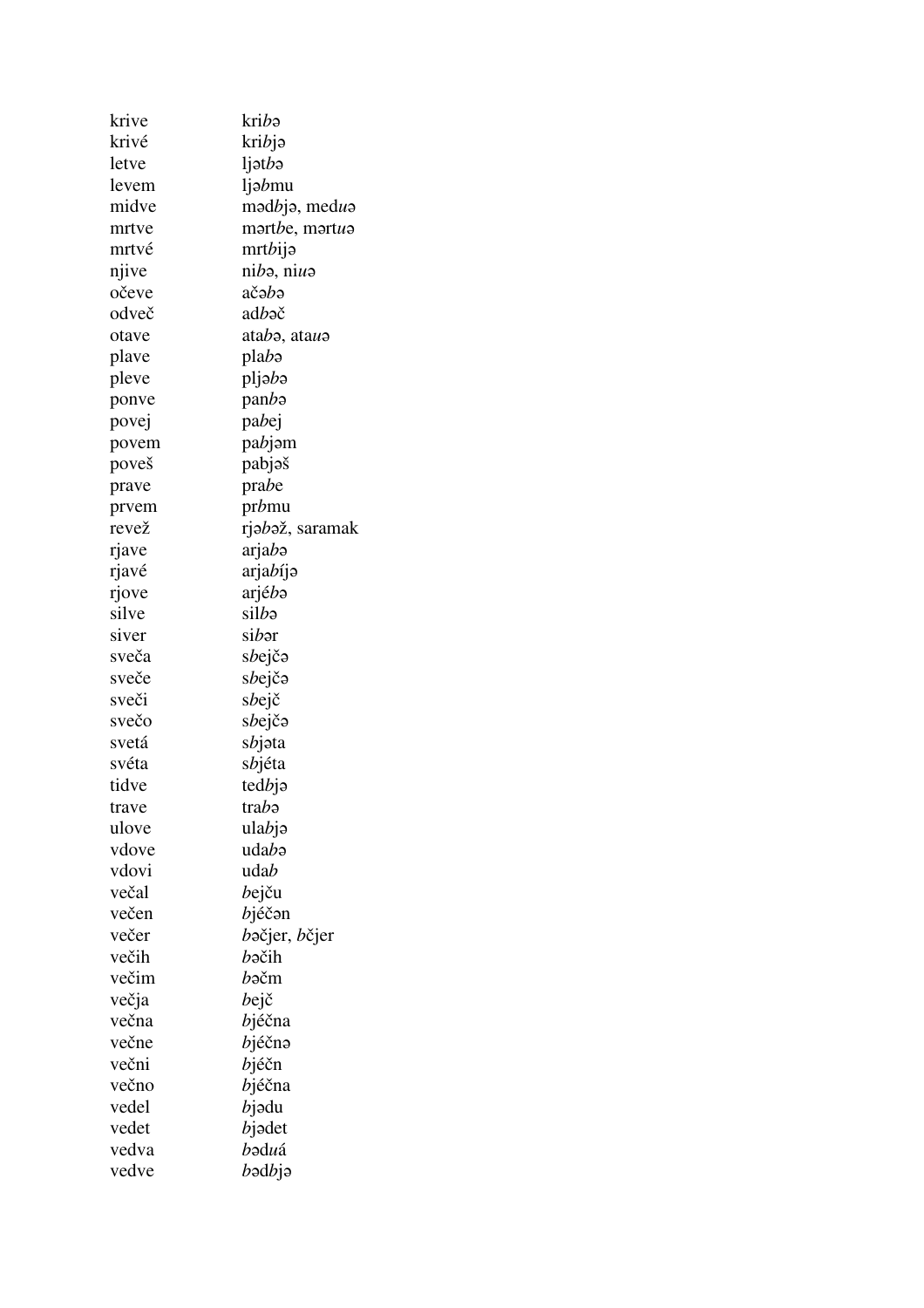| vejah  | $b$ ejəh          |
|--------|-------------------|
| vejce  | bejcə             |
| vejci  | bejc              |
| velik  | belk              |
| veren  | bjərən            |
| verna  | bjərna            |
| verne  | bjərnə            |
| verni  | bjərn             |
| veruj  | bjərji            |
| vesel  | bəsjéu            |
| vesta  | bjəsta            |
| veste  | bjaste            |
| vešča  | $b$ jəščə         |
| vešči  | $b$ jəšč          |
| veščo  | $b$ jəščə         |
| véter  | bjətər            |
| vetra  | bjətra            |
| vetrc  | bjətrč            |
| vetru  | <i>b</i> jətru    |
| vezal  | bjézou            |
| vezan  | bjézan            |
| vezat  | bjézat            |
| vežem  | $b$ jêžəm         |
| vežeš  | bjêžəš            |
| vidve  | $b$ əd $b$ jə     |
| zavém  | zabjəm            |
| zvedó  | zbjəda            |
| zvedu  | zbjədu            |
| zvejo  | zbjəda            |
| zvemo  | zbjəma            |
| zvest  | zbjəst            |
| zveva  | zbjəua            |
| zvézd  | zbjəzd            |
| zveže  | zbježə            |
| zveži  | zbež              |
| živel  | žibu              |
| živét  | žbjət             |
| živež  | žibəš             |
| ajdove | jejdabə           |
| bikove | bəkabə, bəkauə    |
| bobove | bababə            |
| bukove | bukabə            |
| cvekar | cbekar            |
| cvetna | cbetna            |
| človek | člebək gor. člouk |
| čukove | čukabə            |
| decove | $d$ jəcabə        |
| deveta | dabeta            |
| dnevom | $dnjeb$ əm        |
| dnevov | dnjebou           |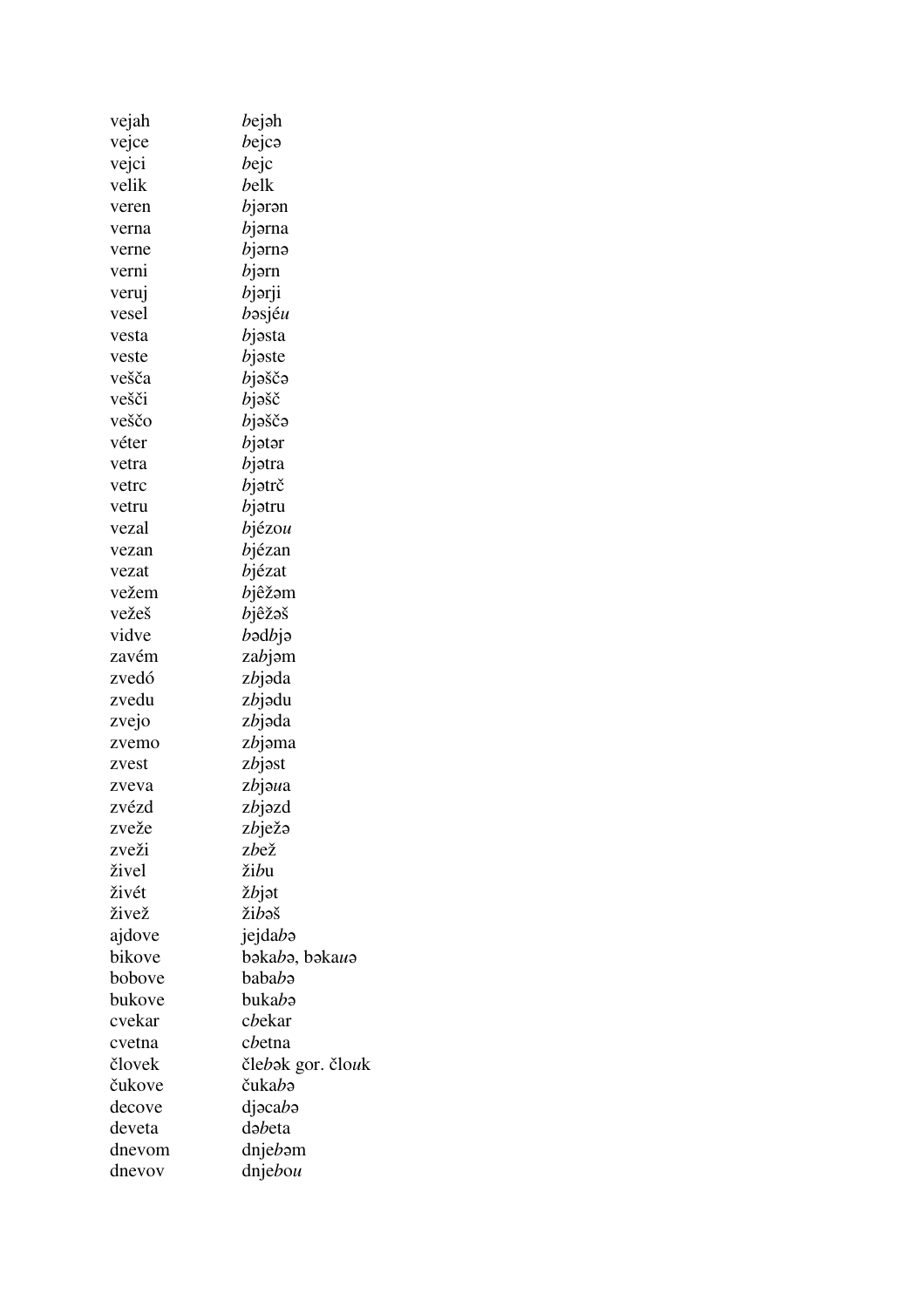| dopove | zapabjə            |
|--------|--------------------|
| doživé | daž <i>b</i> ijə   |
| dreves | drabjes            |
| dvesto | dbjəstuə           |
| ficove | ficabo             |
| figove | figabə             |
| fonove | fuonabə            |
| gotove | gatabə             |
| goveje | gabeja             |
| ihtave | ihtabə             |
| ilovem | julabom            |
| izpove | pabjə              |
| izvedo | zbjəda             |
| izvemo | zbjəma             |
| izveva | zbjəua             |
| jalove | jalabə             |
| janove | janabə             |
| ježeve | $i$ ažab           |
| kajvem | ki bjəm            |
| kavern | kabern             |
| krvave | kruábə             |
| lapove | lapabə             |
| levega | ljəbga             |
| levemu | ljəbmu             |
| levjem | lebjəm             |
| levjih | lebjəh             |
| levove | leuabo             |
| lipove | lipaba             |
| lojeve | luəjəbə            |
| medved | medbad             |
| mehove | məhuəbə, mjəhə     |
| moževe | moužaba            |
| mrtvem | mərta <i>b</i> mıı |
| murave | murab <sub>9</sub> |
| največ | nejbač, narbač     |
| napové | $napab$ j          |
| narveč | narb               |
| novega | nabga              |
| obedve | abədbjə            |
| obrveh | abrbjəh            |
| obutve | abutbə             |
| obveza | abjeza             |
| obveže | abježə             |
| obveži | abež               |
| odetve | adjətbə            |
| odpove | adpabjə            |
| odveza | adbjeza            |
| odveže | adbježa            |
| odveži | adbež              |
| onedve | andbjə             |
|        |                    |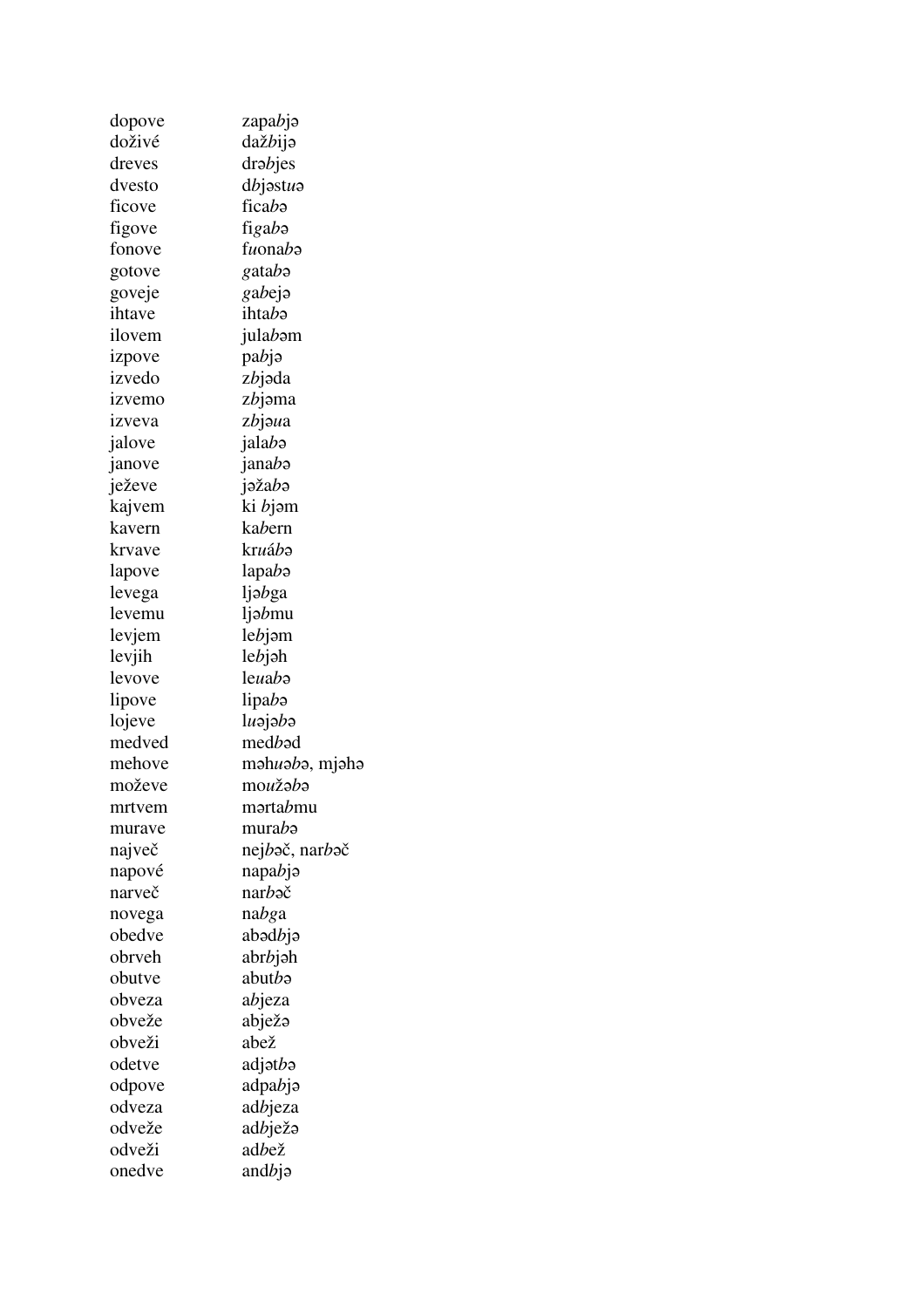| onidve         | $and b$ j $\triangleleft$ |
|----------------|---------------------------|
| opleve         | apljəbə                   |
| orlove         | arlabə                    |
| oživel         | ažìbu                     |
| paštve         | pajštba                   |
| plevel         | $plə b$ je $u$            |
| plevem         | pljəbəm                   |
| plitve         | plitba                    |
| podkve         | padkbə                    |
| poizve         | pazbjə                    |
| polové         | palàbja                   |
| ponové         | panabjə                   |
| poveča         | pabejčə                   |
| povedo         | pabjəda                   |
| povemo         | pabjəma                   |
| povest         | pabjost                   |
| poveva         | pabjaua                   |
| poveži         | pabjež, pabež             |
| preveč         | $preb\check{c}$           |
| prvega         | prbga                     |
| prvemu         | prbmu                     |
| reveže         | rjəbəžə                   |
| revežu         | rjəbəžu                   |
| risove         | risabə                    |
| rjavel         | arjabu                    |
| rjovel         | arjébu                    |
| rjovem, rjovim | arjebom                   |
| rjoveš         | arjeboš                   |
| rokave         | rakabə                    |
| reveža         | rjəbəžə                   |
| satove         | satuaba, sata             |
| seveda         | səbjəde                   |
| spoved         | spuabed                   |
| spovej         | spabej                    |
| spovem         | spabjom                   |
| surove         | sarabə                    |
| svečam         | sbejčəm                   |
| sveder         | cbjədər                   |
| svetel         | sbetu                     |
| svetem         | sbjetmu                   |
| svetil         | sbjətu                    |
| svetim         | sbjətm                    |
| svetiš         | sbjətš                    |
| svetit         | sbətit                    |
| svetla         | sbetla                    |
|                |                           |
| tatove         | tatabə, tat <i>uəbə</i>   |
| titove         | titabə                    |
| večajo(poveč.) | $be$ jčəjə                |
| večala         | bejčəla                   |
| večale         | $be$ jčələ                |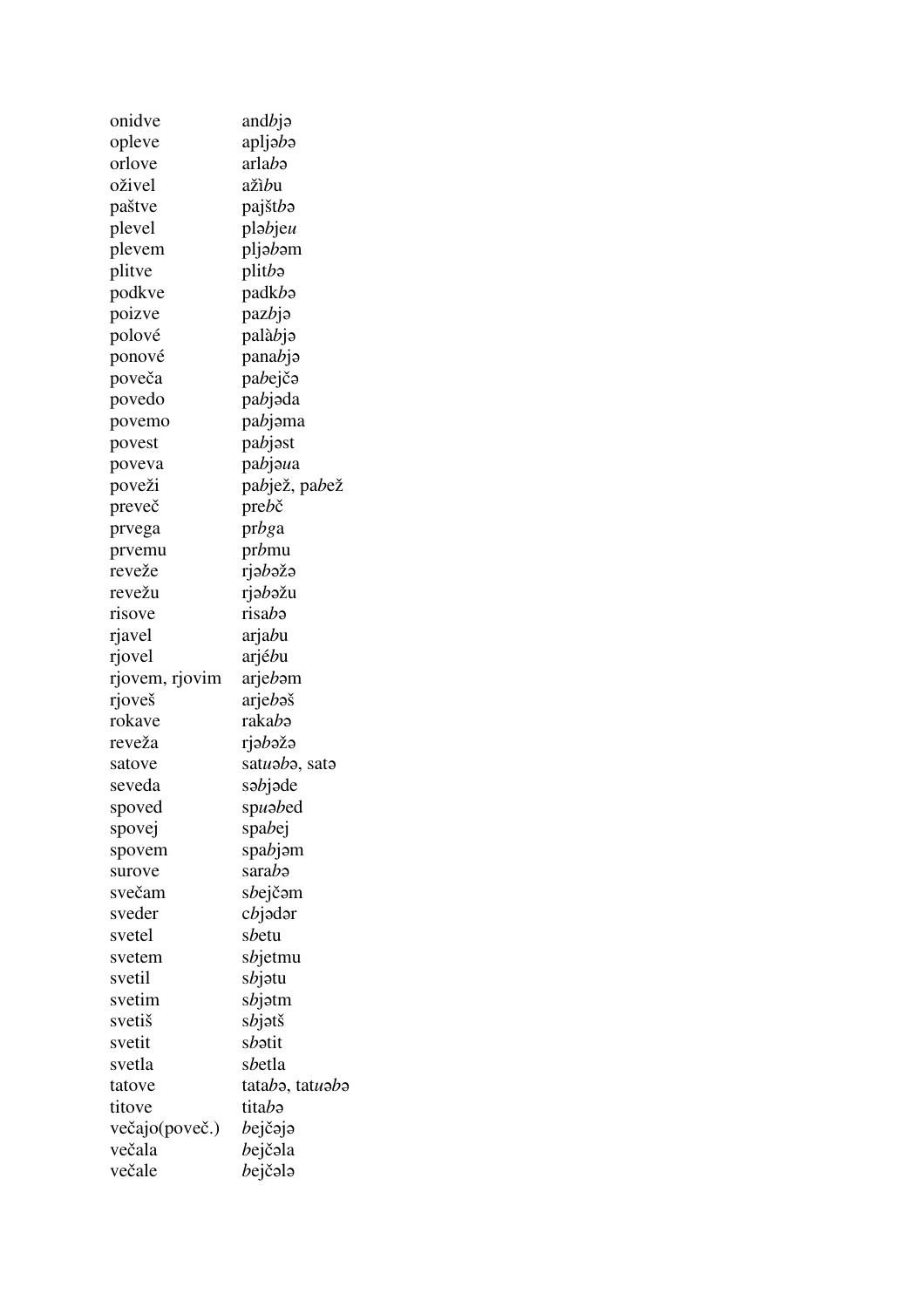| večali | bejčəl              |
|--------|---------------------|
| večati | bejčat (povečevati) |
| večera | bačjera             |
| večimi | bəčmi               |
| večjem | bejčəm              |
| večjih | bejčih              |
| večjim | bejčəm              |
| večnem | <i>b</i> ejčnom     |
| vedela | bjədla              |
| vedele | $b$ jədle           |
| vedeli | <i>b</i> jədli      |
| vedril | bədriu              |
| vedrim | bədrim              |
| vedrit | bədrit              |
| vejama | bejəm               |
| vejami | bejmi               |
| vejica | bejcə               |
| vejice | bejcə               |
| vejici | bejc                |
| velika | bəlika              |
| velike | bəličə              |
| veliki | bəlič               |
| velíki | belk                |
| vereje | $b$ ərejə           |
| verjel | bərjeu              |
| verjem | bərjəm              |
| verješ | $b$ ərjəš           |
| veruje | $b$ jərjə           |
| vesela | basela              |
| vesele | $b$ əselə           |
| veselé | $b$ əseljə          |
| veseli | bəsel               |
| veslal | beslou              |
| vestna | <i>b</i> jəstna     |
| veščam | $b$ jəščəm          |
| vetrič | bjətrč              |
| vetrom | $b$ jatram          |
| vezáti | bjezat              |
| vežejo | $b$ ježaja          |
| vežemo | $b$ ježama          |
| vežeta | bježata             |
| vežete | $b$ ježata          |
| veževa | <i>b</i> ježaua     |
| vežite | $b$ ježtə           |
| vozove | uazuəbə, uəzə       |
| zapové |                     |
| zavejo | zapabjə<br>zabjəda  |
| zaveva | zabjəua             |
| zavéza | zabjeza             |
| zaveži | zabež               |
|        |                     |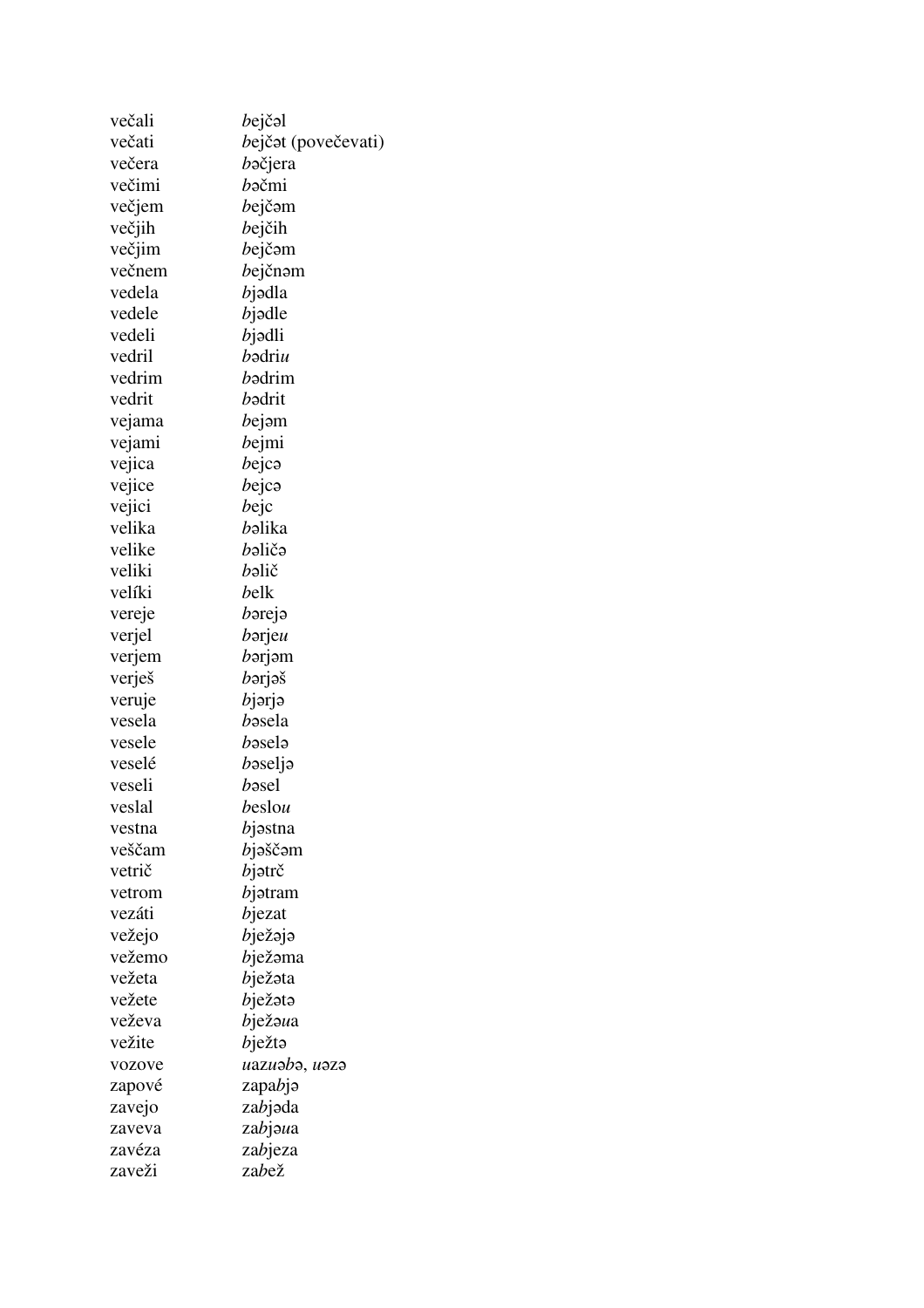| zdrave        | zdrabə  |
|---------------|---------|
| zvečal        | zbejču  |
| zvečer        | zbəčjér |
| zvédel        | zbjədu  |
| zvedet        | zbjədət |
| zvédla        | zbjədla |
| zvedli        | zbjədli |
| zverin        | zbərin  |
| zvésta        | zbjəsta |
| zveste        | zbjəstə |
| zvezal        | zbezou  |
| zvezan        | zbjezan |
| zvezat        | zbezat  |
| zvezda        | zbjəzda |
| zvežem        | zbježəm |
| zvežeš        | zbježəš |
| žefove        | žjefabə |
| živega        | žibga   |
| živela        | žbjəla  |
| živemu        | žibmu   |
| živeti        | žbjət   |
| žokove        | žakabə  |
| žvečil        | žbječu  |
| žvečim        | žbječm  |
| <u>žvečiš</u> | žbječš  |

| <b>Table 4.</b> Betacistic forms in words having in the Text Corpus [5] the character doublet -EV- |  |  |  |  |  |
|----------------------------------------------------------------------------------------------------|--|--|--|--|--|
|                                                                                                    |  |  |  |  |  |

| In Text Cp. $[5]$ in Zatolmin |                 |
|-------------------------------|-----------------|
| eva                           | Eba             |
| pley                          | $pli\acute{o}b$ |

**Table 5.** Betacistic forms in words having in the Text Corpus [5] the character doublet -VI-

| In Text $C_p$ . [5] | in Zatolmin                 |
|---------------------|-----------------------------|
| vi                  | Bi; bədruə $j^*$ ; b-       |
| vic                 | bic za vice, vic            |
| vil                 | bìl                         |
| vino                | bina                        |
| lévi                | ta ljáb, ljáu               |
| devíc               | debic                       |
| dnévi               | $d$ nje $b$ i $\frac{1}{1}$ |
| drévi               | drjəbi                      |
| hlévi               | hljəb, hljəui               |
| levih               | ljəbih                      |
| levim               | $l$ jə $b$ əm               |
| plevi               | $p$ ljə $b$                 |
| vidve               | bədbjə                      |
|                     |                             |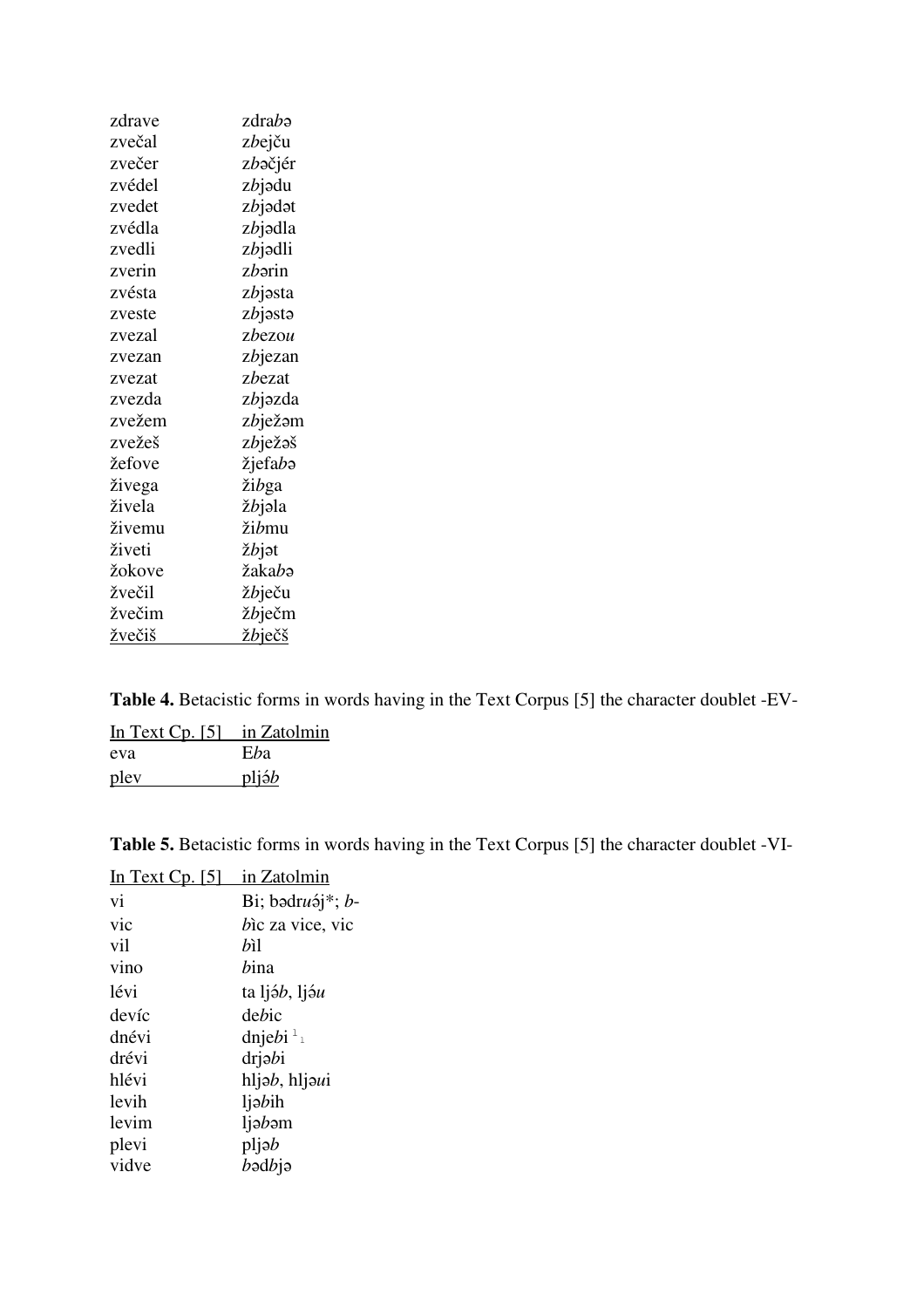| vživi  | užbi                         |
|--------|------------------------------|
| ajdovi | jejdab                       |
| bikovi | bəkab                        |
| bobovi | babab                        |
| bogovi | baguəb                       |
| cvibah | ac <i>bib</i> ah             |
| cvilil | cbilu                        |
| cvilim | cbilm                        |
| cviliš | cbilš                        |
| cvilit | cbilt                        |
| cviren | cbjərən                      |
| čukovi | čukab                        |
| dnevih | dnjebih                      |
| doživi | dažbi                        |
| figovi | figab                        |
| gotovi | gatab                        |
| ihtavi | ihtab                        |
| izvira | zbjəra                       |
| jalovi | jalab                        |
| janovi | janab                        |
| lapovi | lapab                        |
| lipovi | lipab                        |
| lojevi | $lu$ aje $b$                 |
| lovijo | labijə                       |
| lovila | labila                       |
| lovile | labilə                       |
| lovili | labil                        |
| lovimo | labima                       |
| lovita | labita                       |
| lovite | labito                       |
| loviti | labit                        |
| loviva | labiua                       |
| lukovi | lukab                        |
| mehovi | məhuəb, mjəhi                |
| mihovi | mihab                        |
| moževi | muožab                       |
| mrtvih | $\mathsf{mart}\mathit{b}$ ah |
| mrtvim | mərt <i>b</i> əm             |
| mrvica | mərbca                       |
| mrvice | mərbcə                       |
| mrvici | $m$ $ə$ r $bc$               |
| mrvico | mərbca                       |
|        |                              |
| mrvili | mərbli                       |
| muravi | murab                        |
| murovi | murab                        |
| najviš | narbiš                       |
| nalovi | nalabi                       |
| nalôvi | nalab                        |
| njivic | nibe                         |
| ocvirk | acbjark                      |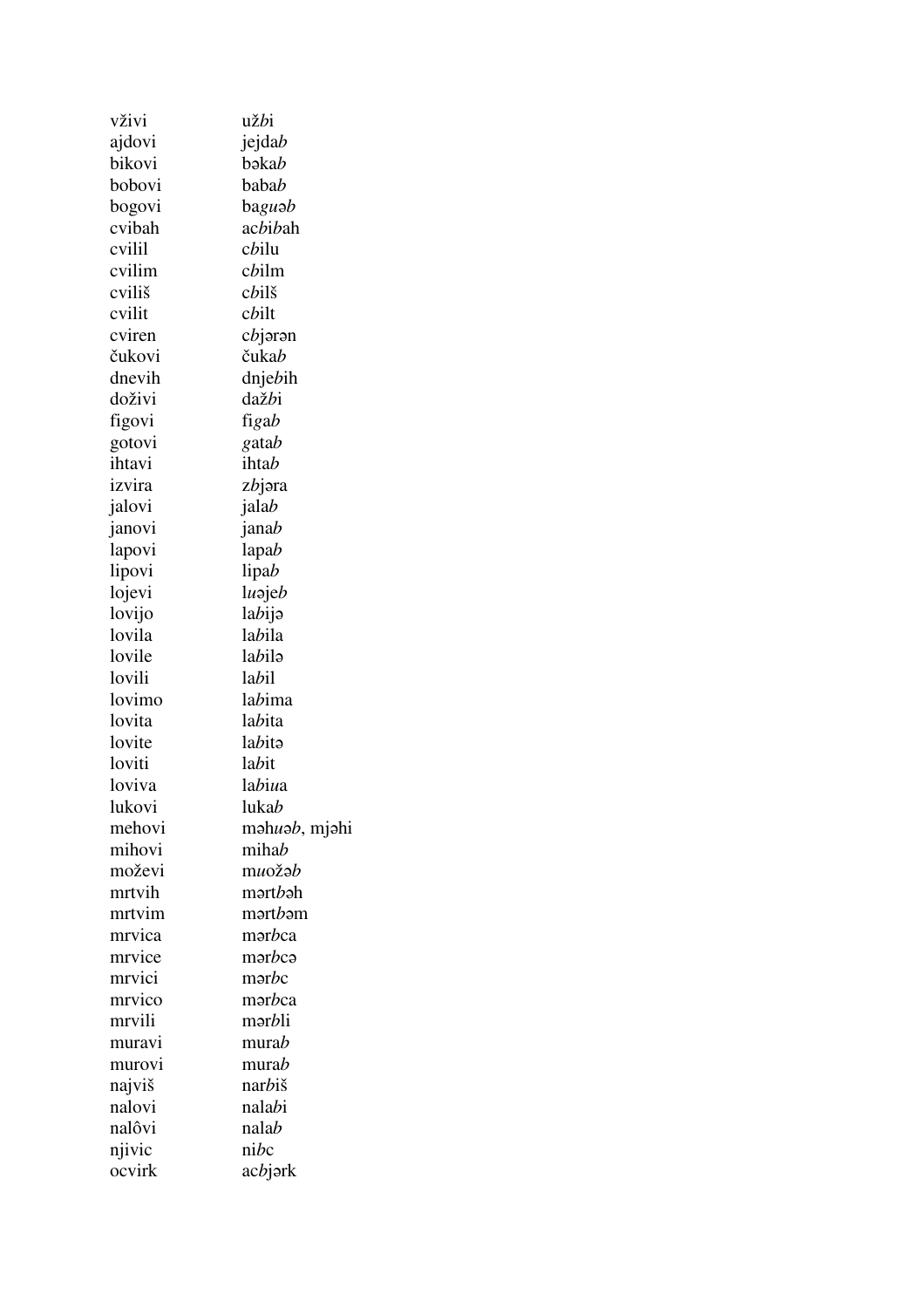| odviha | adbiha           |
|--------|------------------|
| omrtvi | amərt <i>b</i> i |
| opravi | aprab            |
| orlovi | arlab            |
| oslovi | mušab            |
| oživil | ažìbu            |
| oživim | ažbim            |
| oživíš | ažbiš            |
| pasovi | pasuabi          |
| podney | padnjeb          |
| plitvi | plitbi           |
| podkvi | padkbi           |
| podviž | padbiž           |
| polovi | palabi           |
| ponovi | panab            |
| ponoví | panabi           |
| poživi | pažbi            |
| pravic | prabic           |
| pravih | prabih           |
| pravim | prabm            |
| praviš | $prab\check{s}$  |
| pravit | prabt            |
| pravjo | prabja           |
| pravmo | prabma           |
| rjavih | arjabih          |
| rodovi | rad <i>uəb</i>   |
| rokavi | rakabi           |
| sadovi | saduabi          |
| sajavi | sajab            |
| sovica | sabca            |
| stavil | stabu            |
| stavim | stabm            |
| surovi | sarab            |
| svinca | sbinca           |
| svinja | sbinə            |
| svinje | sbinə            |
| svinji | sbin             |
| svinjo | sbinə            |
| švigne | šbignə           |
| švigni | šbign            |
| tatovi | tatab, tatuab    |
| titovi | titab            |
| tutovi | tutab            |
| ulovil | ulabu            |
| ulovim | ulabm            |
| uloviš | ulabiš           |
| ustavi | ustab            |
| vicajo | bicaja           |
| vicale | bicala           |
| vídela | bidla            |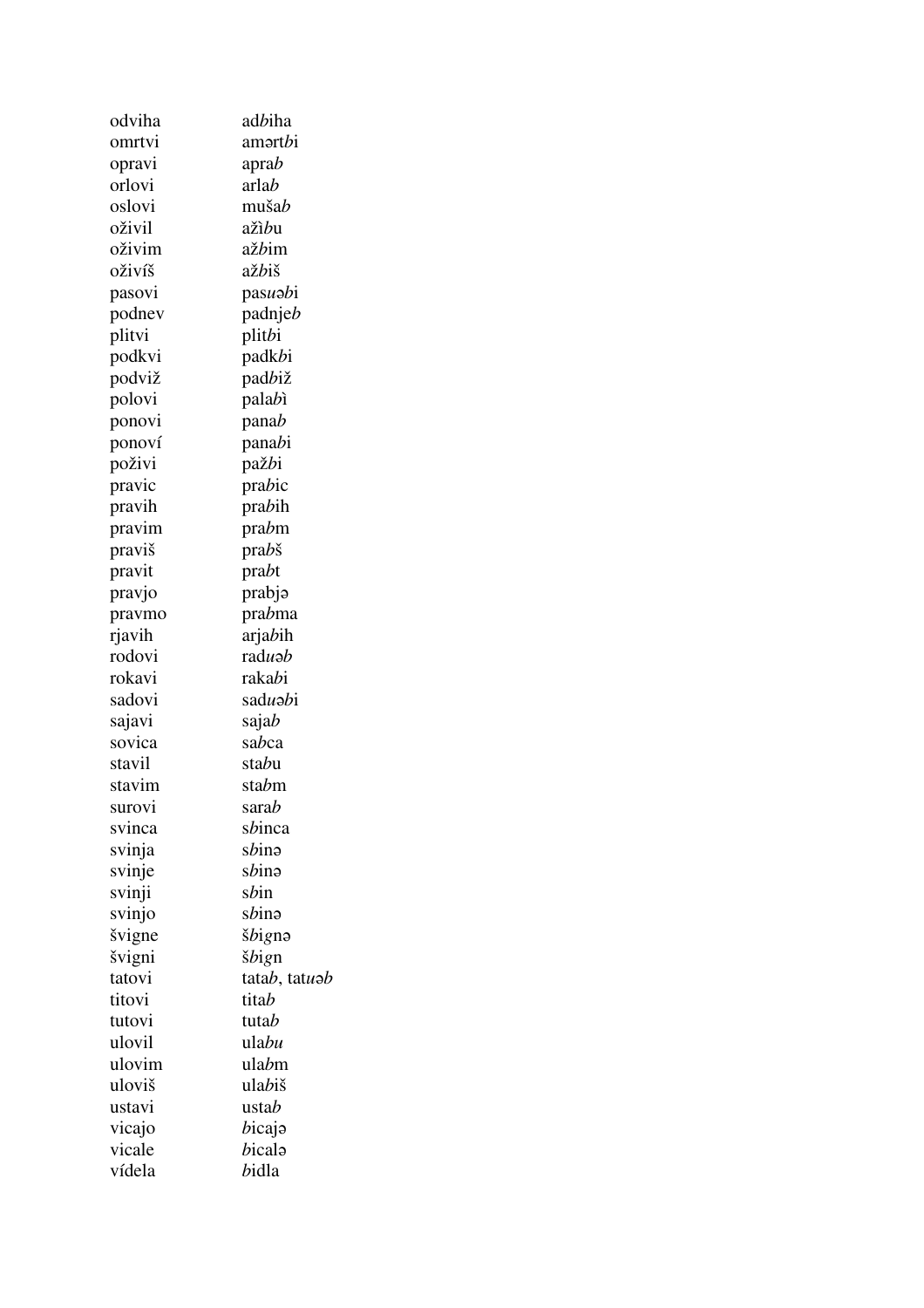| videle        | bidlə                                    |
|---------------|------------------------------------------|
| videli        | bidli                                    |
| videti        | bidət                                    |
| vidijo        | bidjə                                    |
| vidita        | bidta                                    |
| vidite        | bidta                                    |
| vidiva        | bidua                                    |
| vihajo        | bihajə                                   |
| vihala        | bihala, uihala                           |
| vihale        | bihalə                                   |
| vihali        | bihal                                    |
| vihalo        | bihala                                   |
| vihamo        | <i>b</i> ihama                           |
| vihata        | bihata                                   |
| vihati        | bihat                                    |
| viktor        | biktor                                   |
| vilami        | bilam                                    |
| vilice        | bilcə                                    |
| vinika        | bnika                                    |
| visoka        | bsaka                                    |
| visoki        | bsač                                     |
| visoko        | bsakuə                                   |
| vrhovi        | uərhi, uərhuəb                           |
| vrtovi        | <i>u</i> ərt <i>uəb</i> i, <i>u</i> ərti |
| vstávi        | ustáb                                    |
| zaviha        | zabiha                                   |
| zavihi        | zabihi                                   |
| zaživi        | zažbi                                    |
| zdravi        | zdrab                                    |
| zdraví        | zdrabə                                   |
| zetovi        | zjetab                                   |
| zmrvil        | zmrbu                                    |
| živijo        | žibjə                                    |
| živíjo        | žbija                                    |
| živima        | žibəm                                    |
| živimi        | žibmi                                    |
| živimo        | žbima                                    |
| živina        | žbina                                    |
| živine        | žbinə                                    |
| živini        | žbin                                     |
| živino        | žbina                                    |
| živita        | žbita                                    |
| živite        | žbitə                                    |
| živiva        | žbiua                                    |
| žvinca        | žbinca                                   |
| žvižga        | žbižga                                   |
| <u>žvižgi</u> | <u>žbižgi</u>                            |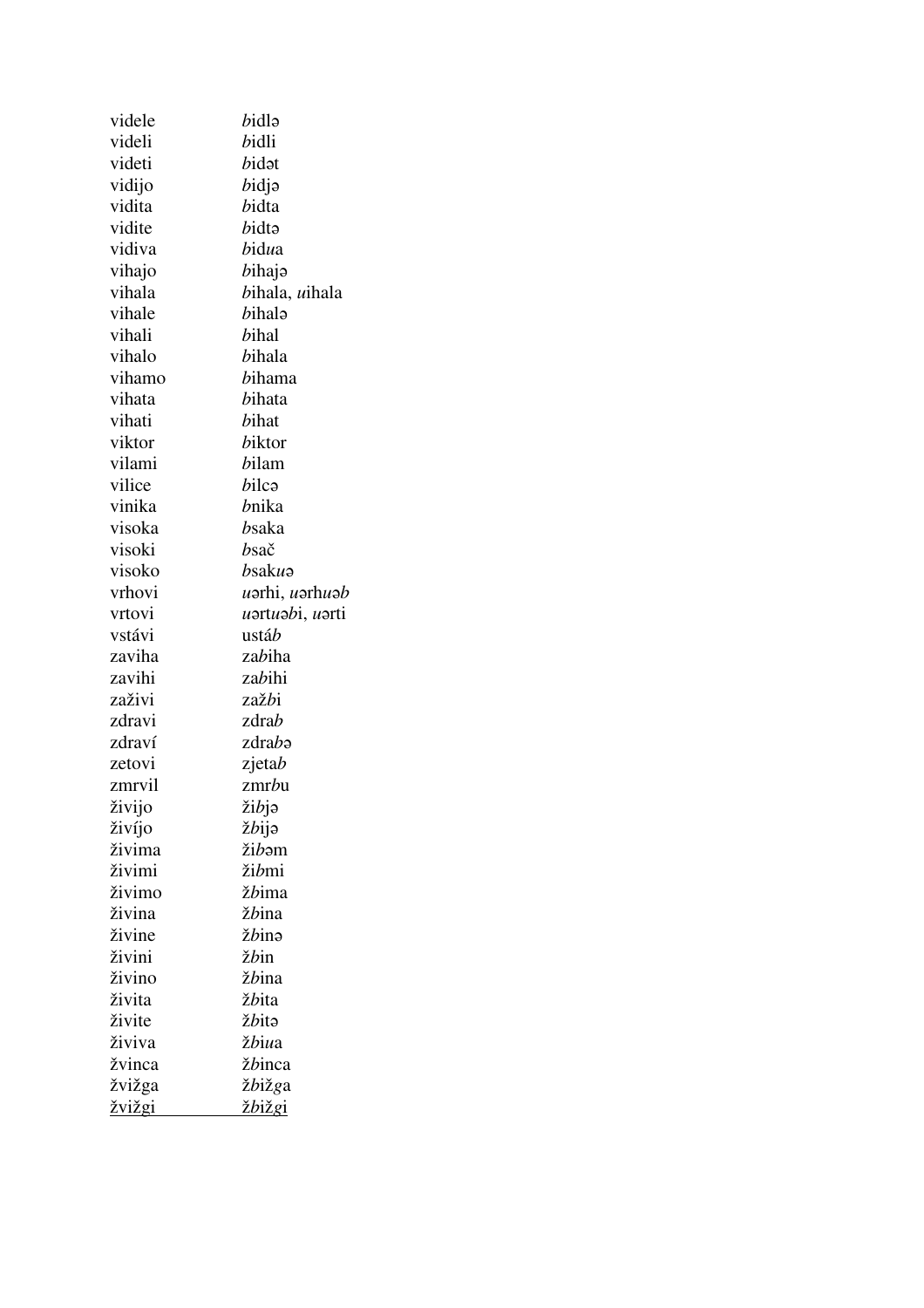| In Text Cp. $[5]$ | in Zatolmin     |
|-------------------|-----------------|
| divjad            | dibjačna        |
| divjak            | dibják          |
| divjih            | dibjih          |
| divjim            | $dib$ jəm       |
| ivanka            | iuajnka, Ibanka |
| ivanom            | ibanam          |
| ivo               | Ibo             |

**Table 6.** Betacistic forms in words having in the Text Corpus [5] the character doublet -IV-

**Table 7.** Betacistic forms in words having in the Text Corpus [5] the character V before the character A, O, U, J, respectively, or as the last character.

| <u>In Text Cp. [5]</u> | <u>in Zatolmin</u>          |
|------------------------|-----------------------------|
| mrva                   | màrba                       |
| vata                   | bata                        |
| vaza                   | baza                        |
| silva                  | Silba                       |
| važen                  | bážən                       |
| mrvami                 | mərbam, məruam              |
| mrvo                   | mòrba                       |
| švoh                   | šbuoh                       |
| silvo                  | Silbo                       |
| voják                  | bojak                       |
| vojaki                 | bojaki                      |
| silvu                  | Silbotu                     |
| sovja                  | sabjə                       |
| sovje                  | sabjə                       |
| kravja                 | krabja, krauja              |
| sovjih                 | sabjəh                      |
| sovjim                 | sabjəm                      |
| SOV                    | sab, sou                    |
| krav                   | krab, kráu                  |
| obrv                   | abàrb                       |
| trav                   | trau, trab                  |
| vdov                   | udo <i>u</i> , uda <i>b</i> |
| postry                 | pastrb                      |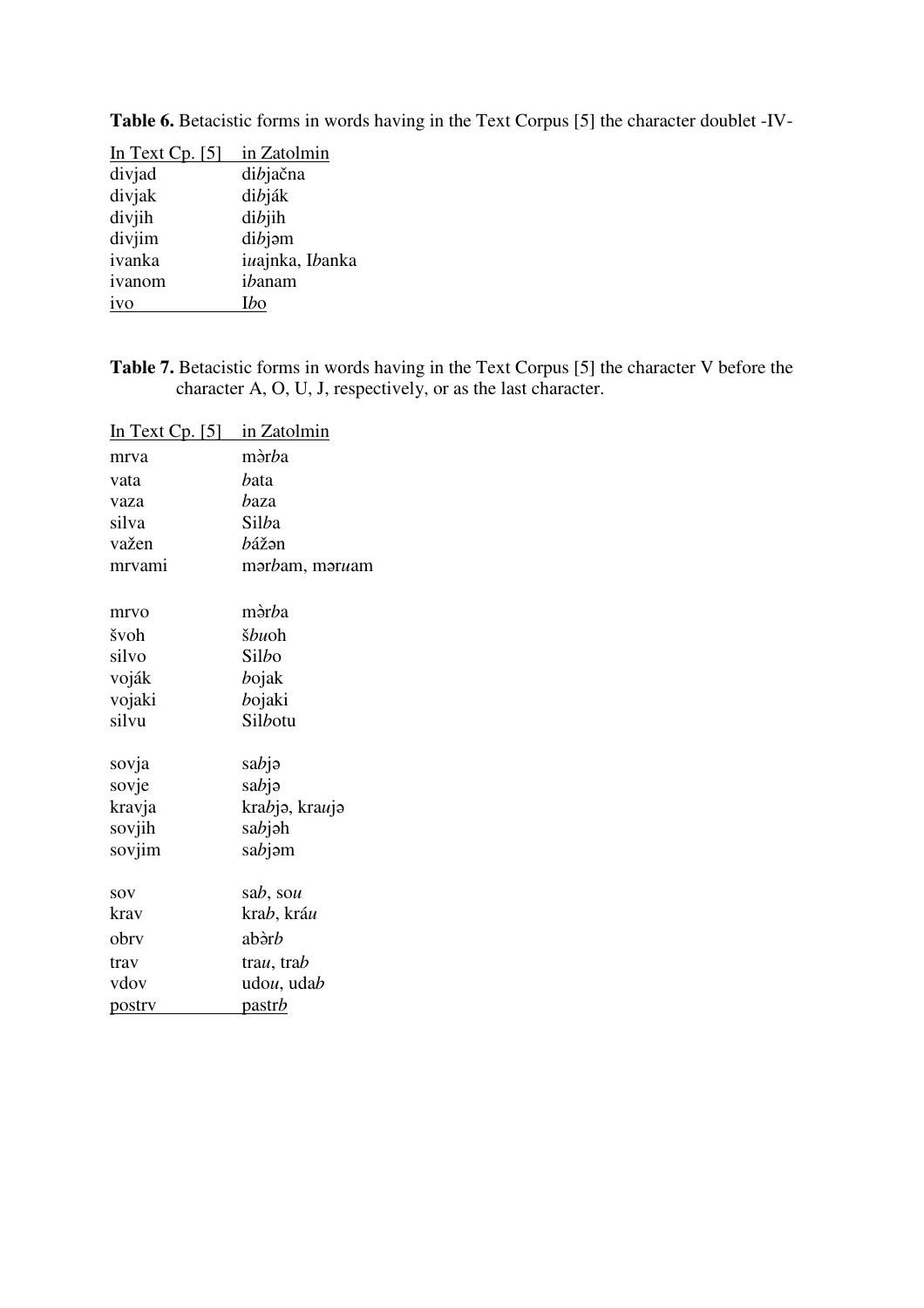# **Non-Betacistic forms**

**Table 8.** Non-Betacistic forms in words having in the Text Corpus [5] the character doublet -VE-

| In Text Cp. $[5]$ | in Zatolmin     |
|-------------------|-----------------|
| ven               | $u$ àn          |
| ves               | uòs             |
| oves              | <b>OUS</b>      |
| vela              | ujéla           |
| velb              | uejlb           |
| bovec             | bouc            |
| cvete             | cuoda           |
| davek             | dauk            |
| drveh             | drù <i>u</i> ah |
| kavec             | kauc            |
| livek             | ljəuk           |
| maver             | mauər           |
| ovela             | aujela          |
| ovene             | aujenə          |
| pevec             | pjauc           |
| šavel             | šaulə           |
| uvela             | ujela           |
| uvele             | ujelə           |
| uveli             | ujel            |
| uvene             | ujenə           |
| velbi             | uejlbi          |
| živec             | žjəuc           |
| brivec            | brjauc          |
| cvesti            | cuôst           |
| cvetem            | cuodəm          |
| cveteš            | cuodaš          |
| čevelj            | čjauel          |
| čreves            | črjəu           |
| glaven            | glaun           |
| krivec            | krjauc          |
| ovenel            | aujeu           |
| slavec            | slauc           |
| uvelem            | ujeləm          |
| uvelih            | ujelih          |
| uvelim            | ujelam          |
| uvenel            | ujeu            |
| vdovec            | udouc           |
| velban            | uejlban         |
| velbom            | uejlbam         |
| velbov            | uejlbou         |
| velega            | ujelga          |
| velemu            | ujelmu          |
| venejo            | ujenojo         |
| <u>venela</u>     | ujenla          |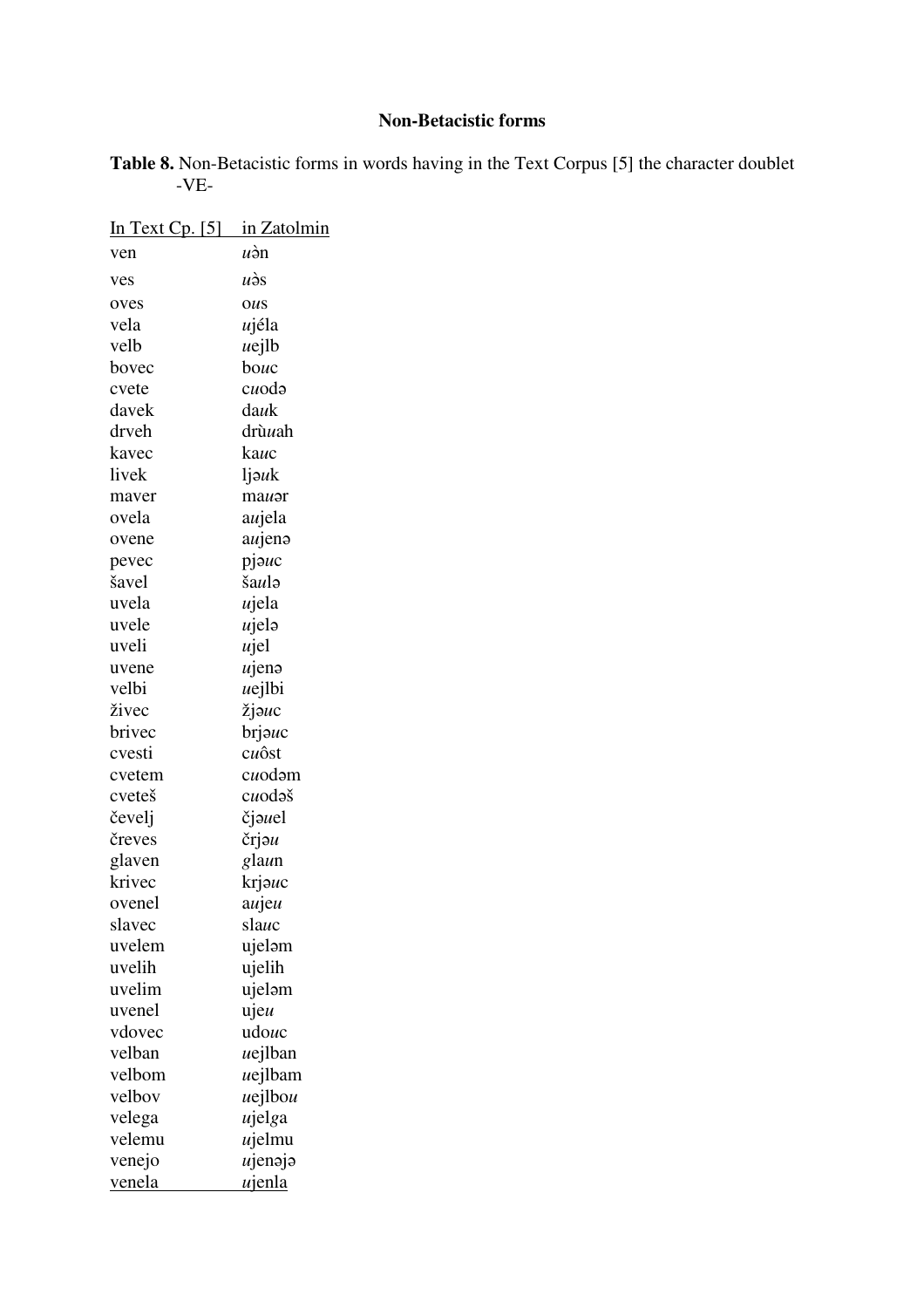| <u>In Text Cp. [5]</u> | <u>in Zatolmin</u> |
|------------------------|--------------------|
| lev                    | leu                |
| ačev                   | àču                |
| bevk                   | bjáuk, toda Beuk   |
| čeva                   | čàua               |
| drev                   | drjáu              |
| hlev                   | hljэ́u             |
| klev                   | kljóu              |
| leva                   | leua               |
| léva                   | ljáua              |
| levo                   | ljáua              |
| sevc                   | seuc               |
| zeva                   | zjó <i>u</i> a     |
| zevi                   | zjá <i>u</i> i     |
| bevka                  | bjəuka             |
| bevke                  | bjauke             |
| bevki                  | bjəuk              |
| bukev                  | buka               |
| čajev                  | čaju               |
| čreva                  | črjəua             |
| črevo                  | črjəua             |
| debev                  | debu               |
| deval                  | deuou              |
| devam                  | djəuam             |
| devaš                  | djauaš             |
| dreva                  | drjaua             |
| drevo                  | drəuə              |
| gožev                  | uažou              |
| greva                  | grjeua             |
| hleva                  | hljəua             |
| hlevu                  | hljəu              |
| ježev                  | $j$ əžou           |
| košev                  | kašou, kašu        |
| krčev                  | krčou              |
| letev                  | ljətu              |
| levja                  | $leu$ jə           |
|                        | leujə              |
| levje                  |                    |
| levji<br>levom         | leuji<br>leuam     |
|                        |                    |
| levov                  | leuou              |
| levpa                  | ljaupa             |
| možev                  | muožou             |
| mrtev                  | mərtu              |

**Table 9.** Non-Betacistic forms in words having in the Text Corpus [5] the character doublet -EV-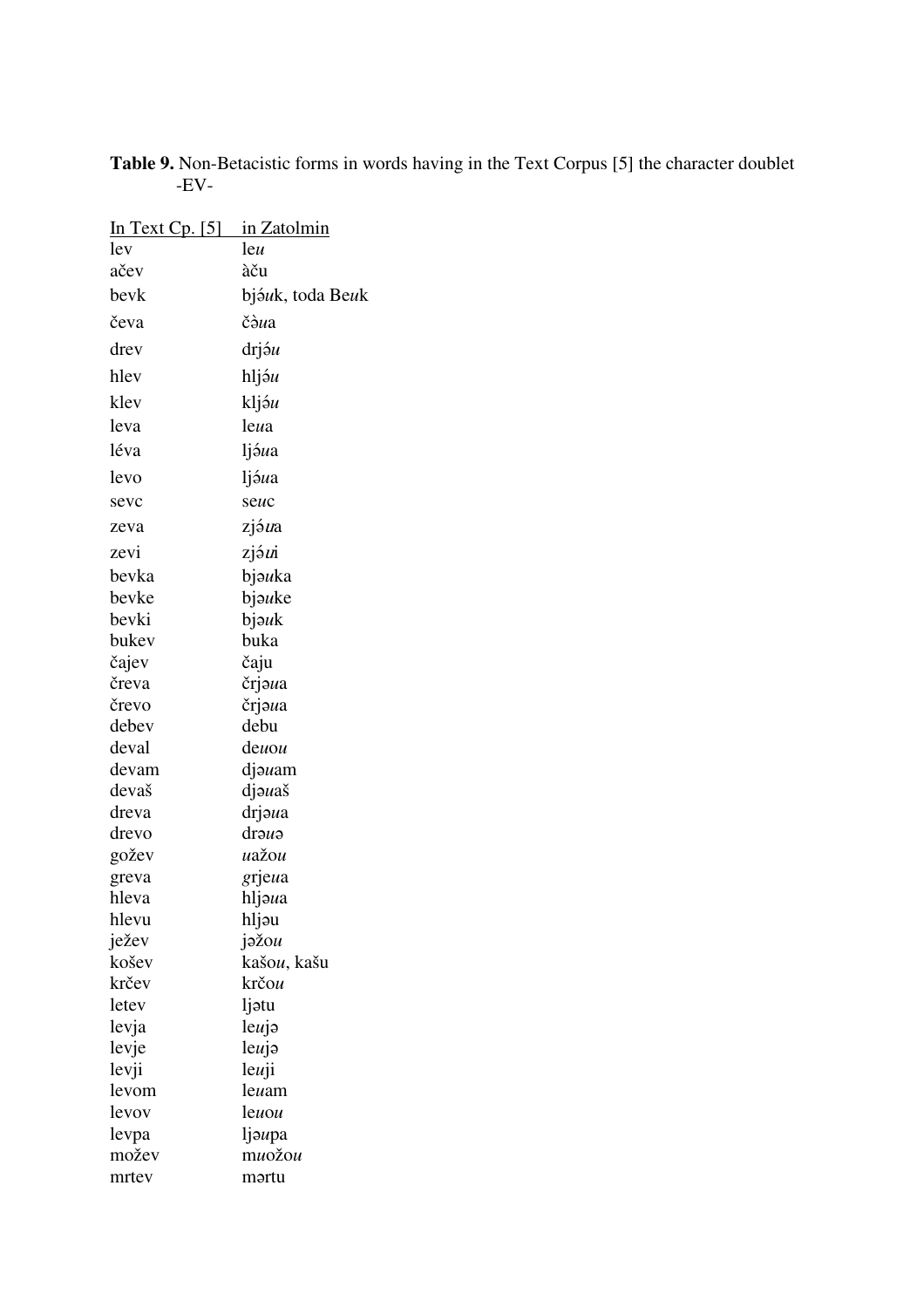| nožev  | nuəžou                         |
|--------|--------------------------------|
| očeva  | ača <i>u</i> a, aču <i>u</i> a |
| odeva  | adjəua                         |
| odmev  | admjəua                        |
| pevca  | pjauca                         |
| pevce  | pjauca                         |
| pevci  | рјәисі                         |
| pevcu  | pjaucu                         |
| pleva  | pljəua                         |
| ponev  | pànu                           |
| ročev  | raču                           |
| sevce  | seuce                          |
| smeva  | smeua                          |
| tičev  | tičou, tiču                    |
| tršev  | $tr\check{s}ou$                |
| ujcev  | uicou                          |
| začev  | začjeu                         |
| zevaj  | zjəui                          |
| zeval  | zjauou                         |
| zevam  | zjəuam                         |
| žgeva  | žgeua                          |
| bereva | beraua                         |
| bevkah | bjaukah                        |
| blažev | blažou                         |
| bogcev | buehcou                        |
| bricev | bricou                         |
| britev | britu                          |
| cerkev | cjərku                         |
| črevah | črjəuah                        |
| čuševo | čušaua                         |
| dajeva | dajaua                         |
| dancev | dancou                         |
| debevc | dəbjeuc                        |
| dedcev | djadcou                        |
| dereva | deraua                         |
| devajo | djəuajə                        |
| devala | dəuála                         |
| devali | dəuál                          |
| devamo | djəuama                        |
| devana | djəuana                        |
| devate | djəuatə                        |
| devati | djəuat                         |
| deževa | dəžaua                         |
|        | drjə $u$ lə $\frac{1}{1}$      |
| drevja |                                |
| drevje | drjə $ul$ ə $1^1$              |
| drevju | drjəulu                        |
| drevov | drjauou                        |
| drsiva | puziua                         |
| edijev | ediju                          |
| glažev | glažou                         |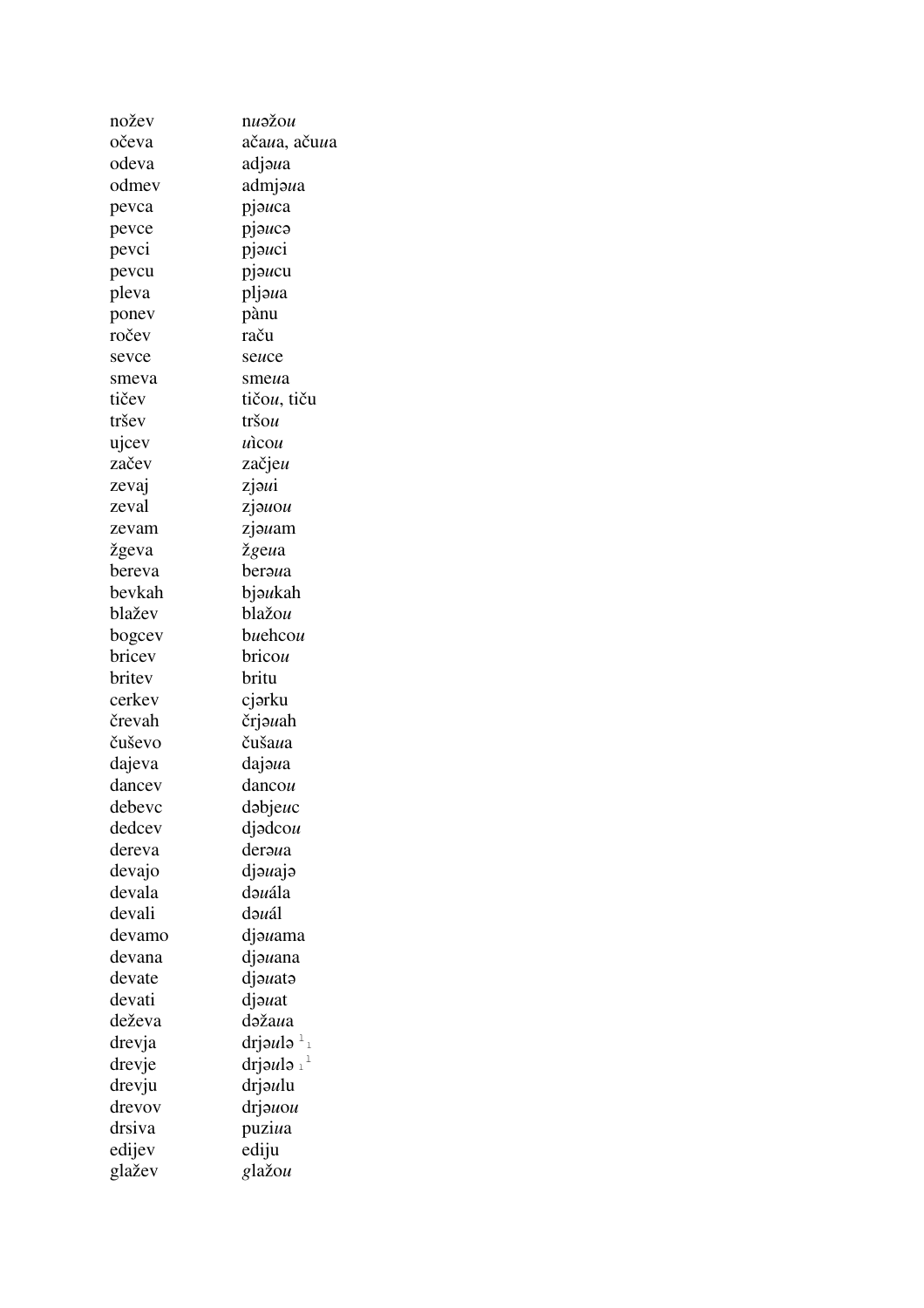| gobcev | guobcou          |
|--------|------------------|
| godcev | guodcou          |
| godčev | guodcou          |
| goževa | uažoua           |
| hlevcu | hljaučku         |
| hočeva | čəua             |
| iščeva | jaščaua          |
| jakčev | jakču            |
| jakšev | jakšou           |
| ježeva | jažaua           |
| joževa | juóžataua        |
| juncev | juncou           |
| jurjev | jurju            |
| kancev | kancu            |
| klečev | klečou           |
| knežev | knjezou          |
| koncev | kancu, kancou    |
| konjev | kejnu            |
| korcev | karcou           |
| koscev | kascou           |
| krájev | kraju            |
| križev | križu            |
| kukčev | kukču            |
| laževa | lažaua           |
| levček | $leu\check{c}$   |
| levova | leuaua           |
| levovo | leuaua           |
| lezeva | ljəzə <i>u</i> a |
| lojeva | luojoua, luojuua |
| loncev | lancou           |
| lovcev | loucou           |
| marcey | marcou           |
| mescev | $m$ jascou       |
| mihčev | mihču            |
| moljev | mejlu            |
| moževa | muožaua          |
| mulcev | mulcou           |
| nečeva | nejčaua          |
| nemcev | $nj$ amcou       |
| nemčev | $nj$ amcou       |
| neseva | nesaua           |
| nikčev | nikču            |
| nočeva | nejčoua          |
| norcev | narcou           |
| obutev | abutu            |
| odetev | adjətu           |
| odeval | adeuou           |
| odevam | adjauam          |
| odevaš | adjauaš          |
| odmeva | admjaua          |
|        |                  |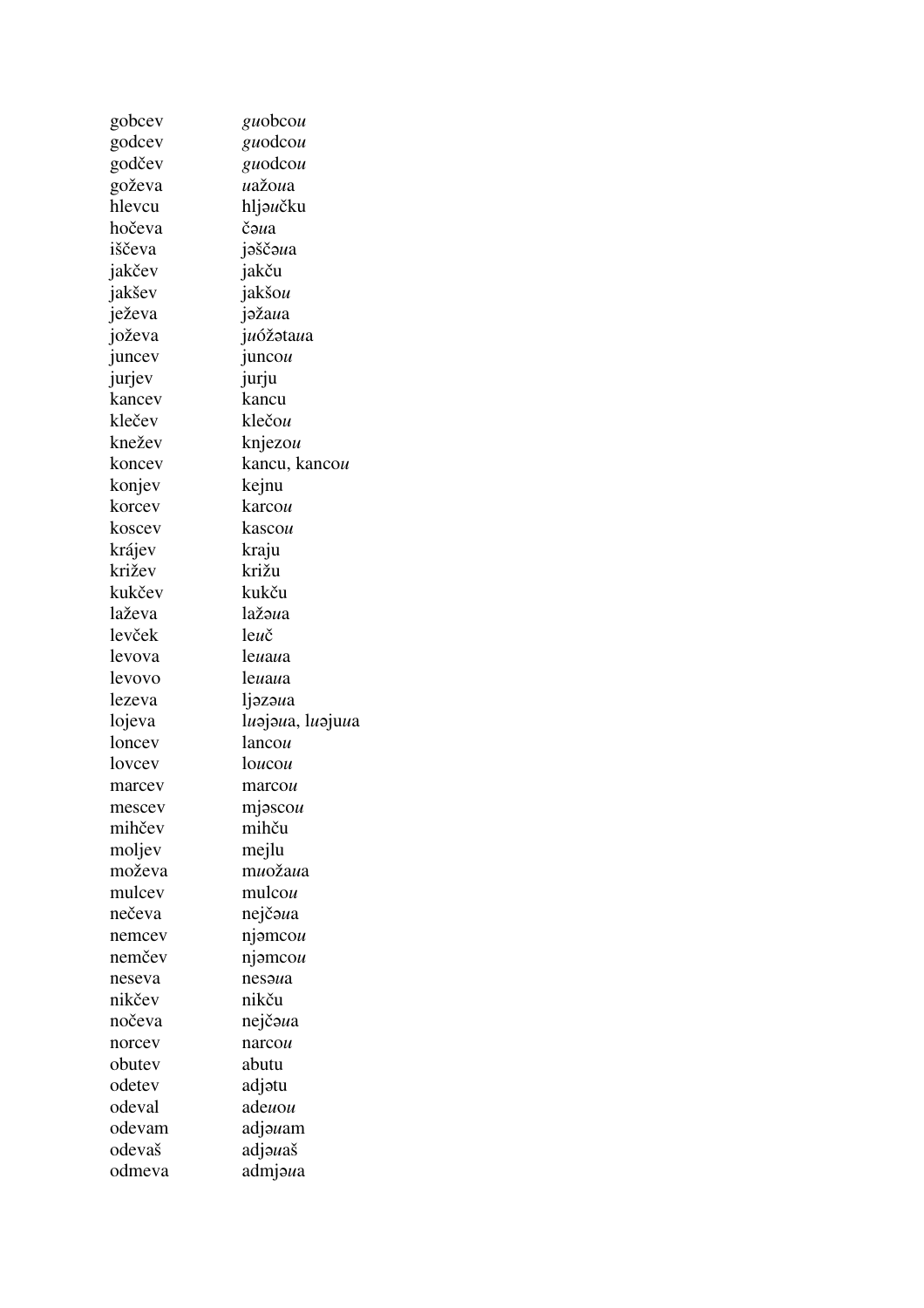| ognjev | ejgnou  |  |
|--------|---------|--|
| ogreev | uagrcou |  |
| ogreva | agrjəua |  |
| palcev | раисои  |  |
| panjev | pajnu   |  |
| paseva | pasaua  |  |
| paševa | pašaua  |  |
| pavelč | paualč  |  |
| pečeva | pečaua  |  |
| pevajo | pejja   |  |
| pevcem | pjaucam |  |
| pevcev | pjaucou |  |
| pevcih | pjaucih |  |
| pevček | pjəuč   |  |
| pevčev | pjaucou |  |
| pevkah | pjaukah |  |
| pevkam | pjaukam |  |
| pevska | pjauska |  |
| pijeva | pijaua  |  |
| piševa | pišaua  |  |
| plavéh | plauah  |  |
| plevah | pljauah |  |
| plitev | plitu   |  |
| podkev | padku   |  |
| pojeva | pèjəua  |  |
| polžev | pužou   |  |
| prevre | parure  |  |
| ptičev | tiču    |  |
| rečeva | rečeua  |  |
| rejcev | rejcou  |  |
| rejčev | rejcou  |  |
| reževa | rjəžəua |  |
| rilcev | rilcou  |  |
| rogove | rajje   |  |
| samcev | samcou  |  |
| samčev | samcou  |  |
| sedeva | sjedeua |  |
| sevcah | seucəh  |  |
| tičeva | tičaua  |  |
| tincey | tincou  |  |
| toncev | tuoncou |  |
| uideva | utečoua |  |
| ujčeva | uicaua  |  |
| umreva | umreua  |  |
| urošev | urošu   |  |
| vrneva | uərnəua |  |
| všteva | uštjəua |  |
| vžgala | užgala  |  |
| zajcev | zajcou  |  |
| zajčev | zajcou  |  |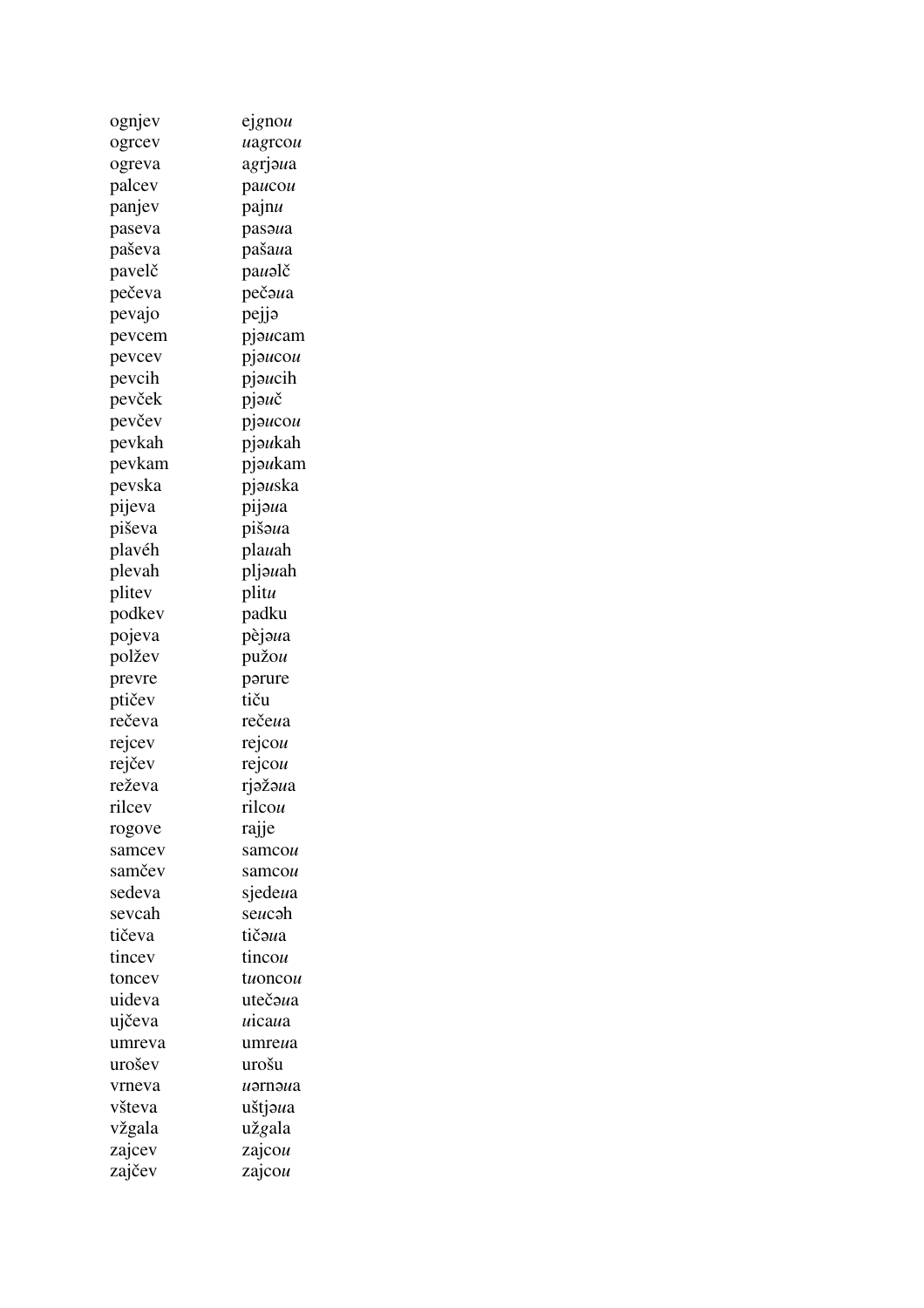| zevajo | zjəuajə |
|--------|---------|
| zevala | zjauala |
| zevale | zjauala |
| zevali | ziual   |
| zevnik | zejunk  |
| zevnil | zjaunu  |
| zmajev | zmaju   |
| zráven | zraun   |
| ženeva | ženoua  |
| žuljev | zuojlu  |

**Table 10.** Non-Betacistic forms in words having in the Text Corpus [5] the character doublet -VI-

| <u>In Text Cp. [5]</u> | <u>in Zatolmin</u> |
|------------------------|--------------------|
| zevi                   | zjáui              |
| črevih                 | črjauih            |
| navije                 | nauijə             |
| navila                 | nauila             |
| navile                 | nauilə             |
| navili                 | nauil              |
| navilo                 | nauila             |
| navita                 | nauita             |
| navite                 | nauitə             |
| naviti                 | nauit              |
| navito                 | nauita             |
| otavič                 | atauč              |
| ovijal                 | auiuou             |
| ovijam                 | auiuam             |
| ovijem                 | auijəm             |
| oviješ                 | auijəš             |
| ovijte                 | auijta             |
| ovinek                 | auink              |
| ovinka                 | auinka             |
| ovinke                 | auinkə             |
| ovinki                 | auinki             |
| ovinku                 | auinku             |
| odvija                 | aduiua             |
| odvila                 | aduila             |
| odvita                 | aduita             |
| podvil                 | paduiu             |
| povija                 | pauiua             |
| povije                 | pauija             |
| povila                 | pauila             |
| povile                 | pauila             |
| povili                 | pauil              |
| povilo                 | pauila             |
| povita                 | pauita             |
| povite                 | pauito             |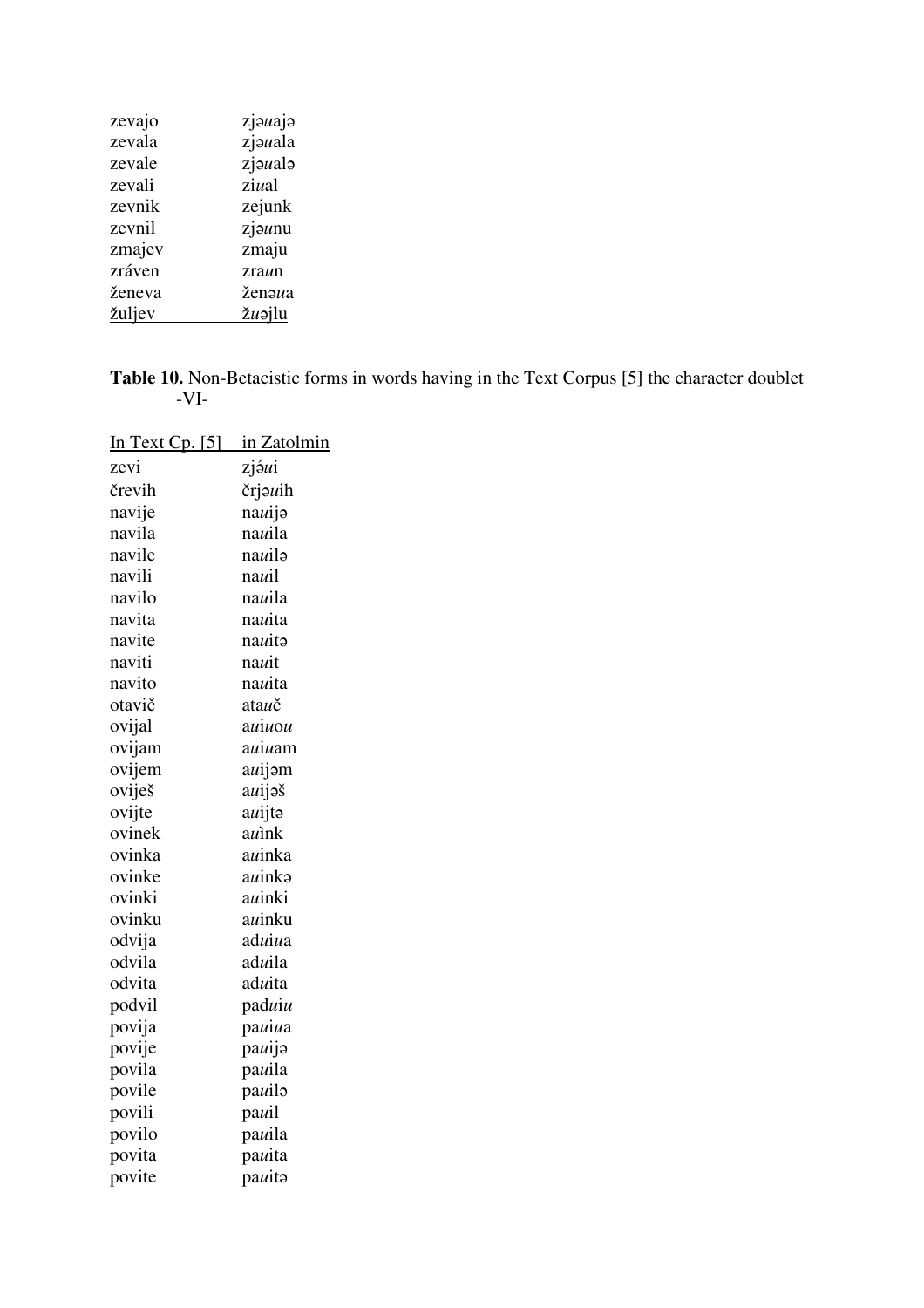| poviti | pauit        |
|--------|--------------|
| povito | pauita       |
| previj | pərui        |
| previl | pəruiu       |
| sodóvi | suodi        |
| svitek | suitk        |
| svitka | suitka       |
| svitke | suitkə       |
| svitki | suitki       |
| svitku | suitku       |
| švigal | šuigou       |
| švigam | šuigam       |
| švigaš | šuigaš       |
| vijemo | uijəma       |
| vijeta | uijəta       |
| vijete | uijətə       |
| vijeva | uijəua       |
| vozovi | uəzi         |
| zavija | zauijə       |
| zavila | zauila       |
| zavíta | zauita       |
| zavite | zauita       |
| zaviti | zauit        |
| zvijal | zuiuou       |
| zvijam | zuiuam       |
| zvijaš | zuiuaš       |
| zvijem | zuijəm       |
| zviješ | zuijəš       |
| zvitih | zuitəh       |
| zvitim | <u>zuitm</u> |

**Table 11.** Non-Betacistic forms in words having in the Text Corpus [5] the character doublet -IV-

| In Text Cp. $[5]$ | in Zatolmin |
|-------------------|-------------|
| čiv               | čjáu        |
| siv               | sjóu        |
| živ               | žjáu        |
| livek             | ljauk       |
| živec             | žjauc       |
| bodiva            | badiua      |
| bojiva            | bejua       |
| boriva            | bariua      |
| cediva            | cədiua      |
| cepiva            | cjapua      |
| čivkaj            | čjəuki      |
| čivkal            | čjəukou     |
| čivkaš            | čjəukaš     |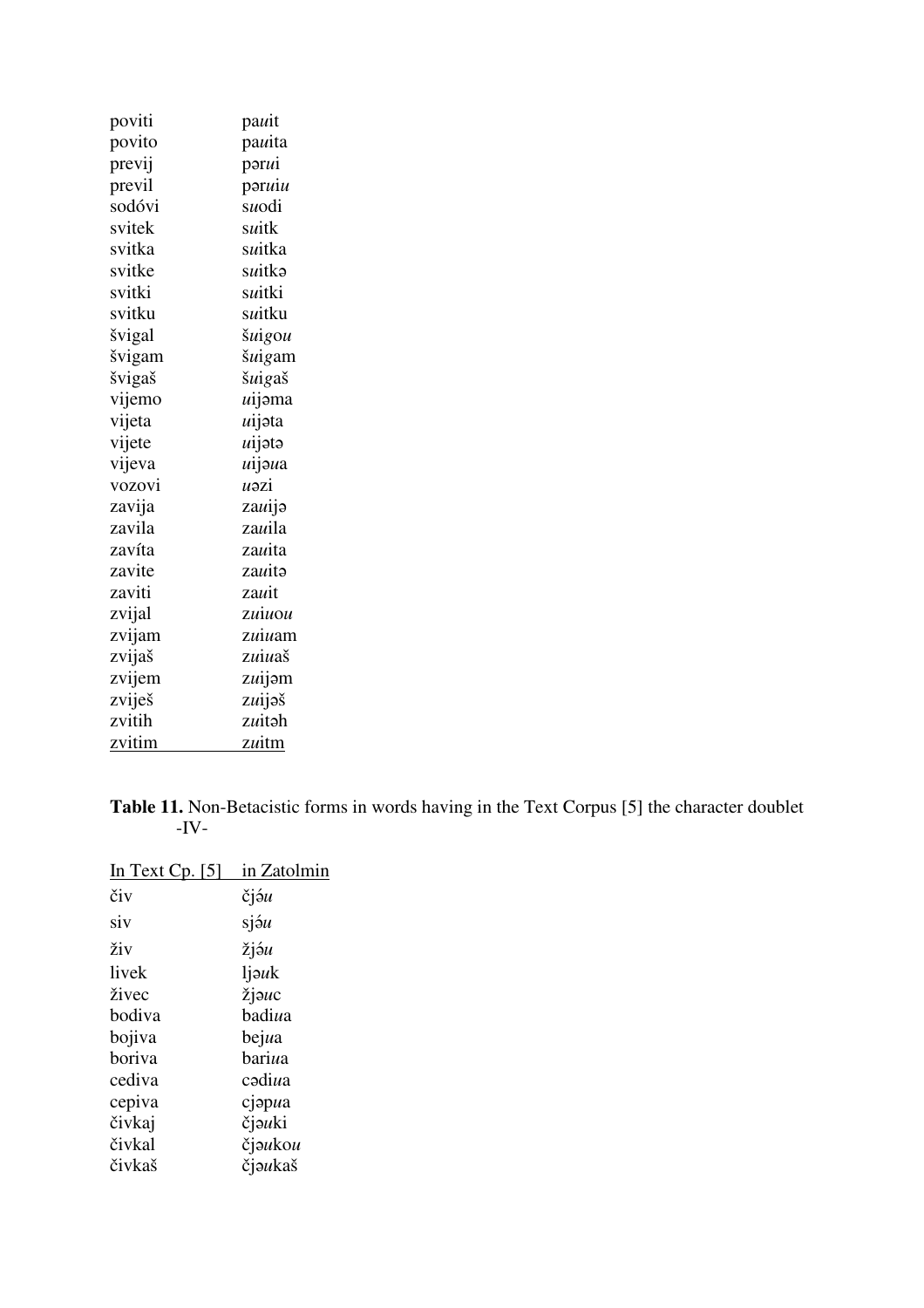| čudiva | čudua                    |
|--------|--------------------------|
| čutiva | čutua                    |
| deniva | dəniua                   |
| goriva | gariua                   |
| grivah | griuah                   |
| grivar | griuar                   |
| hodiva | huódua                   |
| ivanca | iuajnca                  |
| ivanič | iuajnč                   |
| ivanov | iuanou                   |
| izlíva | zliua                    |
| izriva | zriua                    |
| kladiv | kladu                    |
| kosiva | k <i>u</i> osua, sjəčəua |
| krivač | kəruáč                   |
| kuriva | kurua                    |
| leziva | ljezua                   |
| leživa | ləžiua                   |
| livške | ljauška                  |
| livški | lljaušk                  |
| ločiva | lačiua                   |
| lomiva | lamiua                   |
| maživa | mažua                    |
| meriva |                          |
|        | mjarua                   |
| miriva | məriua                   |
| mi-vam | mədruəj uam              |
| moliva | maliua                   |
| naliva | naliua                   |
| nesiva | nəsiua                   |
| njivah | niuah                    |
| njivam | niuam                    |
| noriva | nariua                   |
| nosiva | nuosua                   |
| odliva | adli <i>u</i> a          |
| pasiva | pasua                    |
| paziva | ahtiua                   |
| pišiva | pišua                    |
| póčiva | puokanua                 |
| počíva | pačiua                   |
| poliva | paliua                   |
| pomiva | pamiua                   |
| privre | parure                   |
| reciva | reciua                   |
| rediva | rədiua                   |
| rešiva | rašiua                   |
| reživa | rjažua, ražiua           |
| sediva | sədi <i>u</i> a          |
| sédiva | usjedua se               |
| seliva | sjəlua                   |
| skriva | skriua                   |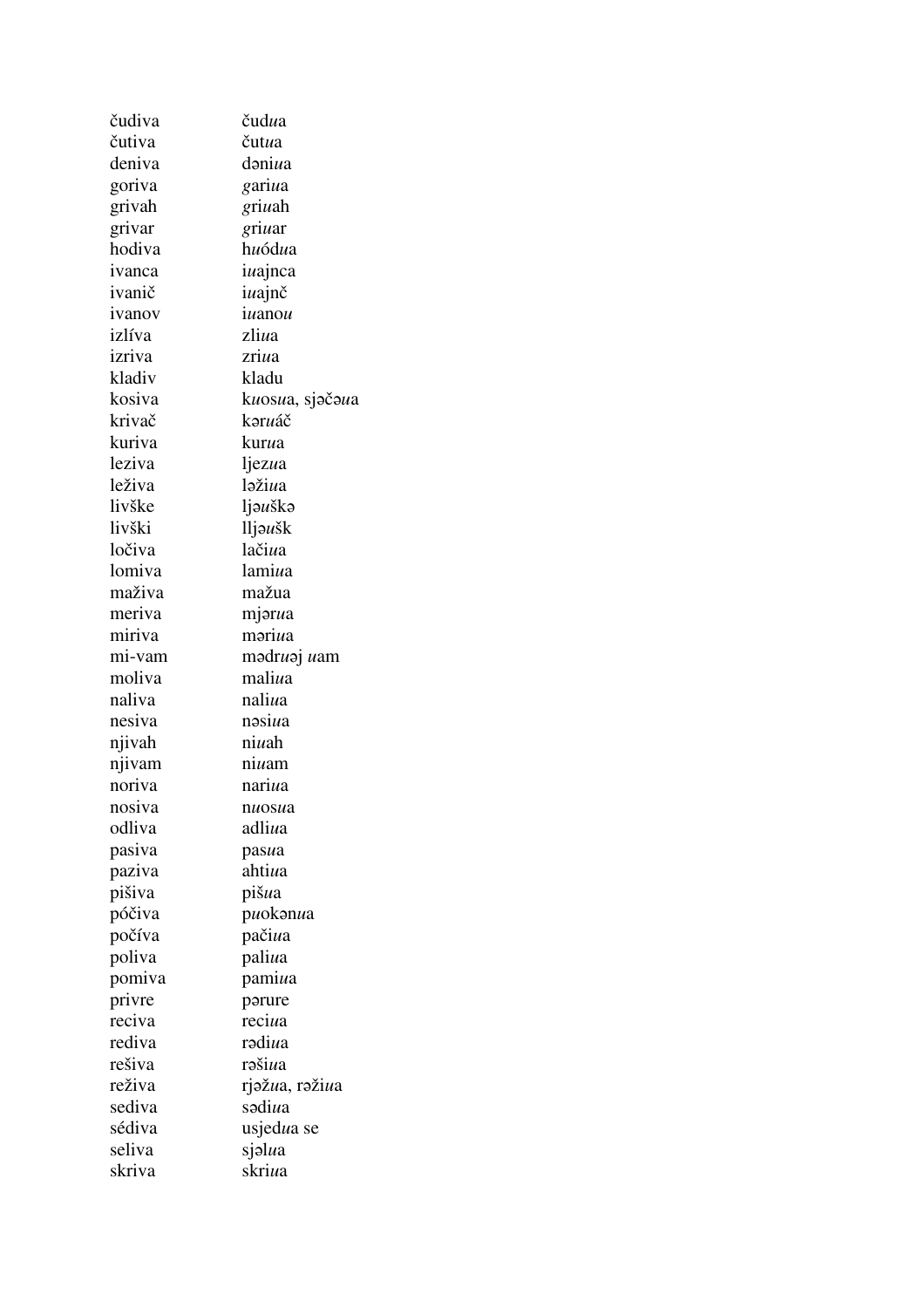| slivah | sliuah  |
|--------|---------|
| snivaj | snjəui  |
| snival | snjəuou |
| snivaš | snjəuaš |
| sodiva | suodua  |
| šivajo | šiuaja  |
| šivala | šìuala  |
| šivale | šìualə  |
| šivali | šiuál   |
| šivalo | šiuala  |
| šivamo | šiuama  |
| šivana | šiuana  |
| šivane | šiuanə  |
| šivani | šiuan   |
| šivank | šuajnka |
| šivata | šiuata  |
| šivate | šiuata  |
| šivati | šiuat   |
| teciva | latiua  |
| trpiva | tərpiua |
| ulivaj | uliui   |
| ulival | uliuou  |
| umijva | umiua   |
| umivaj | umiui   |
| umival | umiuou  |
| umivam | umiuam  |
| umivaš | umiuaš  |
| umivat | umiuat  |
| umriva | umriua  |
| uživaj | užiui   |
| užival | užiuou  |
| uživam | užiuam  |
| uživaš | užiuaš  |
| uživat | užiuat  |
| vabiva | uábua   |
| vlivaj | uliui   |
| vlival | uliuou  |
| vlivam | uliuam  |
| vlivaš | uliuaš  |
| vodiva | uadiua  |
| voliva | ualua   |
| vrníva | uərniua |
| zaliva | zaliua  |
| zlival | zliuou  |
| zlívam | zliuam  |
| zlivaš | zliuaš  |
| ženiva | žəniua  |
|        |         |
| živali | žuali   |
| živcem | žiucam  |
| živcev | žiucou  |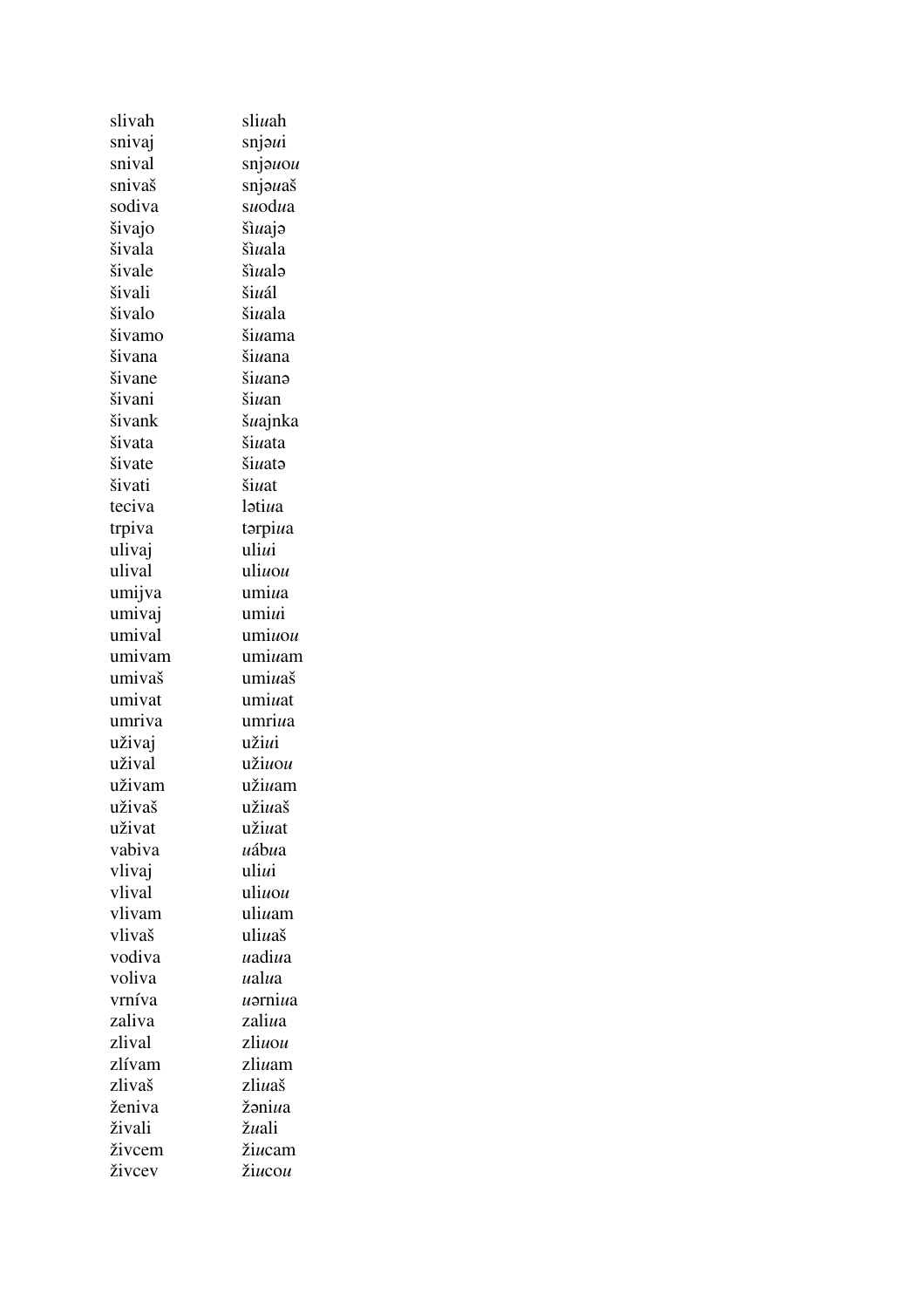| živcih | žiucih |
|--------|--------|
| živčen | žiučən |
| živčna | žiučna |
| živčne | žiučnə |
| živčni | žiučni |
| života | žuota  |
| životu | žuotu  |

**Tabela 12.** Non-Betacistic forms in words having in the Text Corpus [5] the character doublet -VL-

| <u>In Text Cp. [5]</u> | <u>in Zatolmin</u> |
|------------------------|--------------------|
| vlak                   | ulak               |
| vlec                   | uljác              |
| vleč                   | ulejč              |
| vlij                   | ulij               |
| vlil                   | uljóu, ulù         |
| vlit                   | ulit               |
| pavla                  | paula              |
| pavle                  | paulo              |
|                        |                    |
| vlače                  | ulačə              |
| vlada                  | ulada              |
| vlaga                  | ulága              |
| vlage                  | ulágə              |
| vlago                  | ulága              |
| vlaka                  | uláka              |
| vlake                  | ulákə              |
| vlaki                  | ulák               |
| vlako                  | uláka              |
| vleci                  | uljəc              |
| vleče                  | uljəčə             |
| vleči                  | ulejč              |
| vleže                  | uljêžə             |
| vlije                  | ulijə              |
| vlila                  | ulila              |
| vlile                  | ulilə              |
| vlili                  | ulil               |
| vlilo                  | ulila              |
| vlita                  | ulita              |
| vlite                  | ulita              |
| vliti                  | ulit               |
| vlito                  | ulita              |
| vliva                  | uliua              |
| izvleč                 | zulejč             |
| vlivaj                 | uliui              |
| vlival                 | uliuou             |
| vlivam                 | uliuam             |
| vlivaš                 | uliuaš             |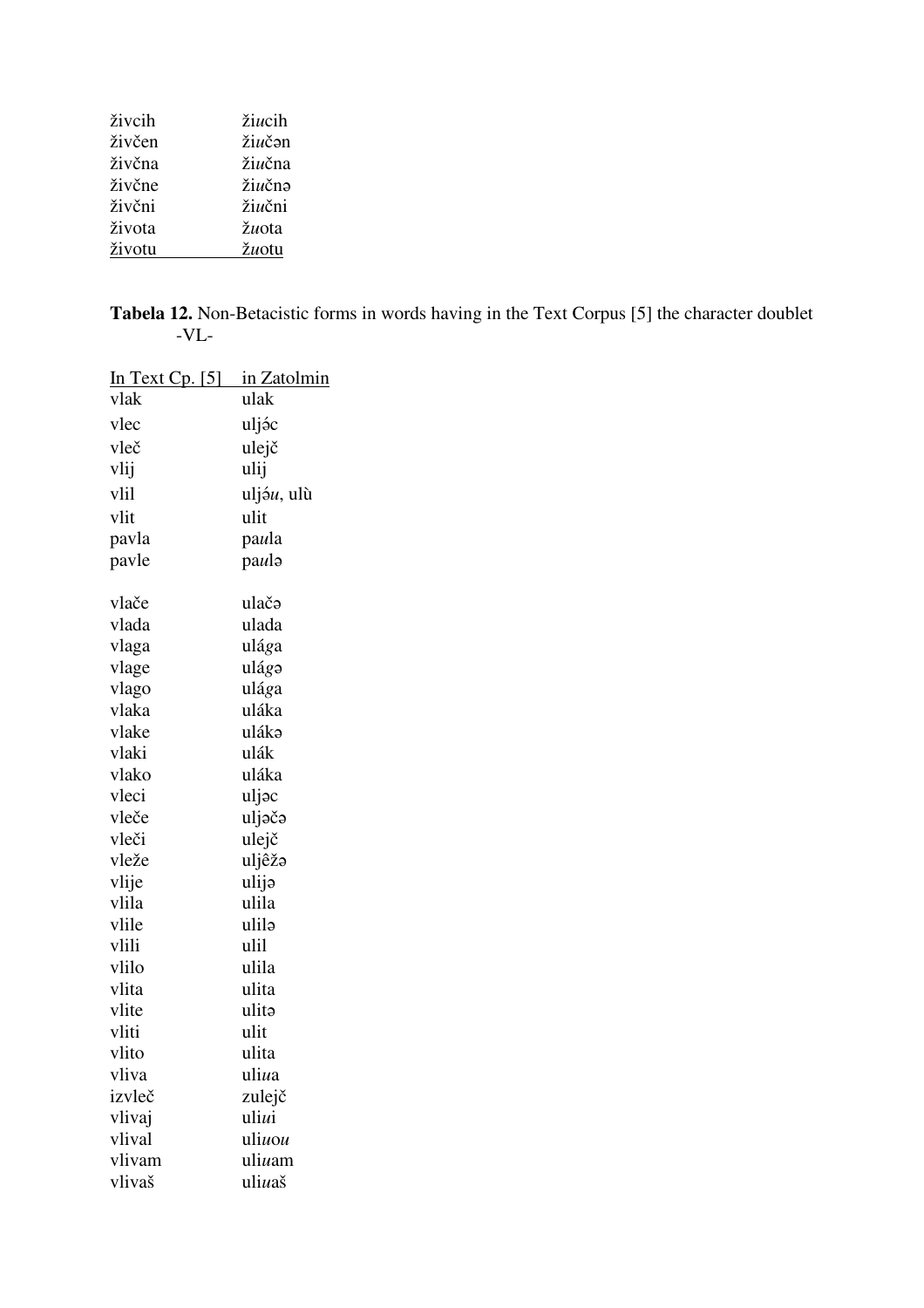| vlačil | ulaču   |
|--------|---------|
| vlačim | ulačm   |
| vlačiš | ulačš   |
| vlačit | ulačit  |
| vlakah | ulačəh  |
| vlakam | ulačəm  |
| vlažen | ulažən  |
| vlečem | uljəčəm |
| vlečeš | uljəčəš |
| vlegel | uljegu  |
| vlekel | uljəku  |
| vležem | ulježəm |
| vlijem | ulijam  |
| vliješ | ulijəš  |
| vlijte | ulijtə  |
| vlomil | ulamu   |

**Table 13.** Other non-Betacistic forms in words having in the Text Corpus [5] the character -V-

| In Text Cp. $[5]$       | in Zatolmin   |
|-------------------------|---------------|
| $\overline{\mathbf{V}}$ | u             |
| drv                     | dru           |
| dva                     | duá           |
| hov                     | hou           |
| nov                     | nou           |
| ovc                     | ouc           |
| <b>OVS</b>              | 0uS           |
| pav                     | pau           |
| sva                     | suà           |
| vam                     | $u$ àm        |
| vas                     | $u$ às.       |
| vás                     | uás i         |
| vaš                     | uàš           |
| vdá                     | udá, sò udá   |
| vôd                     | uad           |
| vol                     | $u$ O $u$     |
| <b>VOZ</b>              | uòz           |
| vre                     | urè           |
| vrh                     | uàrh          |
| <b>V<sub>IV</sub></b>   | uòrca         |
| vsa                     | usà           |
| vse                     | usè           |
| vsi                     | usì           |
| <b>VSO</b>              | usà           |
| atov                    | tatou         |
| avba                    | auba          |
| avče                    | áučə          |
| avto                    | $\delta u$ to |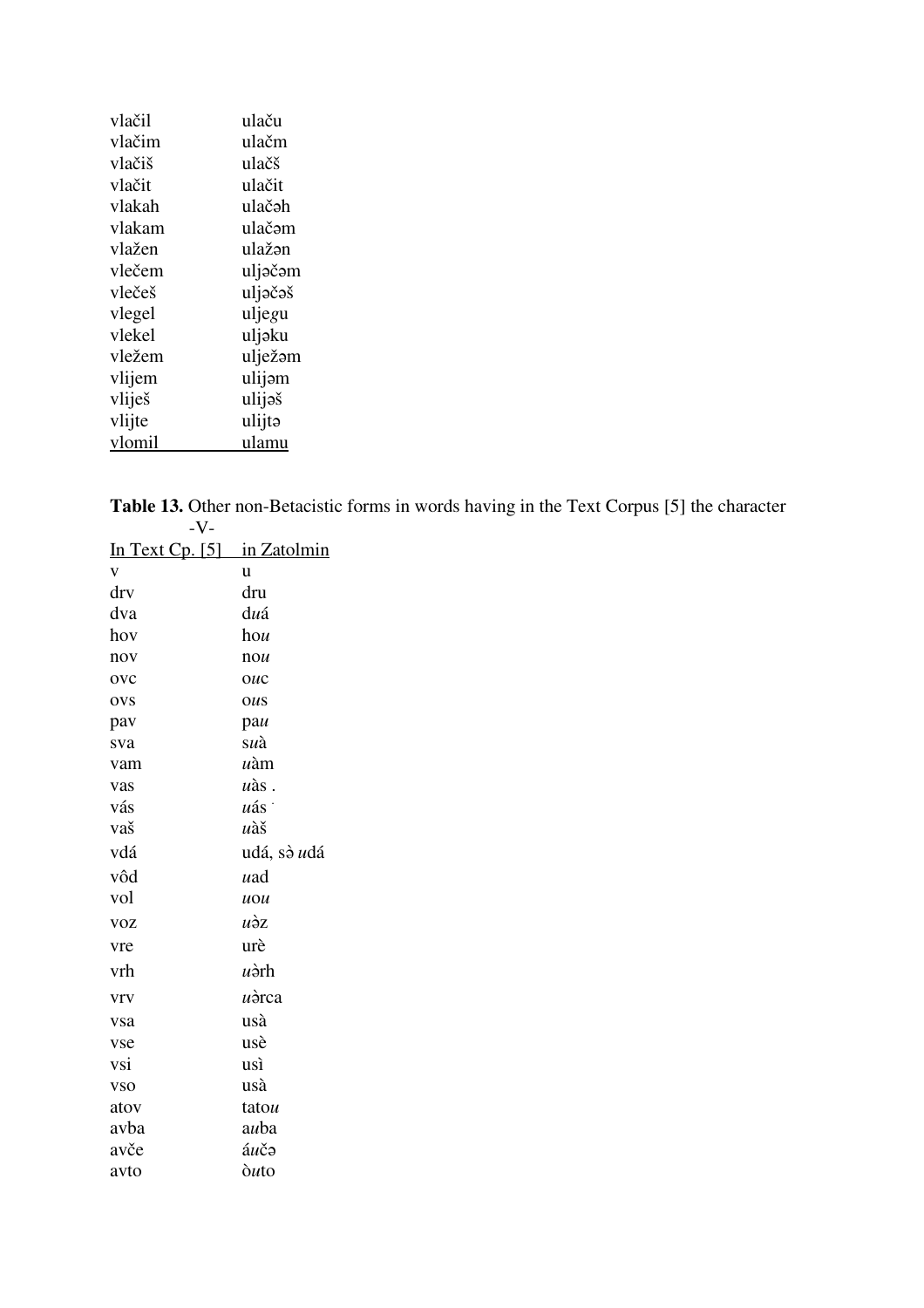| bova | bo <i>u</i> a, b <i>u</i> o <i>u</i> a |
|------|----------------------------------------|
| davk | dauk                                   |
| drva | drúua                                  |
| fovš | foušjén                                |
| hval | hual                                   |
| kvak | kuak                                   |
| kvar | pakuárjon                              |
| mavr | máuər                                  |
| nova | naua,noua                              |
| novo | naua                                   |
| novó | nauuə́                                 |
| ovac | $_{\rm OUC}$                           |
| ovca | ouca                                   |
| ovcá | oucá                                   |
| ovce | ouce                                   |
| ovcé | oucjé                                  |
| ovci | ouc                                    |
| ovco | ouca                                   |
| oves | $0u$ s                                 |
| ovsa | ousa                                   |
| ovsu | ousu                                   |
| páva | paua                                   |
| play | $p$ lou                                |
| povh | pəh                                    |
| prav | prox                                   |
| prva | prùua                                  |
| prvo | prùua                                  |
| psov | $p\grave{\sigma}$ sou                  |
| sova | soua                                   |
| svak | suak                                   |
| svoj | suój                                   |
| švrk | šuərk                                  |
| rjav | arjou                                  |
| tvoj | tuəj                                   |
| tvor | tuə́r                                  |
| vaga | uaga                                   |
| vama | uama                                   |
| vamp | uamp                                   |
| varh | uárh                                   |
| vasí | uasì                                   |
| vaša | uáša                                   |
| vaše | uášə                                   |
| vaši | uaš                                    |
| vašk | uášk                                   |
| vašo | uáša                                   |
| vbij | ubi                                    |
| včas | učás                                   |
| vdaj | udej                                   |
| vdal | udáu                                   |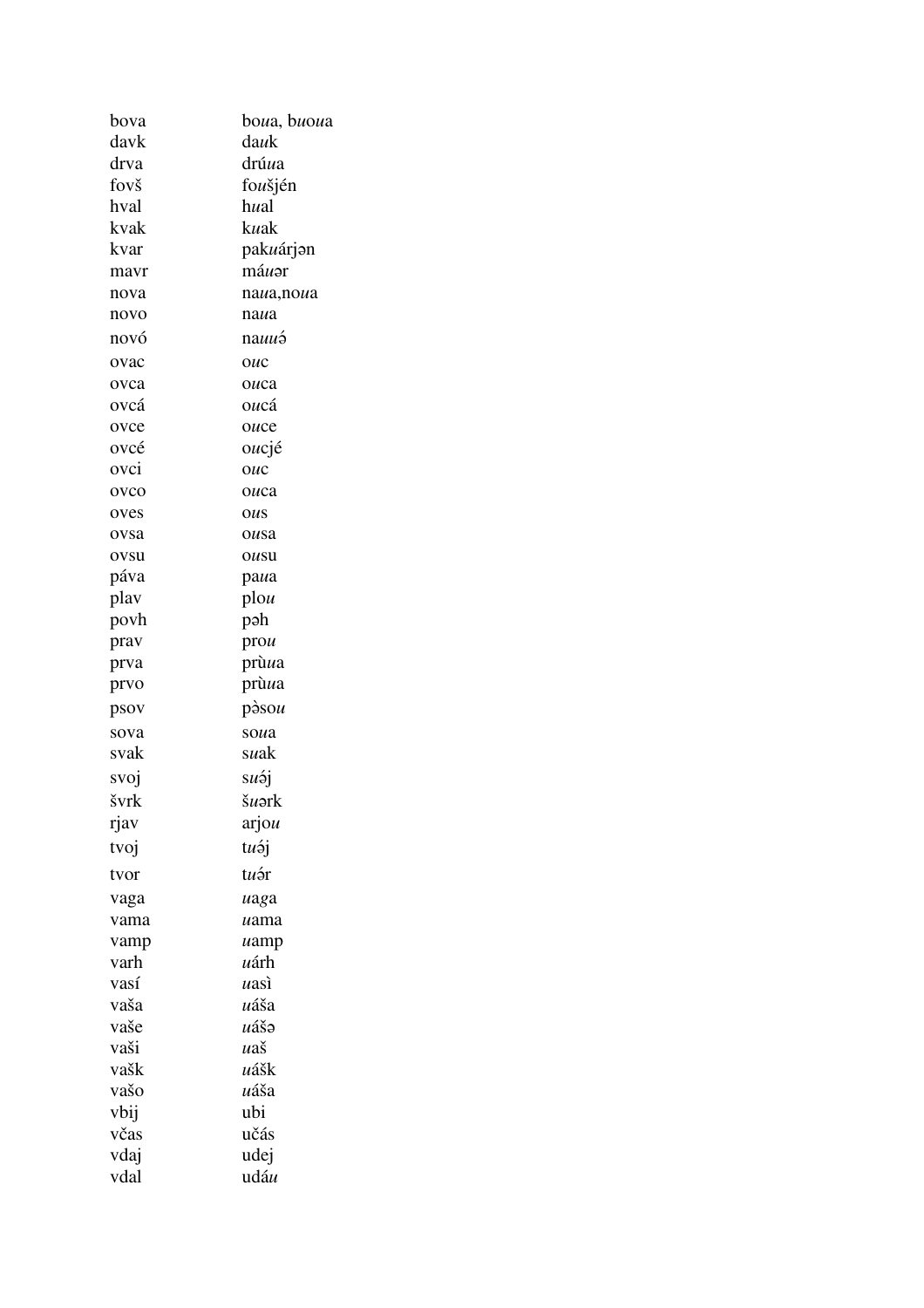| vdam | udám        |
|------|-------------|
| vdan | udán        |
| vdaš | udáš        |
| vdel | udeu        |
| vdov | udou        |
| vdre | udre        |
| vdri | udri        |
| vdrl | udru        |
| vdrt | udrt        |
| vkuj | ukàui       |
| vkup | ukòp        |
| vlak | ulak        |
| vlec | uljác       |
| vleč | ulejč       |
| vlij | ulij        |
| vlil |             |
|      | uljэ́u, ulù |
| vlit | ulit        |
| vmes | umjás       |
| vmrl | umru        |
| vnel | unjéu       |
| vnuk | unuk        |
| voda | uada        |
| vodá | uad         |
| vode | uadə        |
| vodé | uadjé       |
| vóde | uadə        |
| vôdi | uàd         |
| vodó | uaduó       |
| vódo | uada        |
| voha | ùaha        |
| vojn | uejsk       |
| vola | uala        |
| vole | ualə        |
| voli | uali        |
| vóli | uàl         |
| volk | uk          |
| voln | un          |
| vonj | uejn        |
| vozi | uaz         |
| vpíj | upíj        |
| vpil | upjáu, upù  |
| vran | urán        |
| vrat | urát        |
| vrát | urát        |
| vrba | uíba        |
| vrbe | uíbə        |
| vrbi | uíb         |
| vrbo | uíba        |
| vred | urjéd       |
|      |             |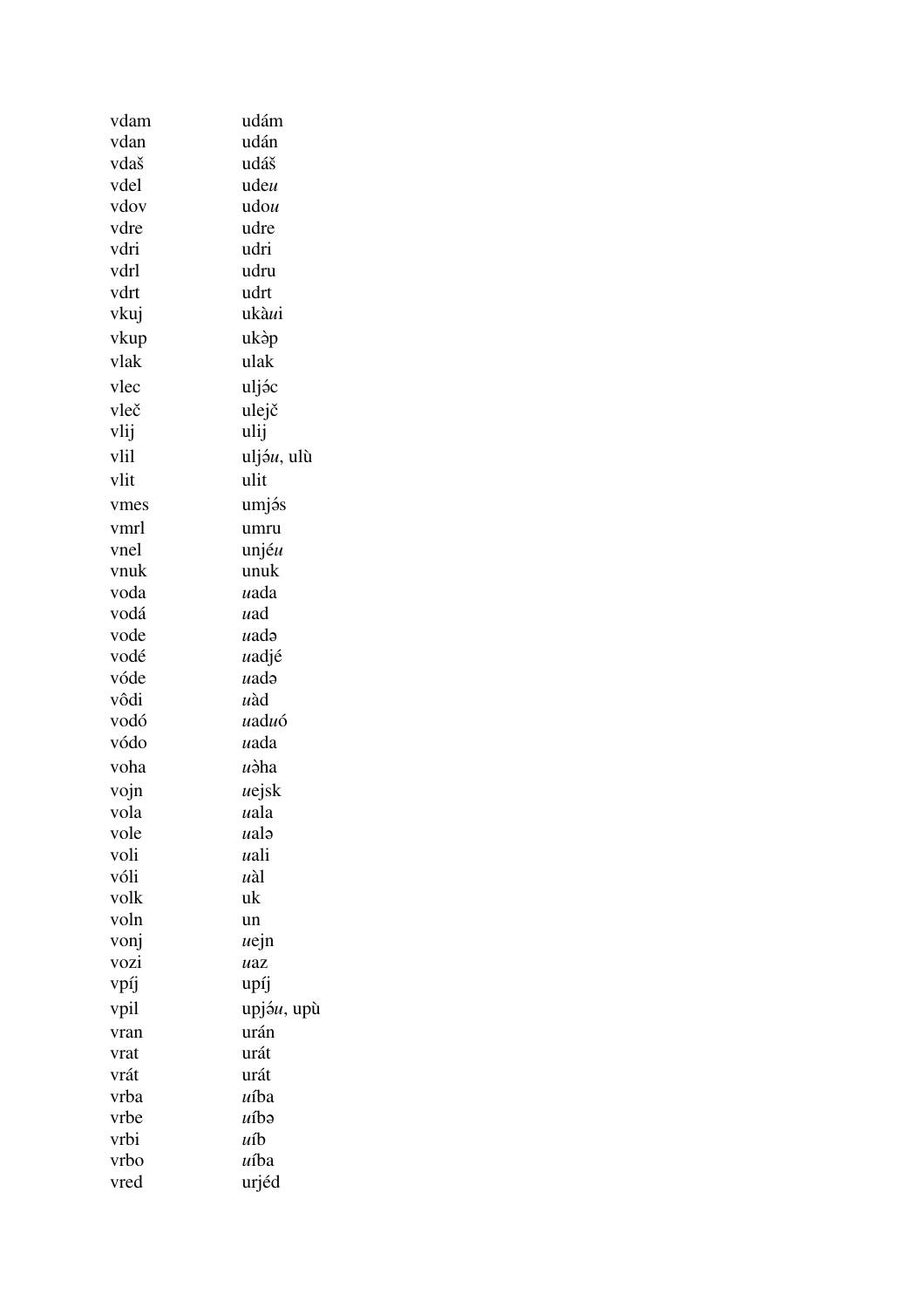| vrel  | ureu, urù              |
|-------|------------------------|
| vrha  | u`rha                  |
| vrhé  | $u$ òrhə               |
| vrhi  | uərhi                  |
| vrhn  | $u\grave{a}$ rhn       |
| vrhu  | $u$ $\grave{a}$ rhu    |
| vrne  | $u\grave{\sigma}$ rne  |
| vrni  | uàrn                   |
| vrta  | uòrta                  |
| vrtu  | uòrtu                  |
| vrvi  | $u\grave{c}$ rce       |
| vrzi  | uàrz                   |
| vrže  | uəržə                  |
| vrži  | uòrz                   |
| vržt  | urejč                  |
| vsad  | usàd; ùsad             |
| vsaj  | usej                   |
| vsak  | usak                   |
| vseh  | usàh                   |
| vsej  | usì                    |
| vsem  | usəm                   |
| vsuj  | $usu$ <sup>2</sup> j   |
| vsul  | usù                    |
| všil  | $u\check{s}$ iu        |
| všit  | ušit                   |
| vzél  | $uzj\acute{\epsilon}u$ |
| vzem  | uzàm                   |
| vzet  | uzjet                  |
| vžge  | užge                   |
| vžgi  | užgi                   |
| vžil  | užjá <i>u</i>          |
| živo  | žiua, žuэ́             |
| žvot  | žuot                   |
| ajdov | jejdou                 |
| atova | tataua                 |
| atovo | tata <i>u</i> a        |
| basov | basou                  |
| batov | bətou                  |
| bikov | bəkou                  |
| bobov | babou                  |
| bogov | buəgou                 |
| bogóv | bagou                  |
| bovca | bouca                  |
| bovcu | boucu                  |
| bovha | bəha                   |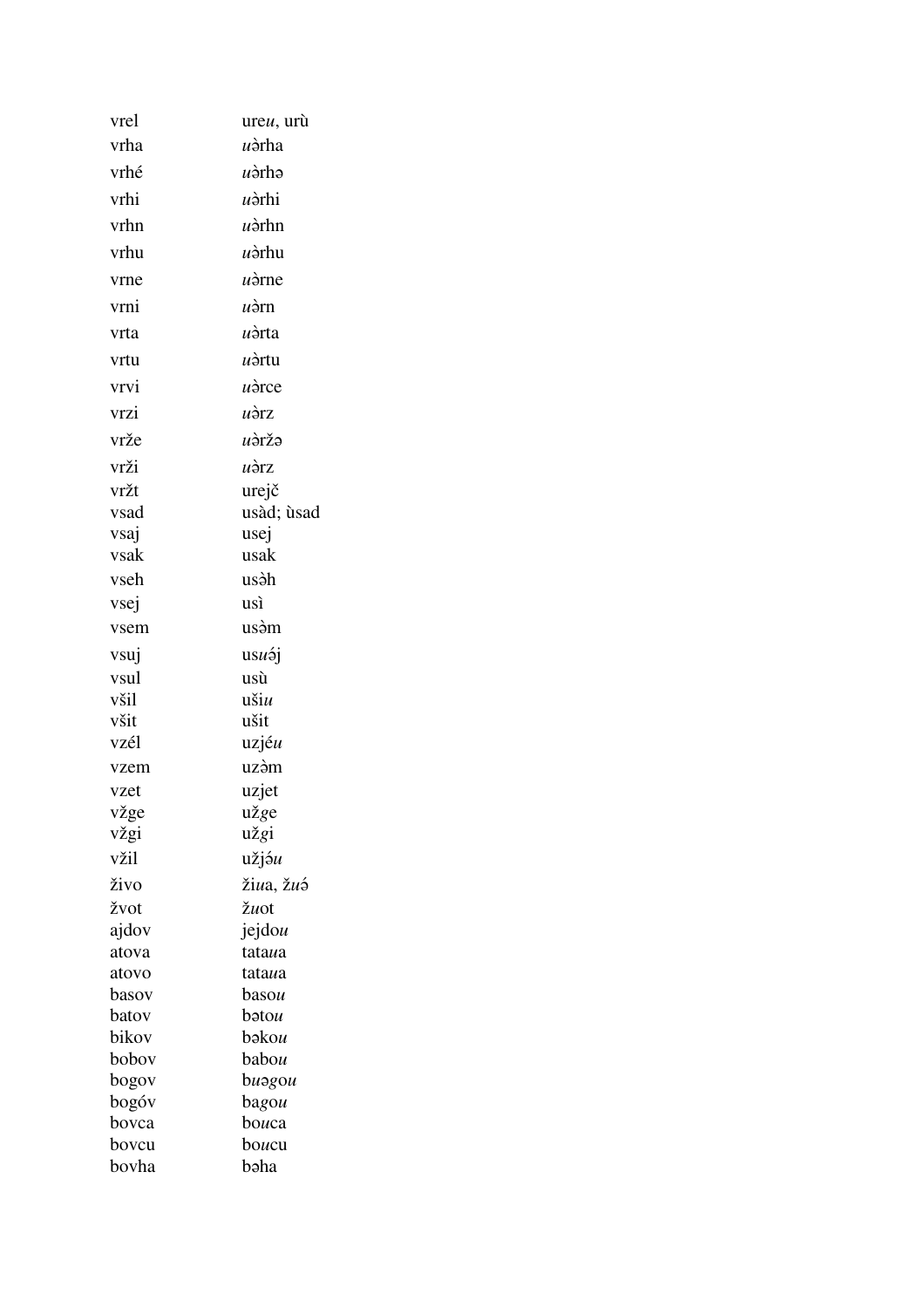| bovhe          | bəhje           |
|----------------|-----------------|
| bovhi          | bəh             |
| bovho          | bəha            |
| bukov          | bukou           |
| bukvo          | buka            |
| cagov          | cagou           |
| čukov          | čukou           |
| decov          | djəcou          |
| dajva          | dejua           |
| davek          | dauk            |
| davka          | dauka           |
| davke          | daukə           |
| davki          | dauki           |
| dejva          | dejua           |
| domóv          | dàmou           |
| dómov          | duəmou          |
| dvoja          | duəjnə          |
| drvih          | drù <i>u</i> ah |
| drvmi          | druumi          |
| držav          | držau           |
| dvoja          | duəjnə          |
| gadov          | gadou           |
| gapov          | gapou           |
| gláva          | glaua           |
| glavo          | glaua           |
| godov          | guədou          |
| govor          | gauar           |
| grmov          | grmou           |
| gvant          | guant           |
| hrvat          | hruàt           |
| hvala          | huala           |
| ihtav          | ihtou           |
| imava          | jəmaua          |
| jalov          | jalou           |
| janov          | janou           |
| javor          | jauar           |
|                | jejua           |
| jejva<br>ježov | $j$ əžou        |
| judov          | judou           |
| jugov          | jugou           |
| julov          | julou           |
| kavca          | kauca           |
| kavcu          | kaucu           |
| kavec          | kauc            |
| kavka          | kauka           |
| kavke          | kaukə           |
| kavki          | kauk            |
| kavko          | kauka           |
| klavž          | klouž           |
| kobav          | kabáu           |
|                |                 |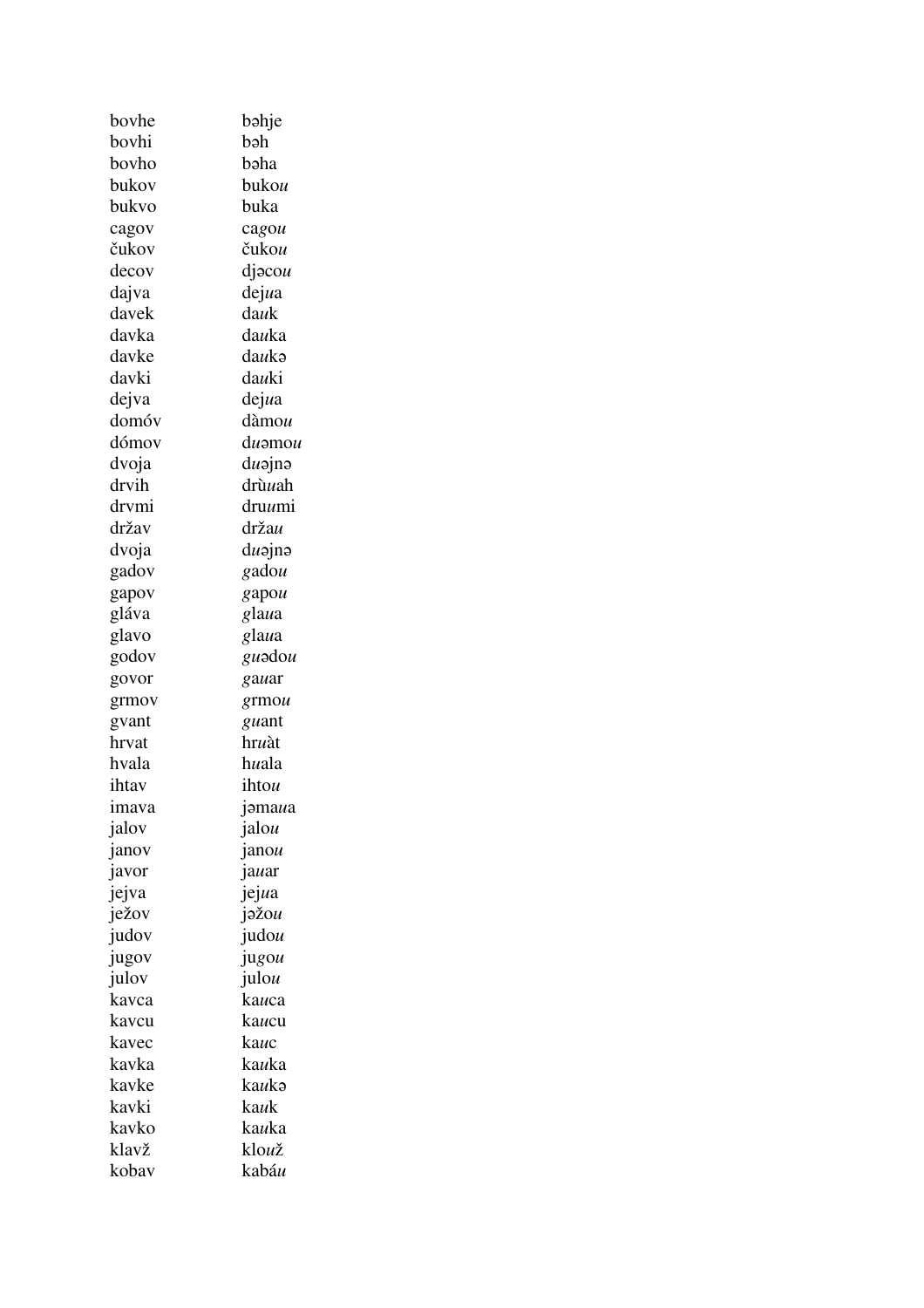| kolov | kalou                          |
|-------|--------------------------------|
| kosov | kuosou                         |
| kovač | kauáč                          |
| koval | kàuou                          |
| kovam | kouam                          |
| kovan | kauán                          |
| krava | kraua                          |
| kravo | kra <i>u</i> a                 |
| krčev | krčou                          |
| krnov | krnou                          |
| krtov | krtou                          |
| krvav | kruáu                          |
| krvjó | krijə                          |
| kvari | kuár                           |
| kupov | kupou                          |
| lahov | lahou                          |
| lanov | lanou                          |
| lapov | lapou                          |
| lavrč | louərč                         |
| lazov | lazou                          |
| lesov | ljəsou                         |
| levom | le <i>u</i> am, le <i>u</i> əm |
| levov | leuou                          |
| limov | limou                          |
| lipov | lipou                          |
| logov | luo ou                         |
| lokov | luokou                         |
| lomov | lamou                          |
| lovca | louca                          |
| lovre | lourə                          |
| lukov | lukou                          |
| mavra | maura                          |
| mavre | maurə                          |
| mavri | mauri                          |
| mayro | maura                          |
| mavru | mauru                          |
| mahov | mahou                          |
| medov | mjedou                         |
| mehov | mjahou                         |
| mejva | mejua                          |
| midvá | məduá                          |
| mihov | mihou                          |
| mijav | $m$ <i>jau</i>                 |
| mrkov | mrkou                          |
| mrtva | mərtua                         |
| mrtvo | mərtua                         |
| nosov | nuasou, nasou                  |
| navad | nauad                          |
| navrh | nauərh                         |
| nisva | nisua                          |
|       |                                |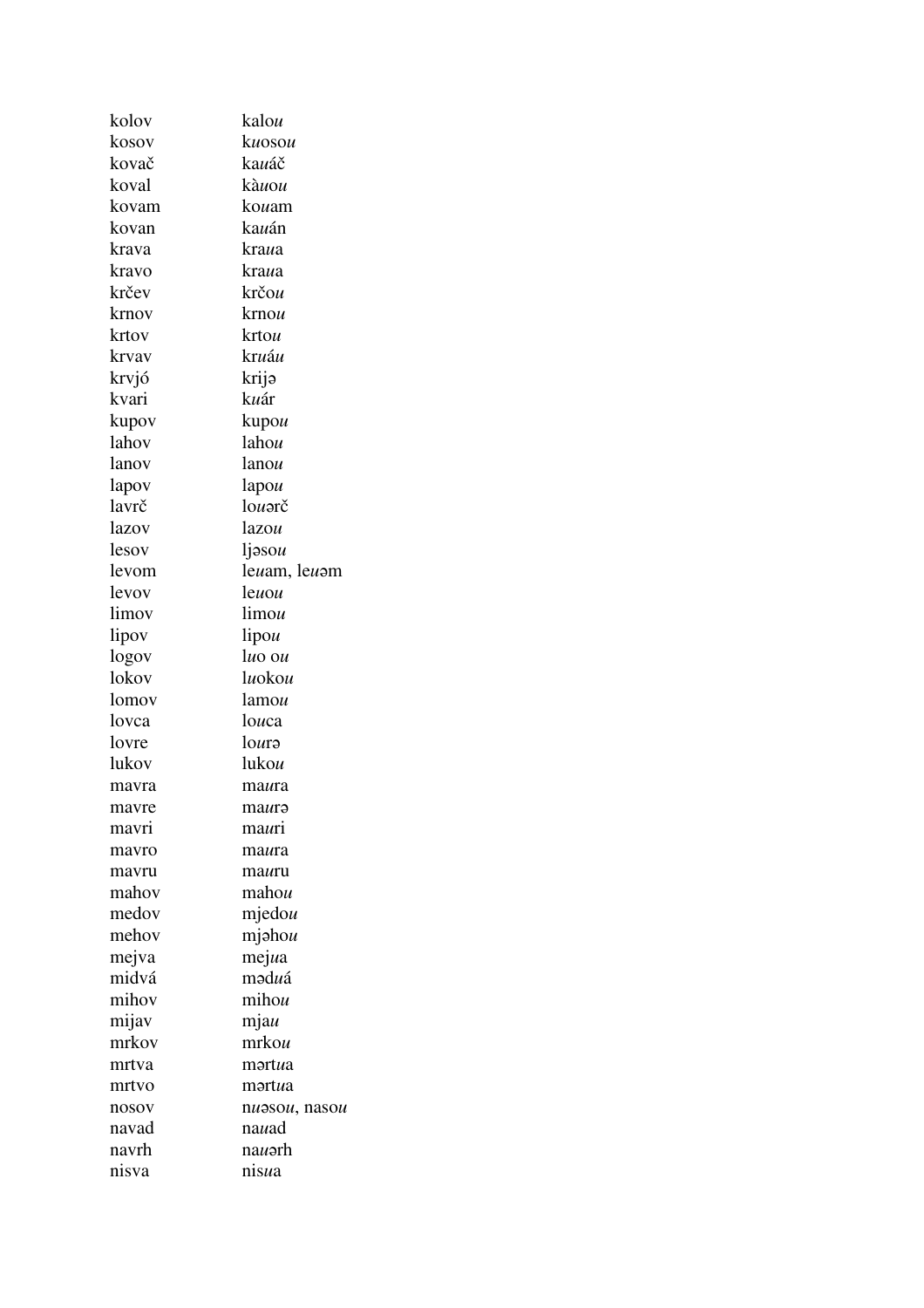| novák | nauak          |
|-------|----------------|
| obuva | abu <i>u</i> a |
| obvar | abuar          |
| oglav | aglou          |
| ognov | ejgnou, ejgnu  |
| orlov | arlou          |
| oslov | $mu$ šou       |
| otava | ata <i>u</i> a |
| ovadi | auad           |
| ovaja | auajə          |
| ovcah | oucah          |
| ovcam | oucam          |
| ovčja | oučjə          |
| ovčje | oučjə          |
| ovčji | ouči           |
| ovčjo | oučja          |
| ovoha | auəha          |
| ovsen | ousjen         |
| ovsom | ousam          |
| parov | parou          |
| pasov | pasou          |
| pavja | pauja          |
| pavje | paujo          |
| pavji | pauji          |
| pavjo | pauja          |
| pavla | paula          |
| pavle | paulo          |
| pavov | раиои          |
| pejva | pejua          |
| pekov | pekou          |
| pisav | pisau          |
| plava | plaua          |
| plavo | plaua          |
| pobov | puəbou         |
| podov | padou          |
| pojva | pejua          |
| ponvo | panu           |
| povab | pauab          |
| povha | puha           |
| povhe | puha           |
| povhu | puhu           |
| povoj | pauej          |
| povoz | pauaz          |
| povrh | pauərh         |
| prava | praua          |
| pršov | pršu           |
| prtov | prtou          |
| rakov | rakou          |
| raván | rauán          |
| ravne | ráunə          |
|       |                |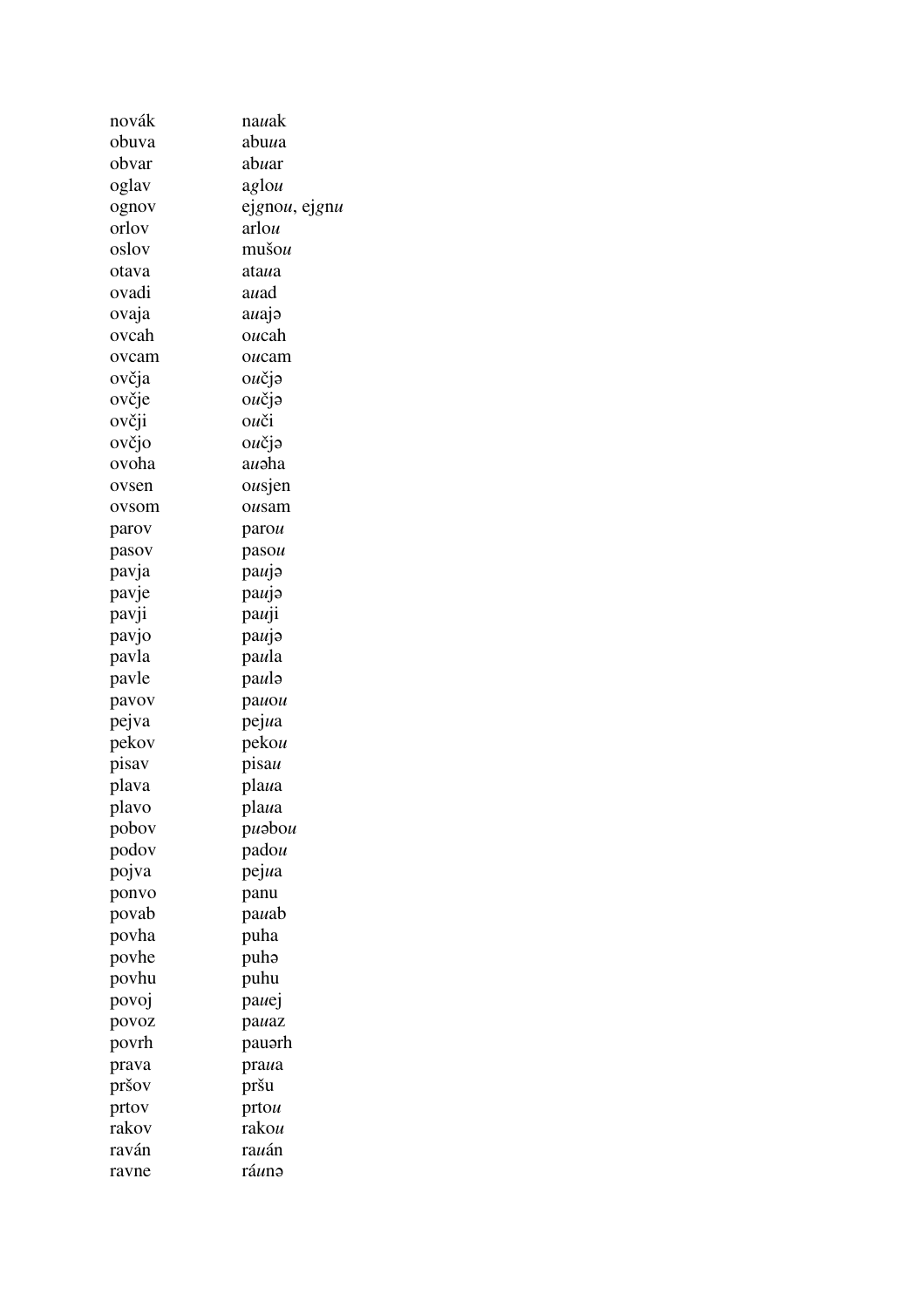| rjava        | arjaua          |
|--------------|-----------------|
| rjavo        | arjáua          |
| robov        | ruobou          |
| rodóv        | radou           |
| rogov        | ruagou          |
| rokav        | rakáu           |
| rusov        | rusou           |
| satov        | satou           |
| sinov        | sínou           |
| sirov        | sjarou          |
| slavc        | slauc           |
| sodov        | suodou          |
| sodov        | suodou          |
| sokov        | sakóu           |
| sovam        | souam           |
| sovra        | soura           |
| sovre        | soure           |
| sovri        | sourə           |
| sprva        | upruua          |
| srbov        | $s$ rbou        |
| srpov        | srpou           |
| surov        | sarou           |
| svaka        | suaka           |
| svake        | suakə           |
| svaki        | suaki           |
| svaku        | suaku           |
| svoja        | sejə            |
| svoji        | sej             |
| svojo        | sejə            |
| šavar, šavor | šauar           |
| šumov        | šumou           |
| šusov        | šusou           |
| švrka        | š <i>u</i> ərka |
| tadva        | tjəlga dua      |
| tamav        | ta mihn         |
| trava        | tra <i>u</i> a  |
|              |                 |
| trnov        | trnou           |
| tutov        | tutou           |
| tvoja        | tèjə            |
| tvoje        | tèjə            |
| tvoji        | tej             |
| tvojo        | teja            |
| vabil        | uabu            |
| vabim        | uabm            |
| vabiš        | uabš            |
| vabit        | uabit           |
| vadla        | uádla           |
| vagah        | uágah           |
| vagal        | uagou           |
| vagan        | uagan           |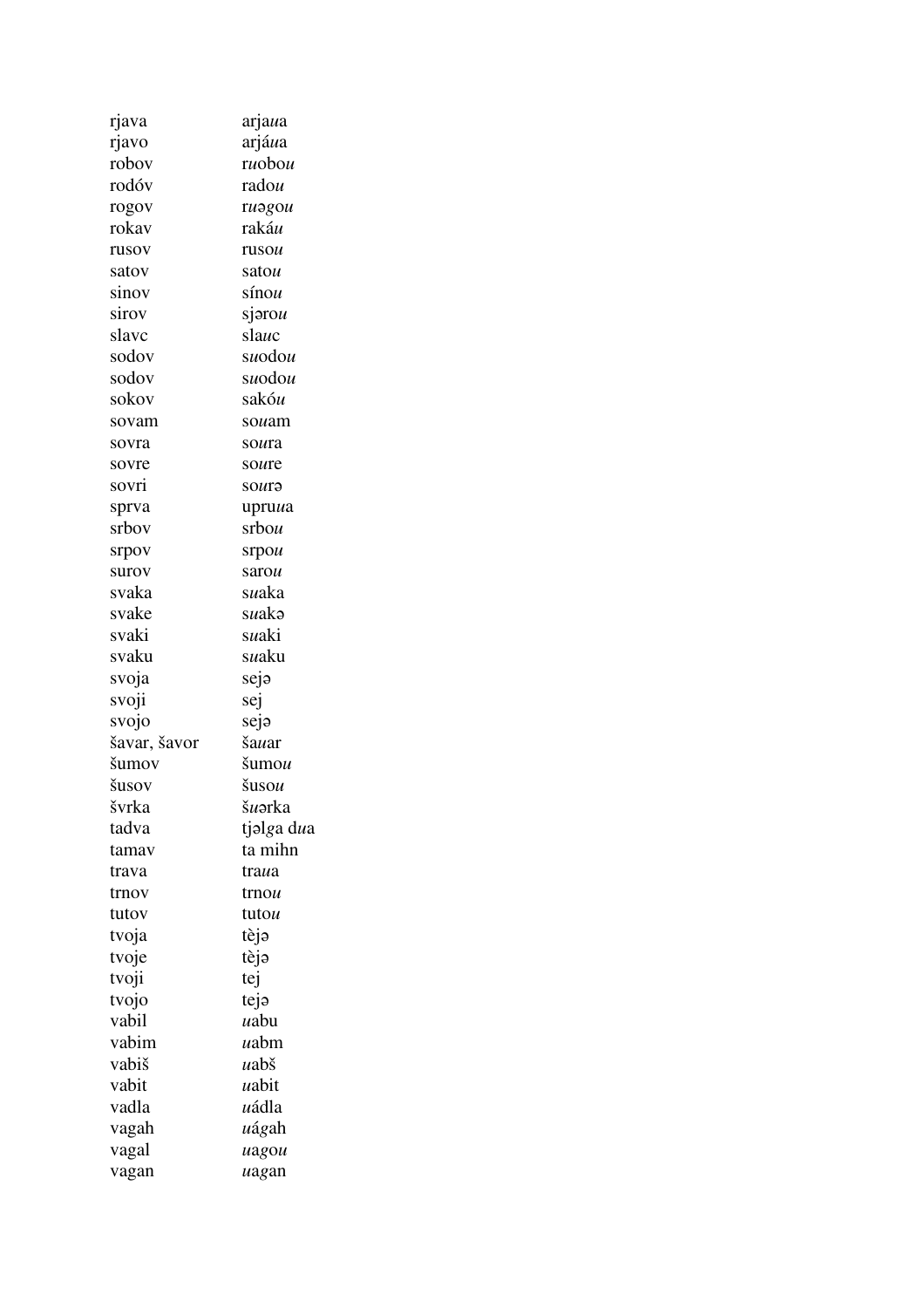| vahta | <i>u</i> ahta |
|-------|---------------|
| vajen | uajon         |
| vajet | uajat         |
| vajin | uaju          |
| vališ | uališ         |
| valja | uajlə         |
| vampa | uámpa         |
| vánje | ujnjé         |
| vánjo | ujnjó         |
| vanju | ujnəh         |
| varij | uári          |
| varje | uárua         |
| varji | uárui         |
| varte | uártə         |
| varuh | uarh          |
| váruj | uar           |
| vaseh | uasjəh        |
| vasem | uasjom        |
| vasjó | uasjó         |
| vasmí | uasmì         |
| vašem | uašm          |
| vaših | uaših         |
| vašim | uašm          |
| vbija | ubiua         |
| vbije | ubijə         |
| vbila | ubìla         |
| vbili | ubìl          |
|       |               |
| vbode | ubadə         |
| vboga | buəga         |
| vboge | $b\mu$ əjə    |
| vbogi | buəj          |
| vcepi | ucjəp         |
| včasi | učas          |
| včeri | učjéri        |
| vdari | udár          |
| vdela | udjala        |
| vdeli | udjəl         |
| vdene | udjénə        |
| vdere | udêrə         |
| vdeta | udjata        |
| vdeti | udjət         |
| vdeto | udjəta        |
| vdeva | udjana        |
| vdira | udjəra        |
| vdova | udoua         |
| vdovo | udoua         |
| vdrem | udrèm         |
| vdreš | udreš         |
| vdrla | udərla        |
| vdrle | udərle        |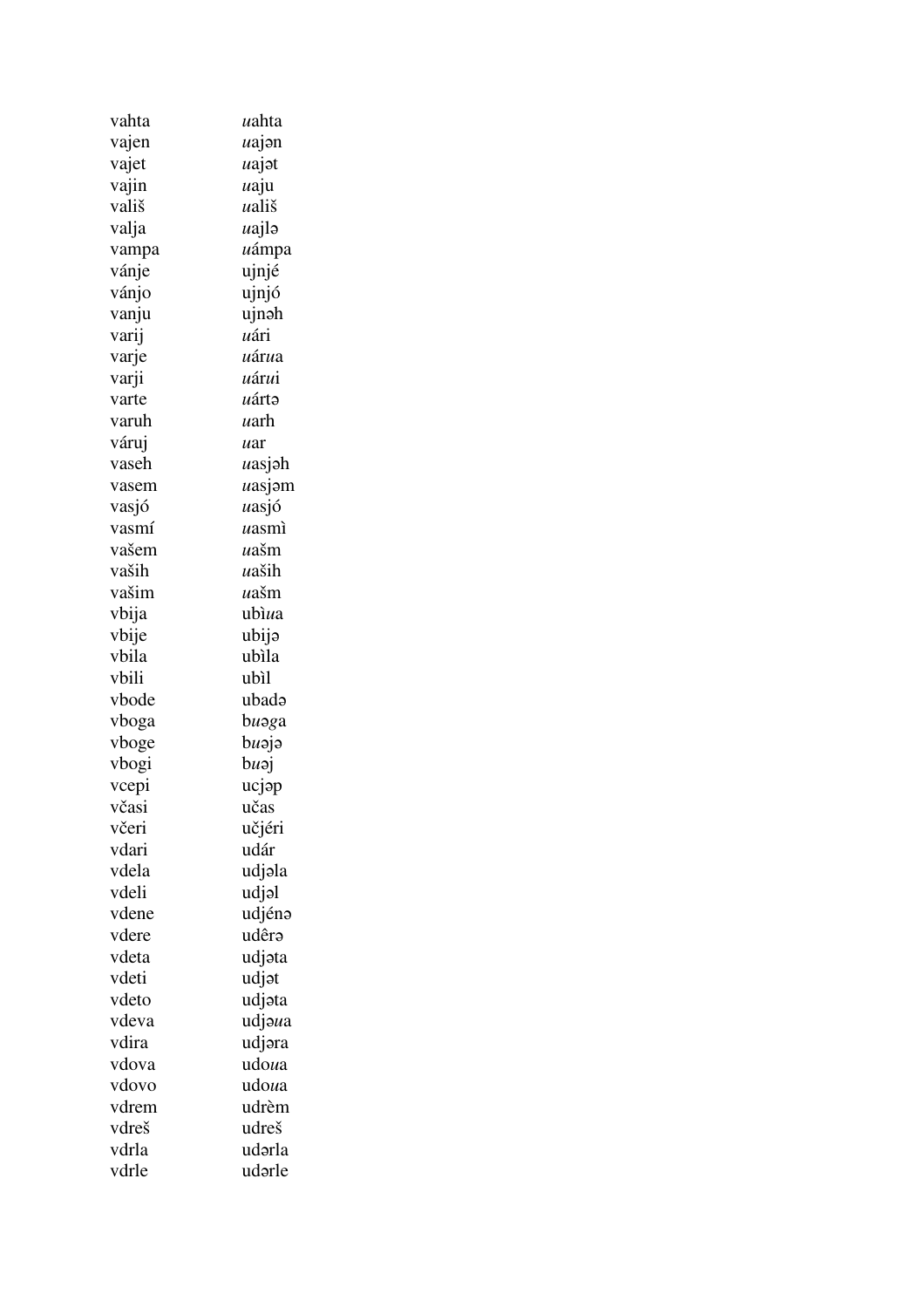| vdrli | udərl          |
|-------|----------------|
| vdrlo | udərla         |
| vdrta | udərta         |
| vdrte | udərtə         |
| vdrti | udərt          |
| vdrto | udərta         |
| vgasí | ugasì          |
| vgási | ugas           |
| vjame | ujámə          |
| vkaže | ukažə          |
| vkopi | ukàpi          |
| vkopu | ukàpu          |
| vkuje | uko <i>u</i> a |
| vlače | ulačə          |
| vlada | ulada          |
| vlaga | ulága          |
| vlage | ulág ə         |
| vlago | ulága          |
| vlaka | uláka          |
| vlake | ulákə          |
| vlaki | ulák           |
| vlako | uláka          |
| vleci | uljəc          |
| vleče | uljəčə         |
| vleči | ulejč          |
| vleže | uljêžə         |
| vlije | ulijə          |
| vlila | ulila          |
| vlile | ulilə          |
| vlili | ulil           |
| vlilo | ulila          |
| vlita | ulita          |
| vlite | ulita          |
| vliti | ulit           |
| vlito | ulita          |
| vliva | uliua          |
| vmeša | umjəša         |
| vmíra | umjəra         |
| vmíri | umjər          |
| vmrje | umərjə         |
| vmrla | umərla         |
| vname | unamə          |
| vnela | unjêla         |
| vnele | unjêĺə         |
| vneli | unjêl          |
| vnelo | unjêla         |
| vneta | unjêta         |
| vnuku | unuku          |
| vodah | uadah          |
| vodeb | uadjab         |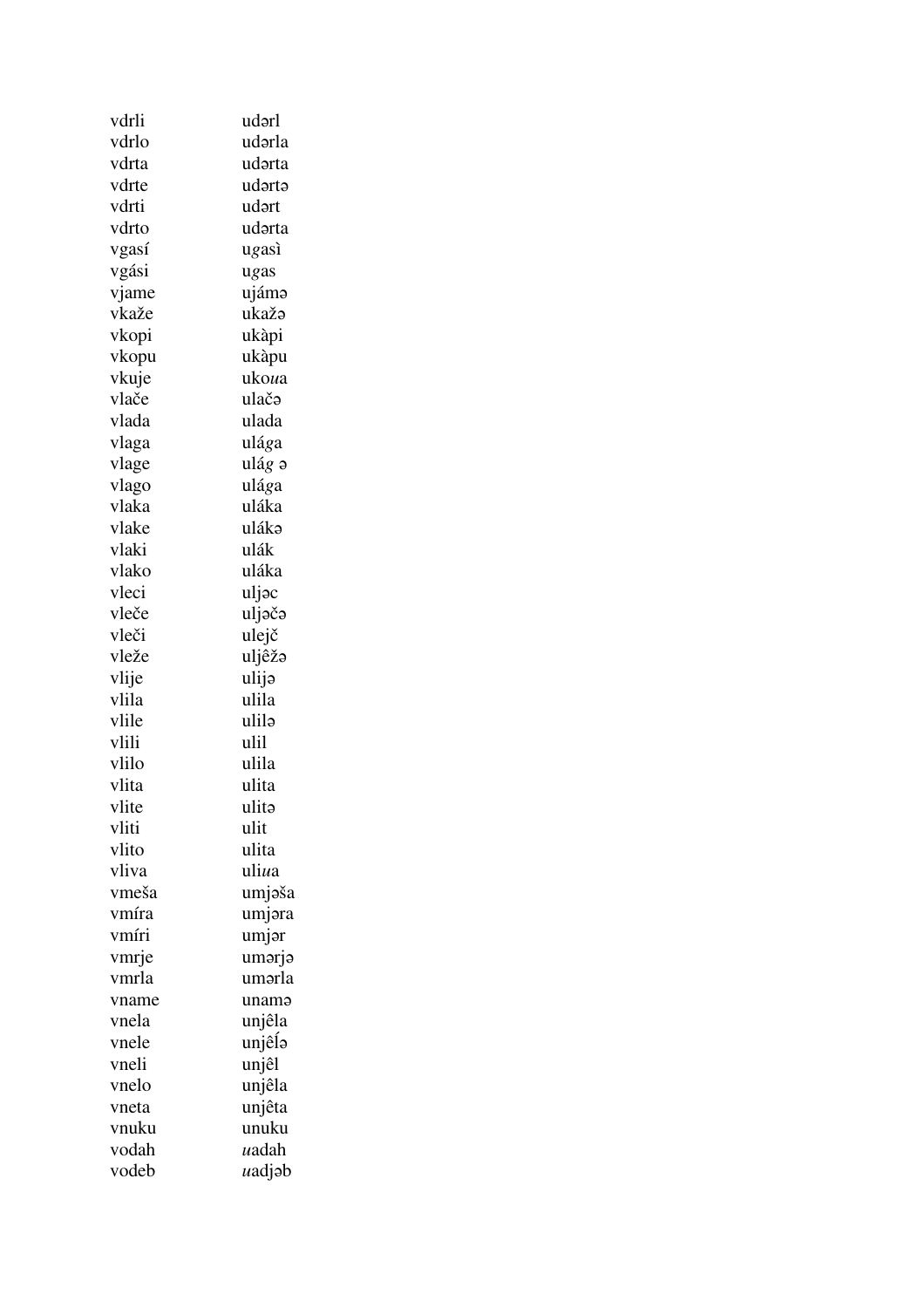| vodel | uadu     |
|-------|----------|
| voden | uadjén   |
| vodic | uadic    |
| vohaj | uahi     |
| vohal | uahou    |
| voham | uaham    |
| vohaš | uahaš    |
| vohat | uahat    |
| vojna | uejska   |
| volar | ualar    |
| volče | učə      |
| volič | ualč     |
| volil | ualu     |
| volim | ualm     |
| vôlit | ualit    |
| volja | $ue$ jlə |
| volje | uejlə    |
| vólje | uejlə    |
| volji | uejl     |
| voljo | uejlə    |
| volka | uka      |
| volke | ukə      |
| volki | uki      |
| volku | uku      |
| volmi | ualmi    |
| volna | una      |
| volne | unə      |
| volni | un       |
| volno | una      |
| volom | ualam    |
| volov | ualou    |
| vonja | $ue$ jnə |
| vosek | uəsk     |
| voska | uəska    |
| vošči | uašč     |
| votel | uatu     |
| votla | uatla    |
| votle | uatlə    |
| votli | uatli    |
| votlí | uatli    |
| votlo | uatla    |
| vozec | uišč     |
| vozel | uazu     |
| vozil |          |
| vozim | uazu     |
|       | uazm     |
| voziš | uazš     |
| vozit | uazt     |
| vozla | uazla    |
| vozle | uazlə    |
| vozli | uazli    |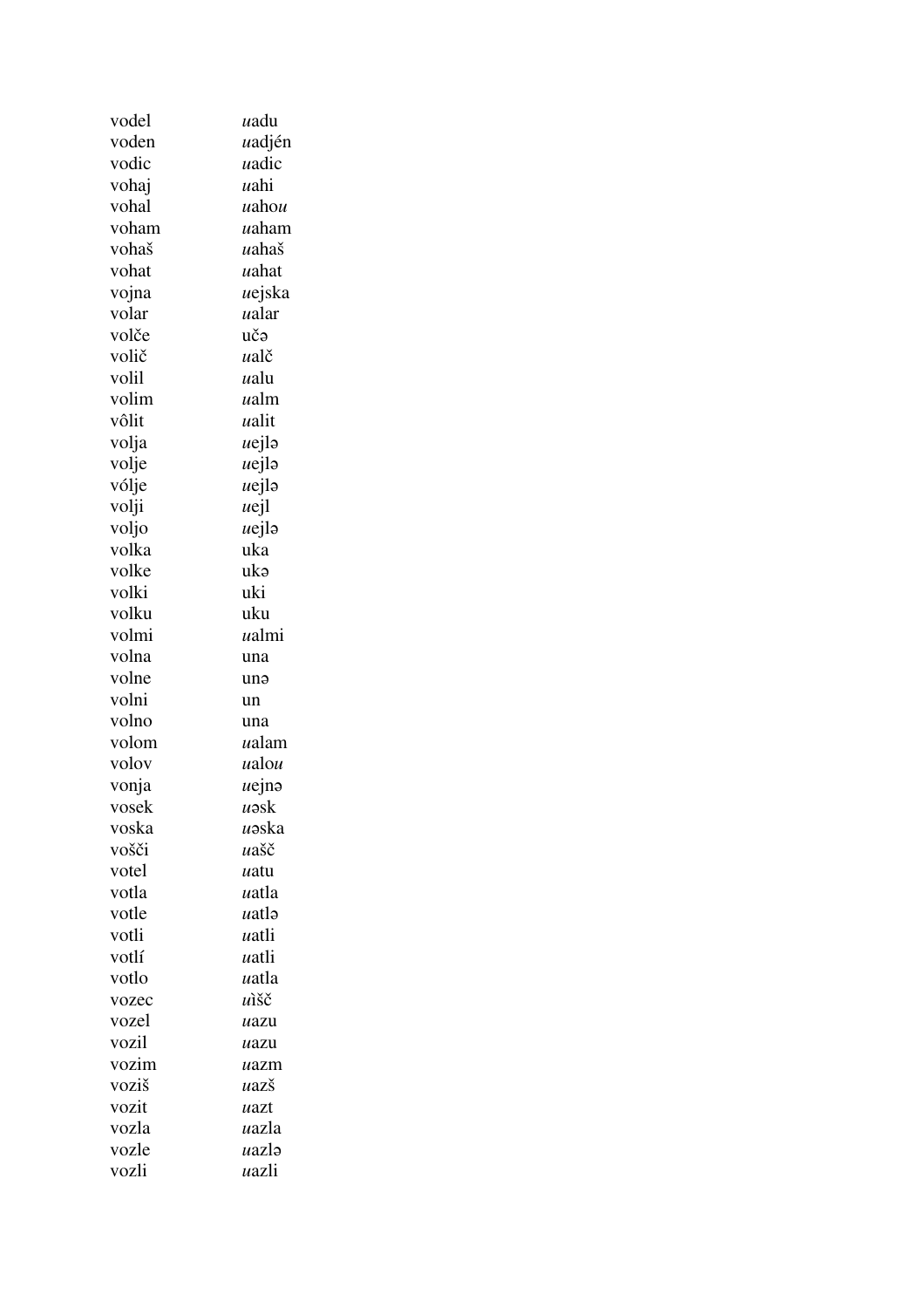| vozlu        | uazlu   |
|--------------|---------|
| vozom        | uəzam   |
| <b>VOZOV</b> | uəz     |
| vpiha        | upiha   |
| vpihi        | upihi   |
| vpíje        | upijə   |
| vpijó        | upijjə  |
| vpila        | upila   |
| vpile        | upilə   |
| vpili        | upil    |
| vpilo        | upila   |
| vpiše        | upišə   |
| vpiši        | upiš    |
| vpiti        | upit    |
| vrana        | urana   |
| vrane        | uranə   |
| vrani        | uran    |
| vrano        | urana   |
| vranu        | uranu   |
| vrase        | urasə   |
| vrata        | urata   |
| vratu        | uratu   |
| vratú        | uratu   |
| vrčic        | uərčic  |
| vreje        | urejə   |
| vréla        | urjəla  |
| vrele        | urjələ  |
| vreli        | urjəl   |
| vrelo        | urjəla  |
| vreme        | uremə   |
| vreti        | urjət   |
| vreže        | urjəžə  |
| vrgel        | uargu   |
| vrgla        | uərgla  |
| vrgle        | uərgglə |
| vrgli        | uərgli  |
| vrglo        | uərgla  |
| vrhih        | uərhih  |
| vrhom        | uərham  |
| vrhov        | uərhou  |
| vrisk        | urisk   |
| vrsno        | uarsna  |
| vrsta        | uərsta  |
| vrste        | uərstə  |
| vrtal        | uərtou  |
| vrtam        | uərtam  |
| vrtaš        | uərtaš  |
| vrtič        | uərtč   |
| vrtih        | uərtih  |
| vrtom        | uərtam  |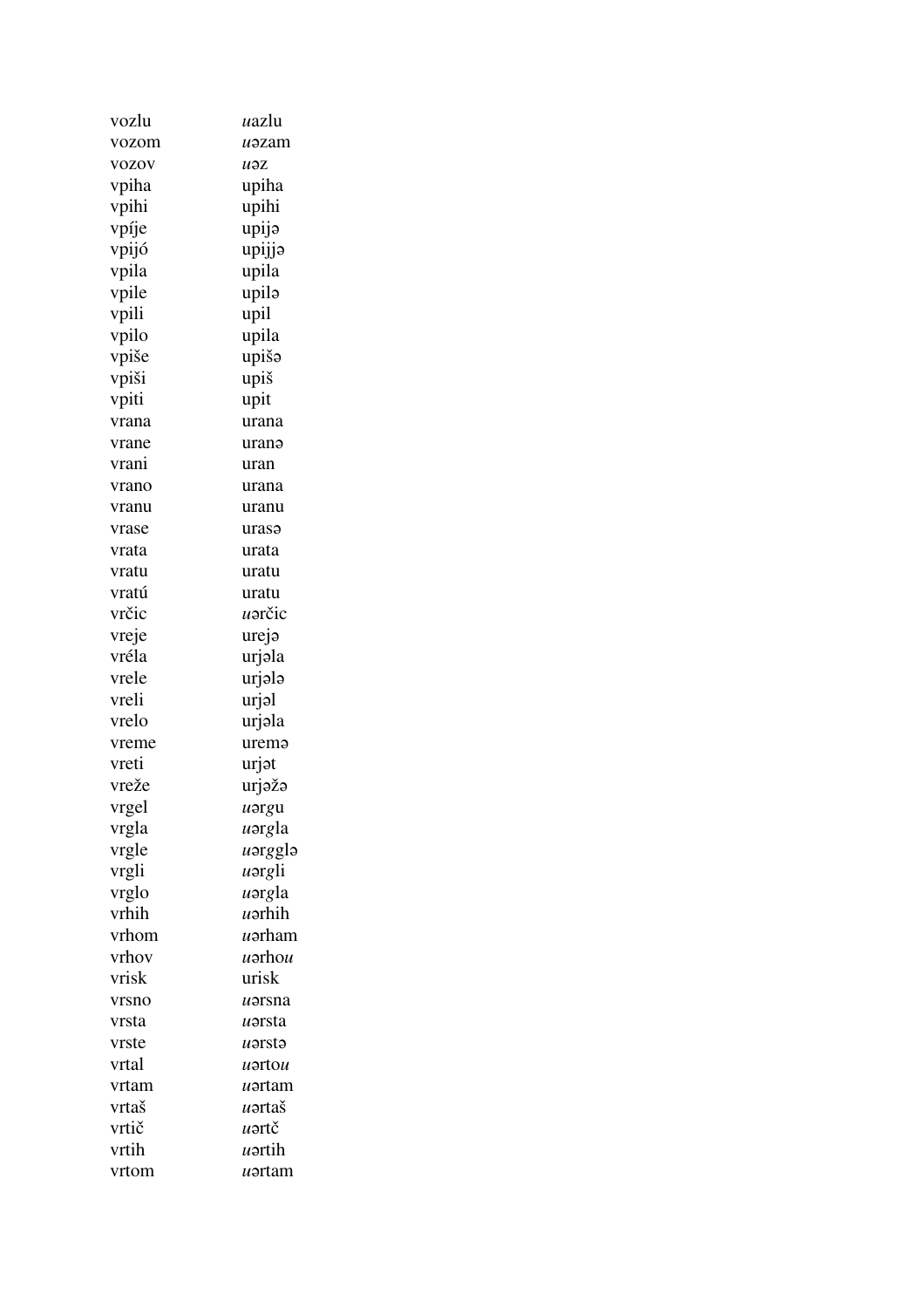| vrtov | uərtou    |
|-------|-----------|
| vrvca | uərca     |
| vrvce | uərcə     |
| vrvci | uərc      |
| vrvco | uərca     |
| vrzel | uarzu     |
| vržem | uəržəm    |
| vržen | uəržən    |
| vržeš | uəržəš    |
| vsadi | usad      |
| vsadí | usadi     |
| vsáka | usaka     |
| vsake | usakə     |
| vsaki | usak      |
| vsako | usaka     |
| vsede | usjedə    |
| vsedi | usjed     |
| vsedu | usjedu    |
| vsega | usega     |
| vseka | usjəčə    |
| vseku | usjəku    |
| vsemi | usəm      |
| vsemu | usəmu     |
| vsesá | usəsa     |
| vsipa | usuua     |
| vsral | usrou     |
| vsrka | usərka    |
| vstal | ustou     |
| vstat | ustat     |
| vsuje | $usu$ aja |
| vsula | usula     |
| vsule | usulə     |
| vsuli | usul      |
| vsulo | usula     |
| vsuti | usut      |
| vsuto | usuta     |
| vsuva | usuua     |
| všili | ušil      |
| všita | ušita     |
| všite | ušita     |
| všiti | ušit      |
| všito | ušita     |
| všiva | ušiua     |
| vteče | utečə     |
| vtika | utika     |
| vtóni | utan      |
| vtrdi | utrd      |
| vtreh | u treh    |
|       |           |
| vtrga | utrga     |
| vzáme | uzamə     |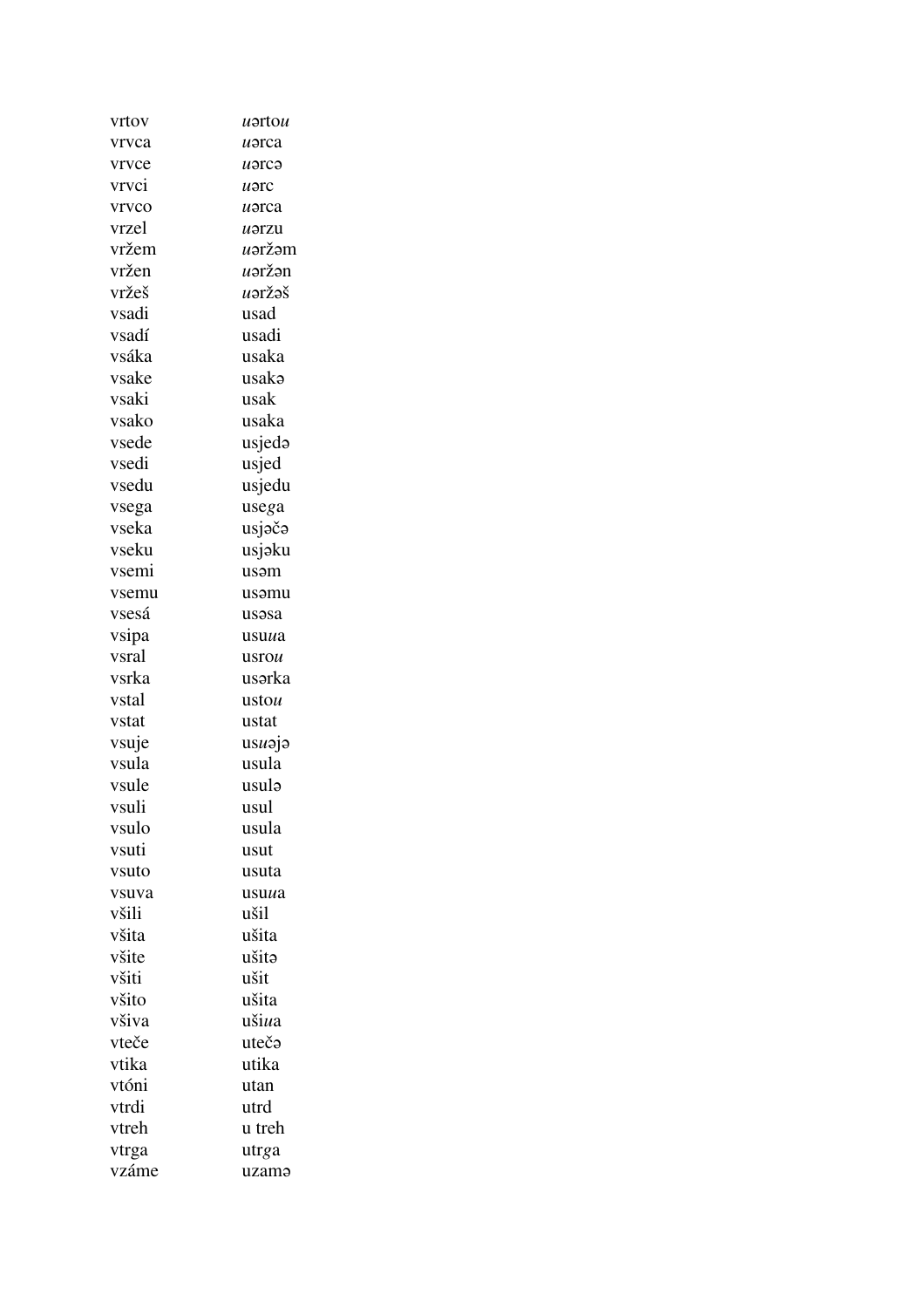| vzéla  | uzjela                                  |
|--------|-----------------------------------------|
| vzele  | uzjelə                                  |
| vzeli  | uzjel                                   |
| vzemi  | uzəm                                    |
| vzéta  | uzjeta                                  |
| vzete  | uzjeta                                  |
| vzeti  | uzjet                                   |
| vzéto  | uzjeta                                  |
| vžgal  | užgau                                   |
| vžgan  | užgan                                   |
| vžgem  | užgem                                   |
| vžgeš  | užgeš                                   |
| vžíga  | užiga                                   |
| vžíva  | užiua                                   |
| zavrh  | zauərh                                  |
| zavri  | zauri                                   |
| zdrav  | zdrou                                   |
| zetov  | zjetou                                  |
| zidov  | zidou                                   |
| znava  | znaua                                   |
| zravn  | zraun                                   |
| zvali  | zuali                                   |
| zvoní  | zuani                                   |
| zvozi  | zuaz                                    |
| zvrha  | zuərha                                  |
| zvrne  | zuərnə                                  |
| zvrni  | zuərn                                   |
| zvrta  | zuorta                                  |
| žavba  | žauba                                   |
| žgavc  | žgauc                                   |
| žilav  | žilou                                   |
| žitov  | žitou                                   |
| živót  | žuot                                    |
| žokov  | ž <i>u</i> óko <i>u</i> ; žako <i>u</i> |
| ajdova | jejdaua                                 |
| ajdovk | jejdouk                                 |
| anhovo | anhaua                                  |
| basava | basa <i>u</i> a                         |
| bavbav | baubau                                  |
| bezgov | bəzou                                   |
| bikova | bəkaua                                  |
| bobkov | babkou                                  |
| bobnov | buəbnou                                 |
| bobova | babaua                                  |
| bogova | buəgaua                                 |
| bohvar | buh <i>u</i> ar                         |
| borova | baraua                                  |
| boštva | buəštua                                 |
| botrov | buotrou                                 |
| bovška | bouška                                  |
|        |                                         |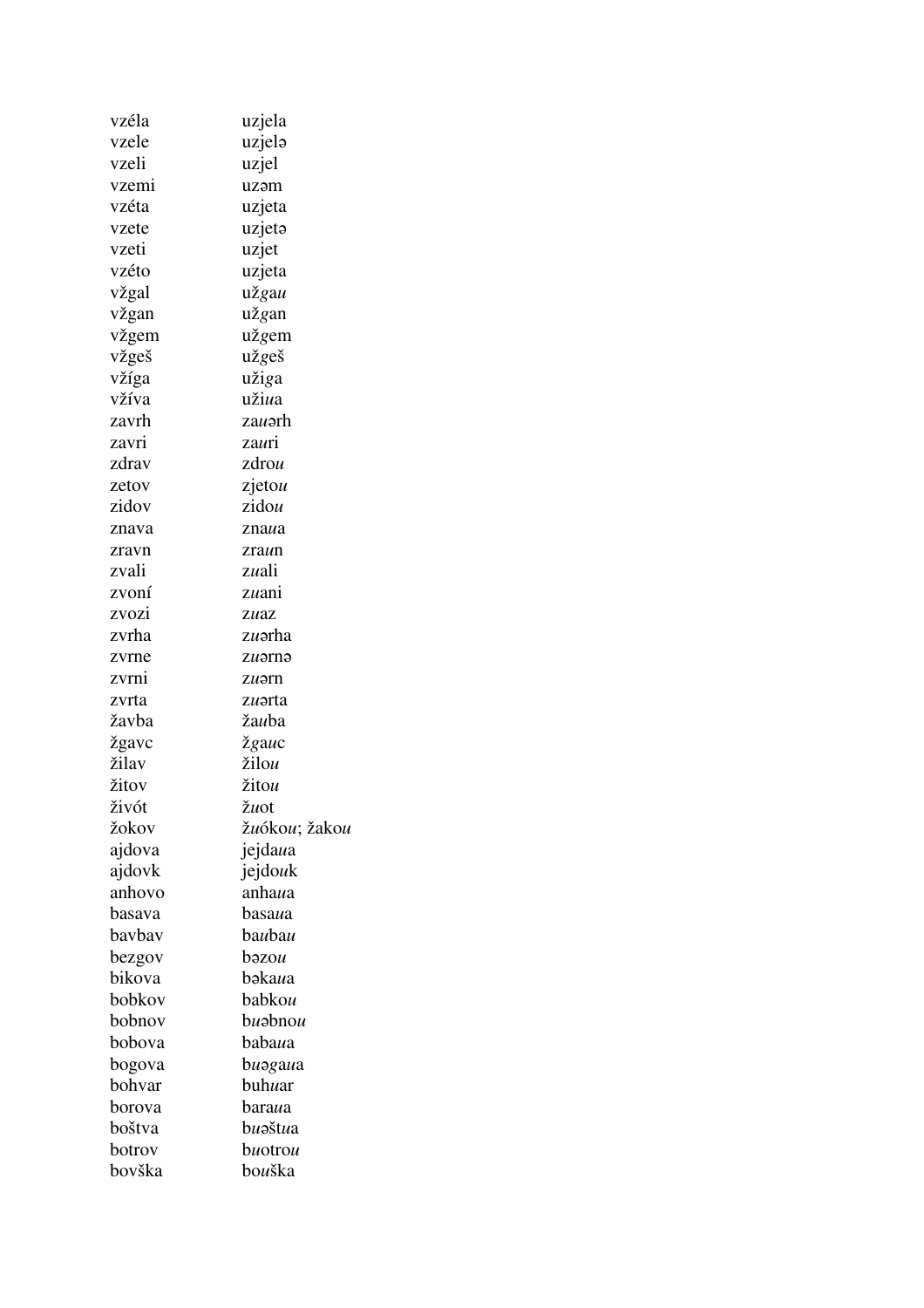| brezov | brjəzou         |
|--------|-----------------|
| brinov | brejnu          |
| brusov | <b>brusou</b>   |
| bukova | bukaua          |
| bukvah | <b>buku</b> əh  |
| bukvam | bukuam          |
| bulava | bulaua          |
| cagava | cagaua          |
| cincav | cincou          |
| cudrov | cuadrou         |
| cukova | cukaua          |
| cukrov | cukrou          |
| cuzava | cuza <i>u</i> a |
| čakava | čaka <i>u</i> a |
| čargov | čargou          |
| čebrov | čəbrou          |
| čegava | čəgá            |
| česnov | čəsnikou        |
| češpov | čjəšpou         |
| čokova | čàka <i>u</i> a |
| čolnov | čuəlnou         |
| čukova | čukaua          |
| davčah | daučah          |
| davčen | daučon          |
| decovo | djacaua         |
| delava | djalaua         |
| dihava | dihaua          |
| dobrav | dabrá <i>u</i>  |
| dolgov | dgou            |
| dovoli | daualí          |
| dovóli | daual           |
| dovolj | dast            |
| dovolu | daualu          |
| dratov | dratou          |
| drekov | drekou          |
| drenov | drjanou         |
| drsava | drsaua          |
| duhkov | duhcou          |
| duhova | duhaua          |
| dvojem | $du$ ajnam      |
| dvojen | $du$ ajan       |
| dvojna | duəjnə          |
| dvojne | duajna          |
| erjavc | arjáuc          |
| fantov | puəbou          |
| faržov | bžou            |
| ficovo | ficaua          |
| figova | figaua          |
| fonovo | fuonaua         |
| fuksov | fuksou          |
|        |                 |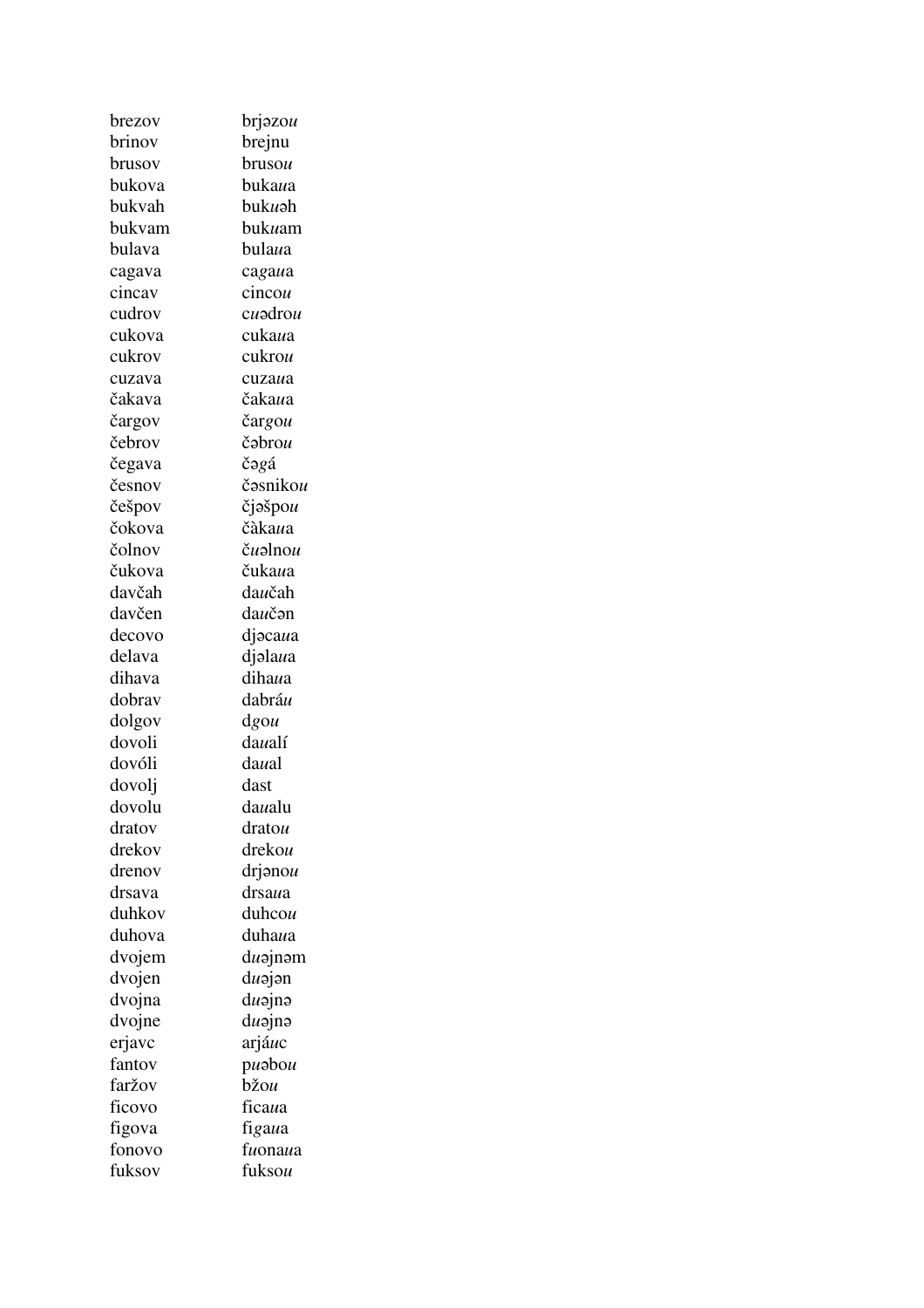| gabrov | gabrou          |
|--------|-----------------|
| gadova | gada <i>u</i> a |
| gamsov | gamsou          |
| gankov | gejnkou         |
| garjav | garju           |
| glasov | glasou          |
| glavah | glauah          |
| glavam | glauam          |
| glavna | glauna          |
| glejva | gljediua        |
| glogov | glagou          |
| gobava | guobaua         |
| gotova | gatoua          |
| govoré | gauarjə         |
| govorí | gauari          |
| govóri | gauar           |
| gradov | grádou          |
| grafov | gràfou          |
| grahov | gráhou          |
| gravža | grauža          |
| grehov | grjəhou         |
| grejva | grejua          |
| grmova | grmaua          |
| grobov | grabou          |
| grofov | grafou          |
| gvanta | guanta          |
| gvante | guanto          |
| hlebov | hljəbou         |
| hlipov | hlipou          |
| hramov | hramou          |
| hrbtov | hrbtou, hrtou   |
| hrenov | hrenou          |
| hribov | hribou.         |
| hrvata | hruata          |
| hvalah | hualah          |
| hvalam | hualam          |
| hvalec | hualc           |
| hvalil | hualu           |
| hvalim | hualm           |
| hvališ | hualš           |
| hvalit | hualit, hualt   |
| hvaljo | hualjə          |
| igrava | igraua          |
| ihtava | ihtaua          |
|        | mejua           |
| imejva | zdaua           |
| izdava |                 |
| izprva | spruua          |
| izruva | spul            |
| izvali | zuali           |
| izvleč | zulejč          |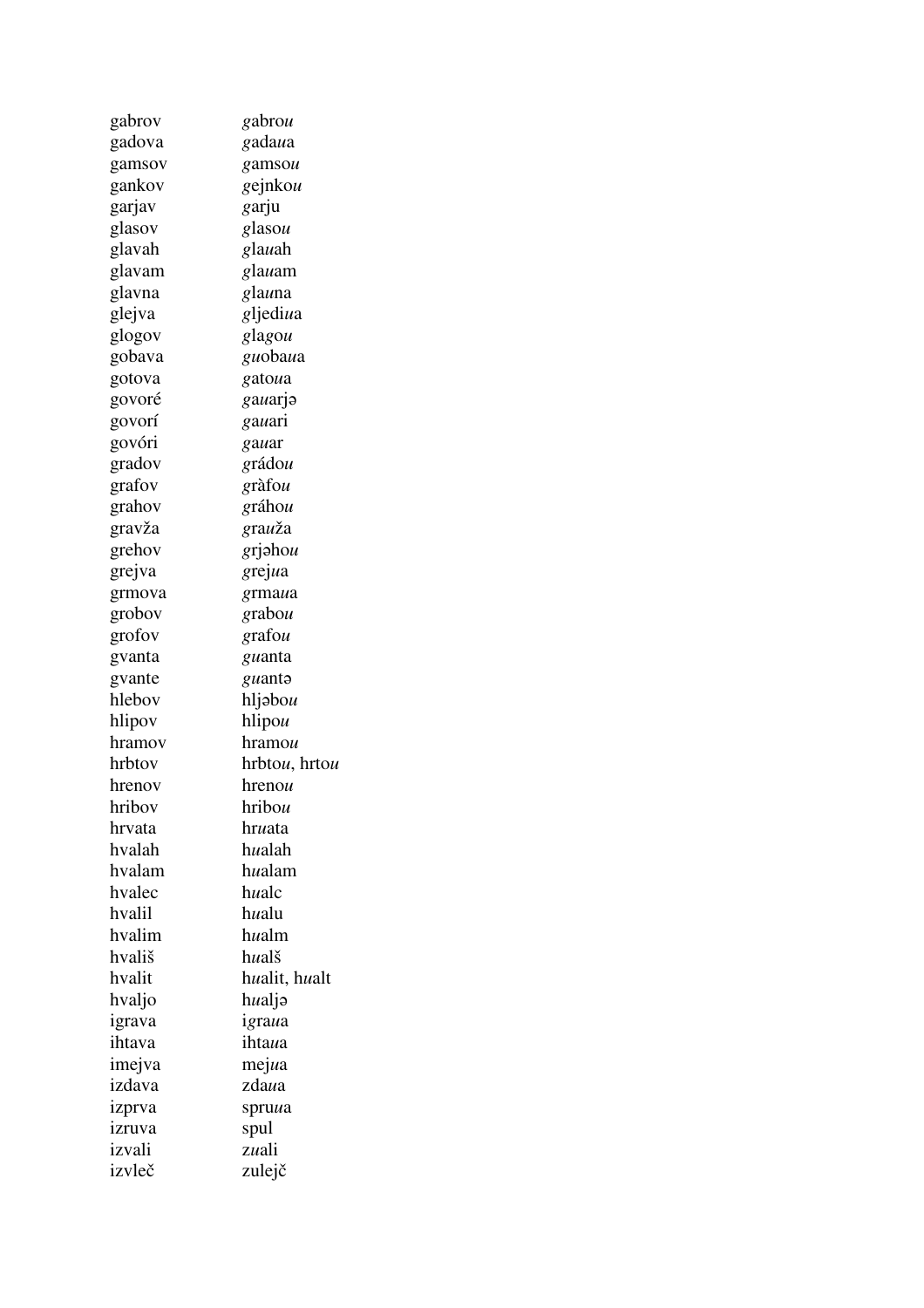| izvoha | zuaha               |
|--------|---------------------|
| izvrni | zuərn               |
| jagrov | jagrou              |
| jahava | jahaua              |
| jalova | jalaua              |
| jankov | jankatou            |
| janova | janaua              |
| javdat | joudat              |
| javora | jauarja             |
| jogrov | juogrou             |
| jugova | jugana              |
| juvanc | iuájnc              |
| juvanu | iuánu               |
| kavkah | kaukah              |
| kavsat | kausat              |
| klavže | kloužə              |
| kamnov | kámnou              |
| kdovse | du <sub>a</sub> use |
| kebrov | čjebrou             |
| kendov | čjendou             |
| kisova | jeshaua             |
| klasov | klasou              |
| klopov | klapou              |
| kodrov | kuadrou             |
| koravd | karaud              |
| kosova | kuəsaua             |
| koškov | apartnkou           |
| kotlov | katlou              |
| kovača | kauáčə              |
| kovače | kauačo              |
| kovači | kauači              |
| kovaču | kauaču              |
| kovala | kauála, kòuala      |
| kovati | kouat, kauat        |
| kovter | koutər              |
| kozlov | kazlou              |
| kravah | krauah              |
| kravam | krauam              |
| kresov | krjəsou             |
| krikov | krikou              |
| kropov | krapou              |
| krtova | kərtaua             |
| kruhov | kruhou              |
| krvava | kruáua              |
| krvavo | kruáua              |
| kupvat | kupáuat             |
| kvačka | káčka               |
| kvanta | kuanta              |
| kvaril | kuáru               |
| kvarim | kuárm               |
|        |                     |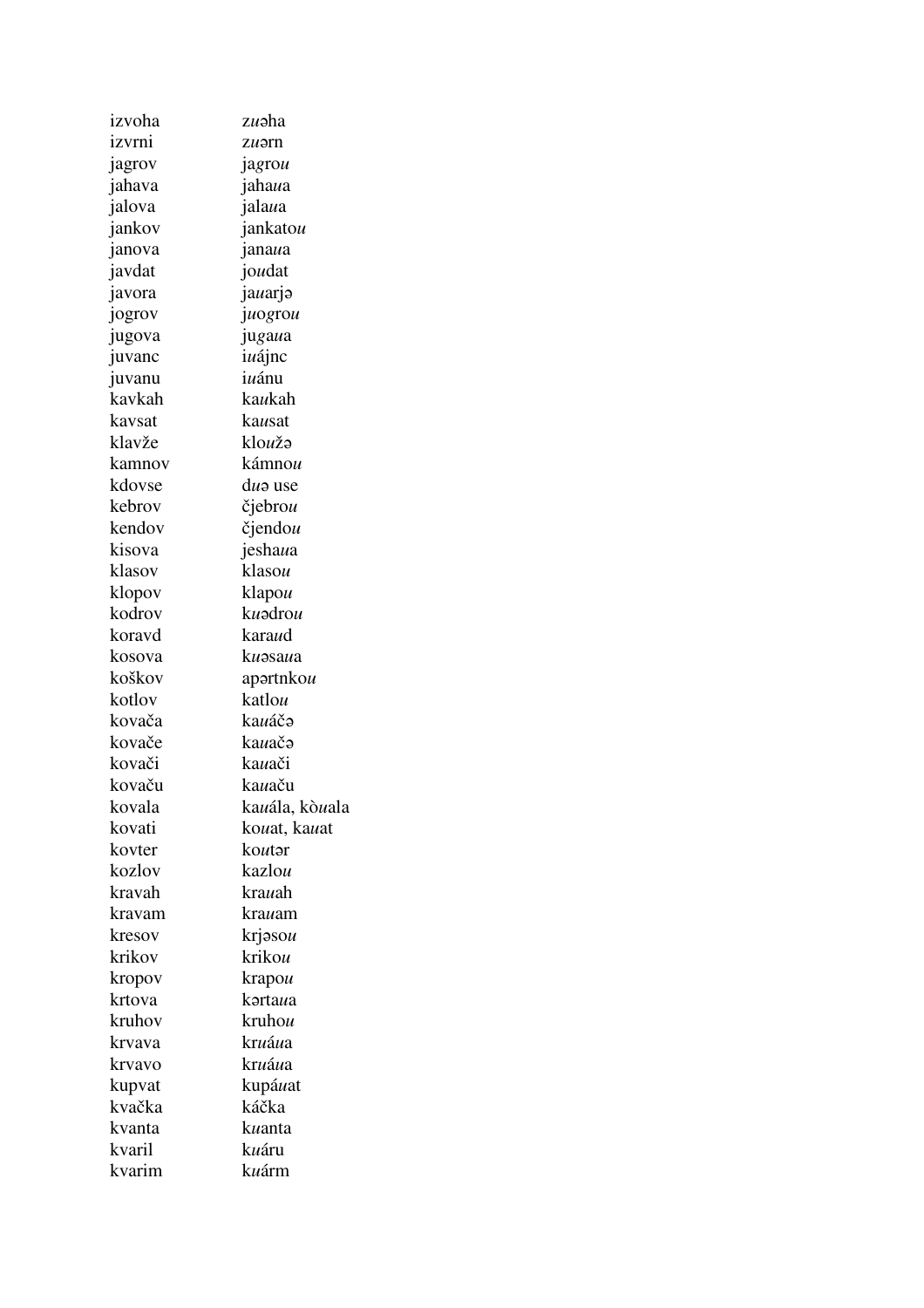| kvariš | kuárš                   |
|--------|-------------------------|
| kvarit | kuárt                   |
| lahova | lahaua                  |
| laktov | lahtou                  |
| lavrač | louərč                  |
| leskov | ljaskou                 |
| letvah | ljatuah                 |
| limova | limaua                  |
| limovo | limaua                  |
| lipova | lipaua                  |
| lovcem | loucom                  |
| lovcev | loucou                  |
| lovcih | loucih                  |
| lovrič | louarč                  |
| lukova | lukaua                  |
| lukovo | lukaua                  |
| mačkov | mačkou                  |
| marava | maraua                  |
| mavrah | maurah                  |
| miklov | miklou                  |
| mikova | mikou                   |
| minkov | minkou                  |
| mjavka | mjauka                  |
| mlinov | malnou                  |
| mohova | muohaua                 |
| morava | muorua                  |
| mrakov | mrakou                  |
| murava | muraua                  |
| naukov | naukou                  |
| navada | nauada                  |
| navade | nauadə                  |
| navadi | nauad                   |
| navadn | nauadn                  |
| navado | nauada                  |
| navazu | nauazu                  |
| navrhu | na uorhu                |
| nehava | gejnəua                 |
| neháva | gejnuaja                |
| nemcov | $nj$ amcou              |
| nižava | nižaua                  |
| njegov | nəga                    |
| njihov | nəh                     |
| nohtov | nahtou                  |
| novaka | nauaka                  |
| nukova | nukaua                  |
| obadov | abadou                  |
| obadva | abədua                  |
| obnova | abnoua                  |
| obodov | abuəd                   |
| obuval | abu <i>u</i> o <i>u</i> |
|        |                         |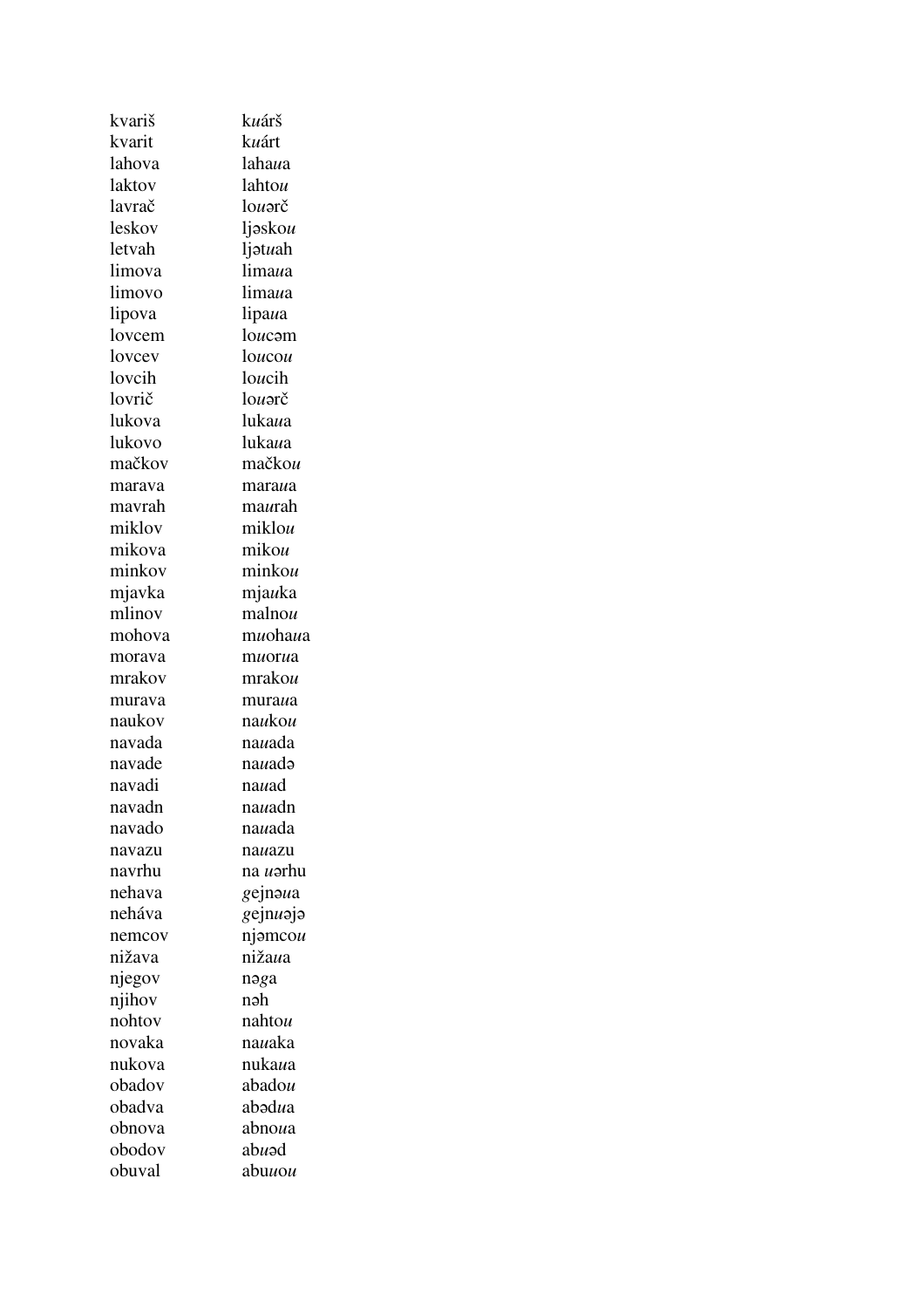| obuvam | abu <i>u</i> am           |
|--------|---------------------------|
| obuvaš | abu <i>u</i> aš           |
| obvari | abuar                     |
| odvadi | aduad                     |
| odvali | aduali                    |
| odvalu | adualu                    |
| odvzad | adadzad                   |
| okoval | akouou                    |
| okovan | akauan                    |
| okusov | akusou                    |
| onadva | angadua                   |
| orehov | arjahou                   |
| orlova | arla <i>u</i> a           |
| orlovo | arlaua                    |
| osatov | àstou                     |
| osuval | asùuou                    |
| ošvrka | ašuorka                   |
| otavah | atauah                    |
| otepov | atjəpou                   |
| ovaden | auadən                    |
| ovadil | auadu                     |
| ovadim | auadm                     |
| ovadiš | auadš                     |
| ovadit | auast                     |
| ovajaj | auaji                     |
| ovajal | auaju                     |
| ovajam | auajom                    |
| ovajan | auajon                    |
| ovajaš | auajoš                    |
| ovajen | auajon                    |
| ovcami | oucam                     |
| ovohal | auahou                    |
| ovoham | auəham                    |
| ovohan | auəhan                    |
| ovohat | auəhat                    |
| ovsena | ousjena                   |
| ovsene | ousjena                   |
| ovseni | ousjen                    |
| packov | packou                    |
| padava | padaua                    |
| pajkov | apajlkou                  |
|        |                           |
| pasava | pasaua                    |
| pavlom | paulam edn., paulam množ. |
| pavlov | paulou                    |
| pavola | pauala                    |
| pavova | раиаиа                    |
| pejdva | pejua                     |
| pekova | pekaua                    |
| peskov | pjəskou                   |
| pešava | pjašaua                   |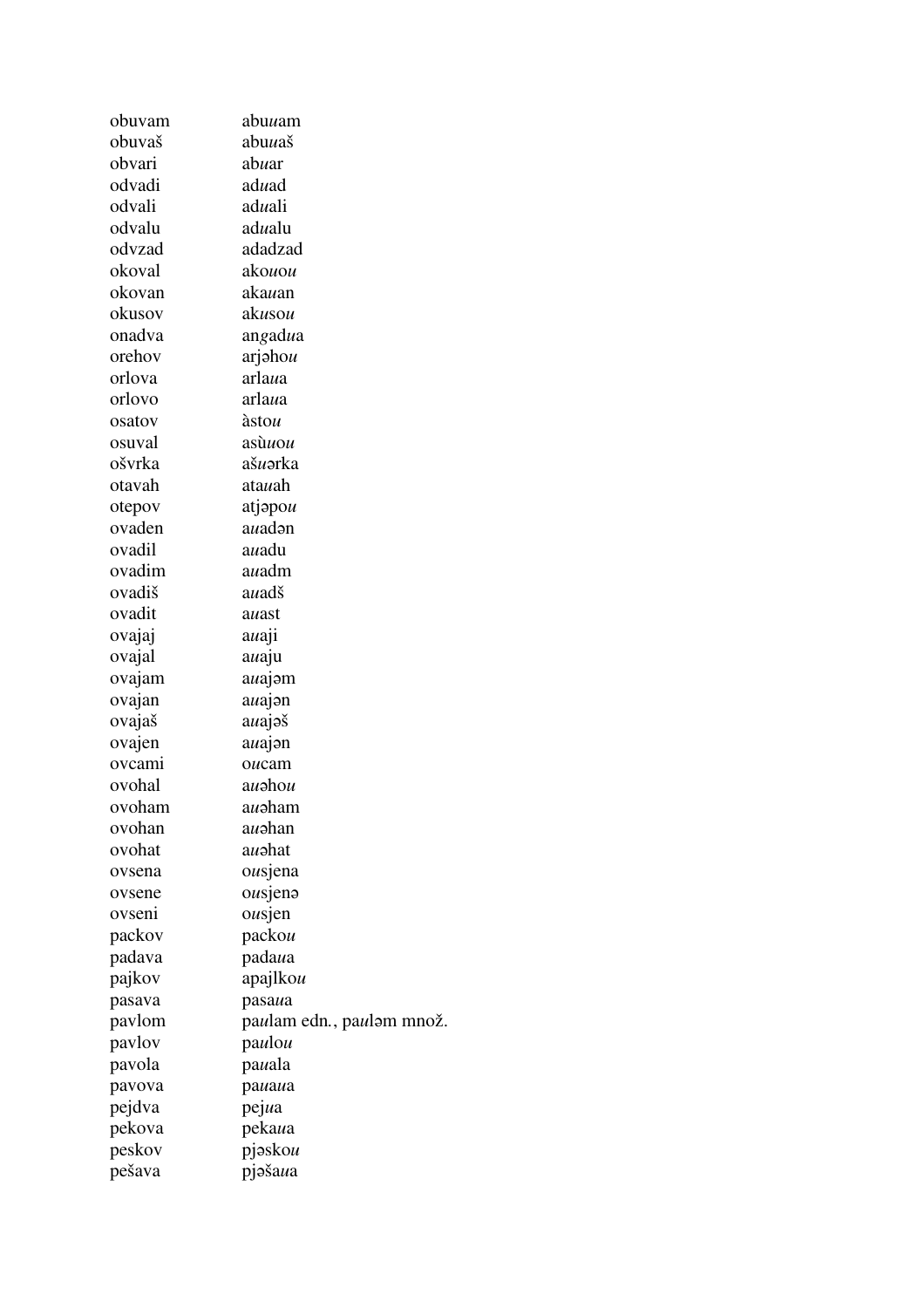| piskov<br>piskou<br>piškav<br>piškou<br>plavaj<br>plaui<br>plaval<br>plauou |  |
|-----------------------------------------------------------------------------|--|
|                                                                             |  |
|                                                                             |  |
|                                                                             |  |
|                                                                             |  |
| plavam<br>plauam                                                            |  |
| plavaš<br>plauaš                                                            |  |
| plavat<br>plauat                                                            |  |
| plazov<br>plazou                                                            |  |
| pljesou<br>plesov                                                           |  |
| plitva<br>plitua                                                            |  |
| pljuva<br>plùua                                                             |  |
| podvrh<br>paduərh                                                           |  |
| pokrov<br>pàkrou                                                            |  |
| pokvar<br>pakuar                                                            |  |
| polhov<br>puhou                                                             |  |
| ponvah<br>panuah                                                            |  |
| popkov<br>puopkou                                                           |  |
| poprov<br>pàprou                                                            |  |
| postov<br>pastou                                                            |  |
| posuva<br>pasuua                                                            |  |
| povabi<br>pauab                                                             |  |
| povabu<br>pauabu                                                            |  |
| povaha<br>pauaha                                                            |  |
| povali                                                                      |  |
| paual                                                                       |  |
| povhom<br>puhəm                                                             |  |
| povhov<br>puhou                                                             |  |
| povoha<br>pauaha                                                            |  |
| povoja<br>paueja                                                            |  |
| povoje<br>paueja                                                            |  |
| povoji<br>paueji                                                            |  |
| povoju<br>paueju                                                            |  |
| povozi<br>pauaz                                                             |  |
| povozu<br>pauazu                                                            |  |
| povrem<br>paurem                                                            |  |
| povrhu<br>pauərh                                                            |  |
| povrne<br>pauorno                                                           |  |
| povrni<br>pauorn                                                            |  |
| povrnt<br>pauornt                                                           |  |
| povrnu<br>pauarnu                                                           |  |
| povrta<br>pauorta                                                           |  |
| povrže<br>pauoržo                                                           |  |
| povsod<br>pausaruod                                                         |  |
|                                                                             |  |
| pragov<br>pragou                                                            |  |
| prahov<br>prahou                                                            |  |
| prodov<br>pruodou                                                           |  |
| prstov<br>prstou                                                            |  |
| prtovč<br>prjatouč                                                          |  |
| pubčov<br>puəbču                                                            |  |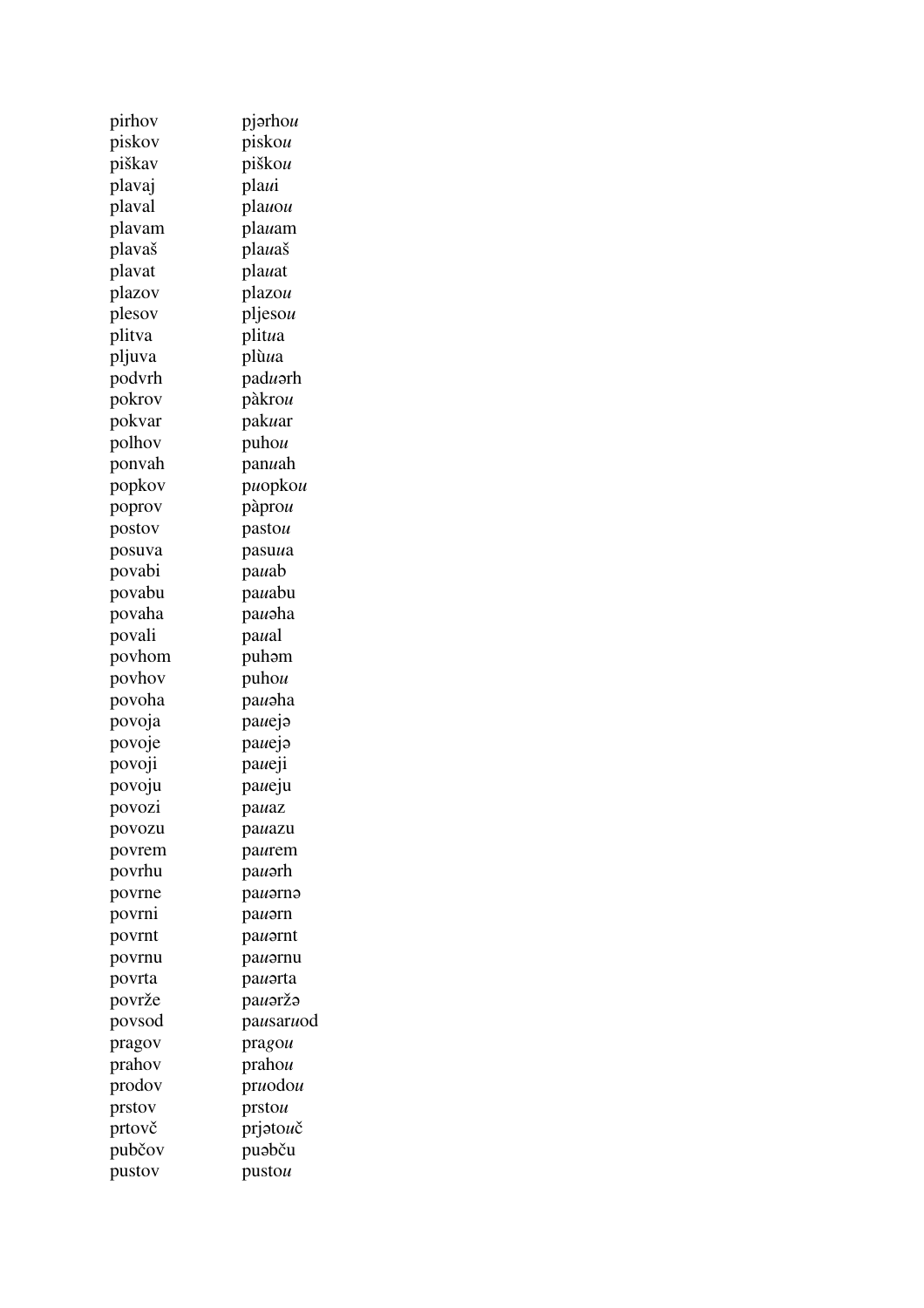| puzava | puzaua                          |
|--------|---------------------------------|
| rakova | rakaua                          |
| ravneh | rounah                          |
| razvad | razuad                          |
| risova | risaua                          |
| rokava | rakaua                          |
| rokavu | rakauu                          |
| rovnic | rounc                           |
| sejmov | səmnou                          |
| seskov | s <sub>9</sub> s <sub>0</sub> u |
| sezuva | zzuua                           |
| sinova | sinaua                          |
| sirkov | sjərkou                         |
| sirova | sjəraua                         |
| skoval | skouou                          |
| skovan | ska <i>u</i> an                 |
| slavca | slauca                          |
| slavcu | slaucu                          |
| slavka | slauka                          |
| slišva | slišua                          |
| smejva | smejua                          |
| smrkav | smərkou                         |
| sodóvi | suodi                           |
| sovami | souam                           |
| sovdat | soudat                          |
| spijva | spijua                          |
| splava | splaua                          |
| srkava | sərkaua                         |
| stojva | stejua                          |
| stolov | stalou                          |
| surova | saroua                          |
| svakom | suakam                          |
| svojem | sejəm                           |
| svojim | sejəm                           |
| svojmu | sejmu                           |
| šmonov | šmonou                          |
| štejva | štejua                          |
| štorov | štuorou                         |
| švrkne | š <i>u</i> ərknə                |
| švrkni | šuerkn                          |
| tatova | tata <i>u</i> a                 |
| tatovo | tataua                          |
| tičkov | tičkou                          |
| titova | titaua                          |
| travah | trauah                          |
| travam | tra <i>u</i> am                 |
| travnk | traunk                          |
| trgove | trgouc                          |
| tropov | trapou                          |
| tutovo | tutaua                          |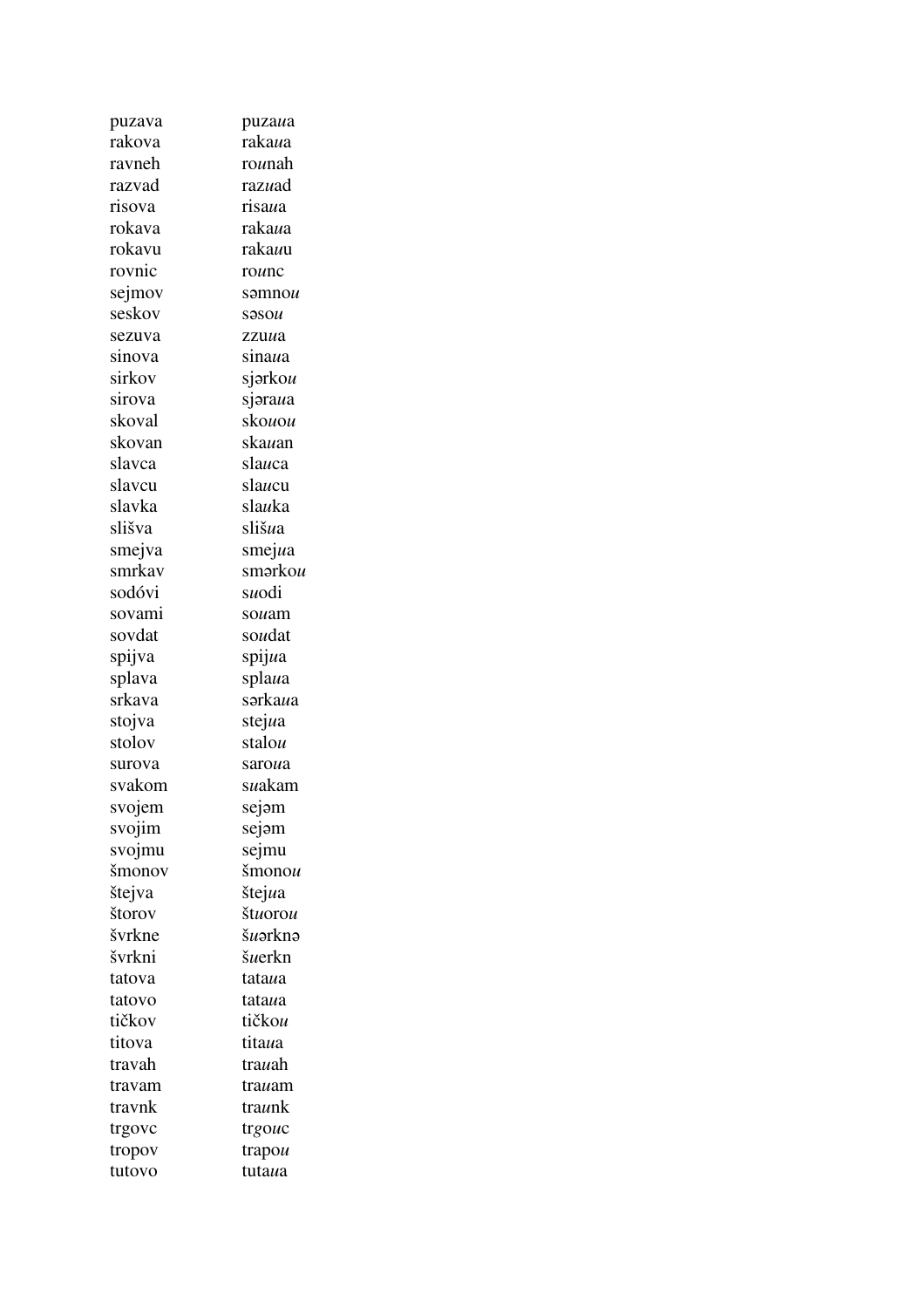| tvojem | tejəm   |
|--------|---------|
| tvojga | tejga   |
| tvojih | tejəh   |
| tvojim | tejam   |
| tvojmu | tejmu   |
| umijva | umijua  |
| upajva | upiua   |
| urhova | uərhaua |
| vabijo | uabja   |
| vabila | uabila  |
| vabile | uabilə  |
| vabili | uabil   |
| vabimo | uabma   |
| vabita | uabta   |
| vabite | uabtə   |
| vabiti | uabit   |
| vabiva | uabua   |
| vagajo | uagajə  |
| vagati | uagat   |
| vahtal | uahtou  |
| vajeno | uajona  |
| vajeti | uajat   |
| vajina | uaju    |
| vajine | uaju    |
| vajini | uaju    |
| valijo | uajləjə |
| valila | uajlila |
| valile | uajlilə |
| valili | uajlil  |
| valimo | uajləma |
| valita | uajlata |
| valite | uajlata |
| valiti | uajlat  |
| valjaj | uajli   |
| valjal | uajlu   |
| valjam | uajlem  |
| valjaš | uajlaš  |
| vampom | uampam  |
| vampov | uampou  |
| vanjga | u nəga  |
| varuha | uarha   |
| varuhe | uarhə   |
| varuhi | uarhi   |
| varuhu | uarhu   |
| varuje | uarjə   |
| vasuje | uasuojo |
| vasvat | uasúuat |
| vašega | uažga   |
| vašemu | uašmu   |
| vašima | uašəm   |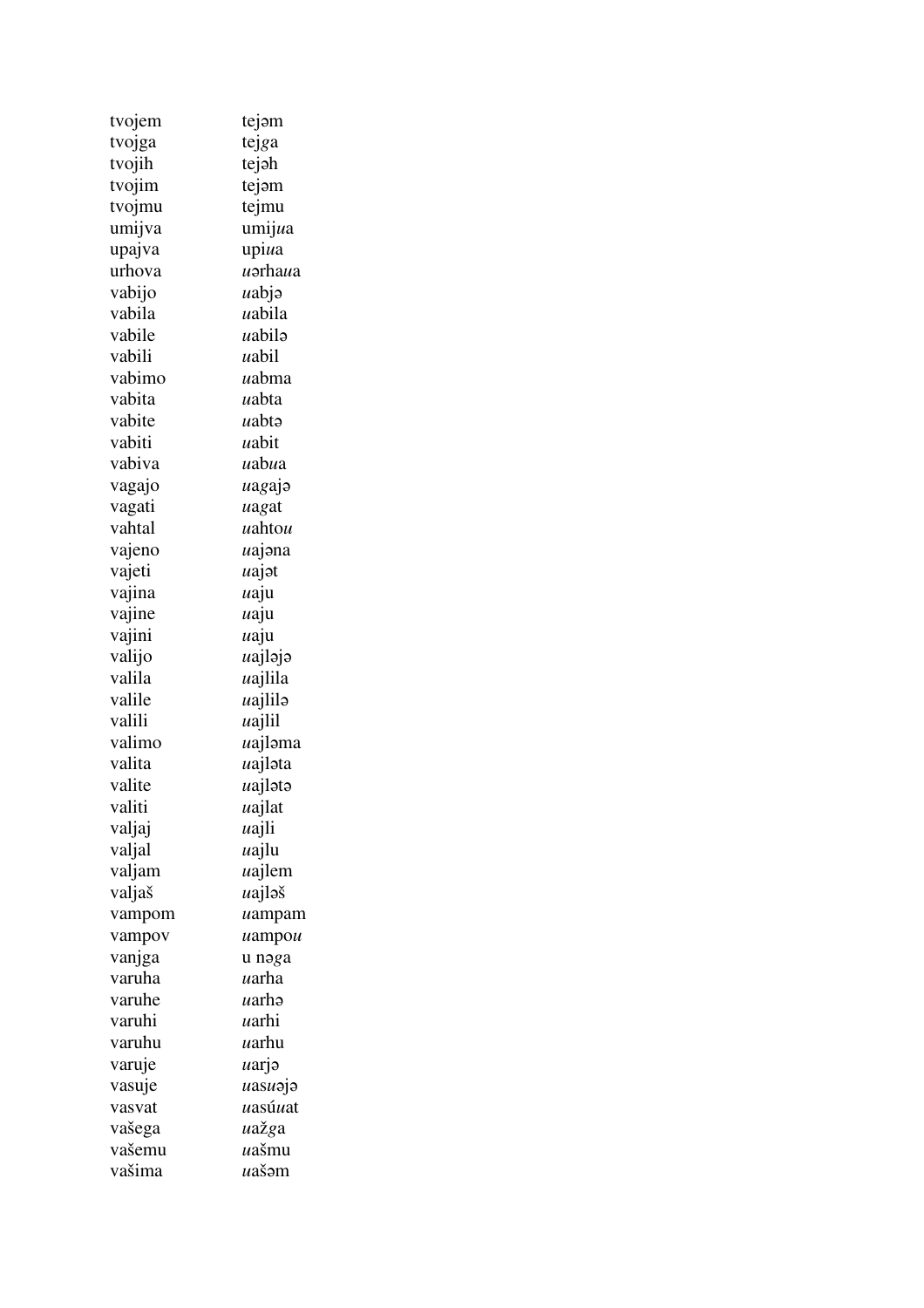| vašimi | uašmi   |
|--------|---------|
| vcepil | ucjəpu  |
| vcepim | ucjapm  |
| vcepiš | ucjapš  |
| včasih | učas    |
| včeraj | učjeri  |
| vdahni | udəhn   |
| vdajmo | udejma  |
| vdajte | udejtə  |
| vdiral | udjarou |
| vdiram | udjaram |
| vdovah | udouah  |
| vdovec | udouc   |
| vdrejo | udreja  |
| vdremo | udrema  |
| vdreta | udresta |
| vdrete | udresta |
| vdreti | udrjat  |
| vdrite | udritə  |
| velbov | uejlbou |
| vgasne | ugasi   |
| vgasni | ugas    |
| vgnede | ugnedə  |
| vklene | ukljena |
| vkleni | uklen   |
| vkoval | ukouou  |
| vkovan | ukauan  |
| vkupaj | ukəp    |
| vlačil | ulaču   |
| vlačim | ulačm   |
| vlačiš | ulačš   |
| vlačit | ulačit  |
| vlakah | ulačah  |
| vlakam | ulačəm  |
| vlažen | ulažən  |
| vlečem | uljəčəm |
| vlečeš | uljəčəš |
| vlegel | uljegu  |
| vlekel | uljəku  |
| vležem | ulježom |
| vlijem | ulijam  |
| vliješ | ulijaš  |
| vlijte | ulitə   |
| vlomil | ulamu   |
| vnukom | unukəm  |
| vnukov | unukou  |
| vodebi | uadjabi |
| vodeno | uadjena |
| vodica | uadica  |
| vodice | uadicə  |
|        |         |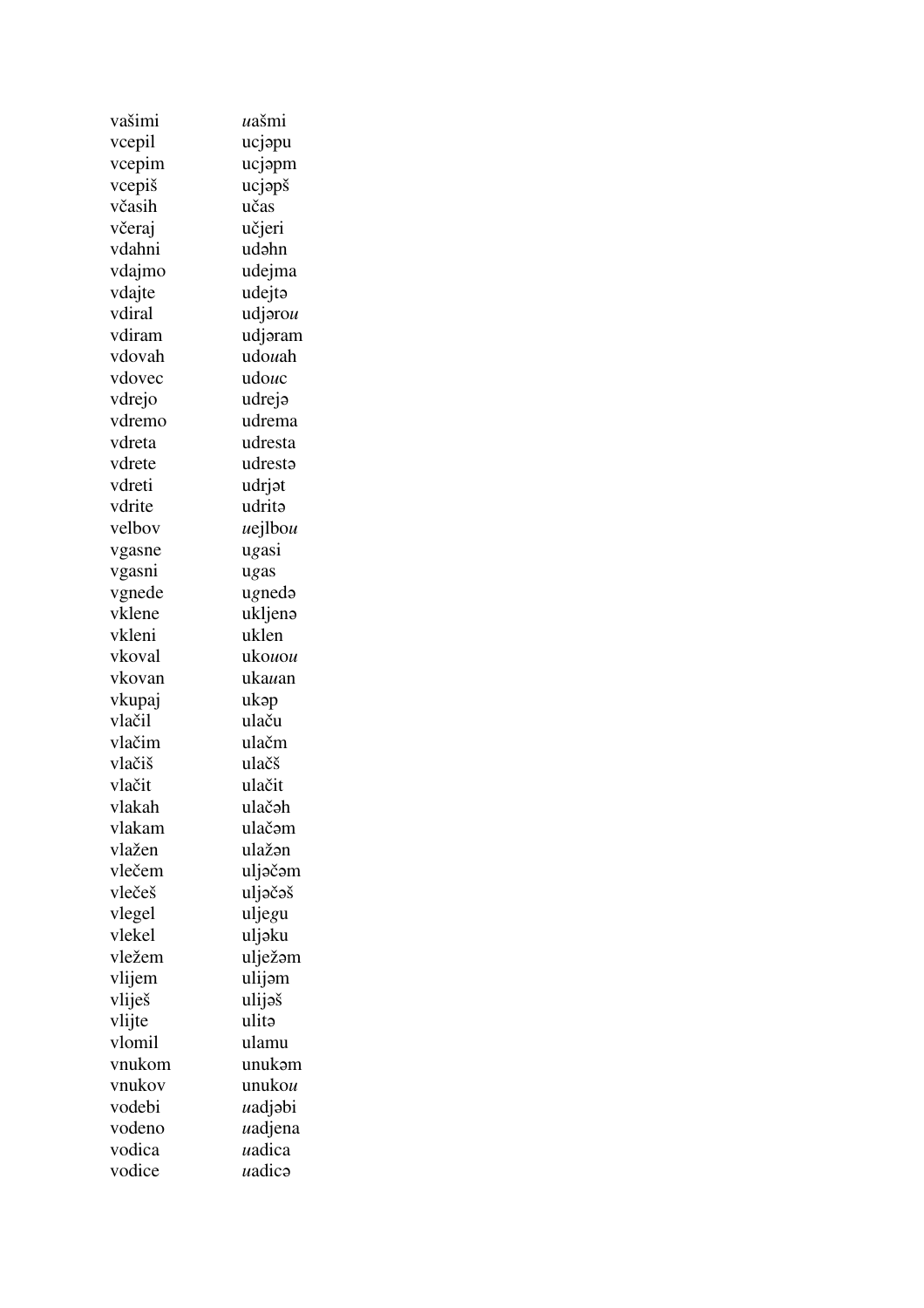| vodijo | uadja          |
|--------|----------------|
| vodíti | uadit          |
| vodiva | uadiua         |
| vohajo | uəhajə         |
| vohamo | uəhama         |
| vohate | uəhatə         |
| vohati | uahat          |
| vojska | uejska         |
| volcjé | uki            |
| volčah | učəh           |
| volčan | učan, učan     |
| volijo | ualja          |
| volila | ualila         |
| volile | ualilə         |
| volili | ualil          |
| volimo | ualma          |
| volita | ualta          |
| volite | ualto; ualito! |
| voliti | ualit          |
| voliva | ualua          |
| volkec | ukč            |
| volkom | ukəm           |
| volkov | ukou           |
| vonjaj | uejni          |
| vonjal | $ue$ jnu       |
| vonjam | uejnəm         |
| vonjaš | uejnəš         |
| vonjat | $ue$ inat      |
| voskom | uəskam         |
| voskov | uəskou         |
| voščil | uašču          |
| voščim | uaščm          |
| voščit | uaščit         |
| votlih | uatlih         |
| votlil | uatlu          |
| votlim | uatlim         |
| vozijo | uazja          |
| vozíla | uazila         |
| vozíti | uazit          |
| voziva | uazua, uaziua! |
| vozlal | uazlou         |
| vozlič | uazlč          |
| vozlja | uazla          |
| vozlom | uazlam         |
| vozlov | uazlou         |
| vozovi | uazi           |
| vožnja | uažnə          |
| vpičil | upiknu         |
| vpijem | upijam         |
| vpiješ | upijəš         |
|        |                |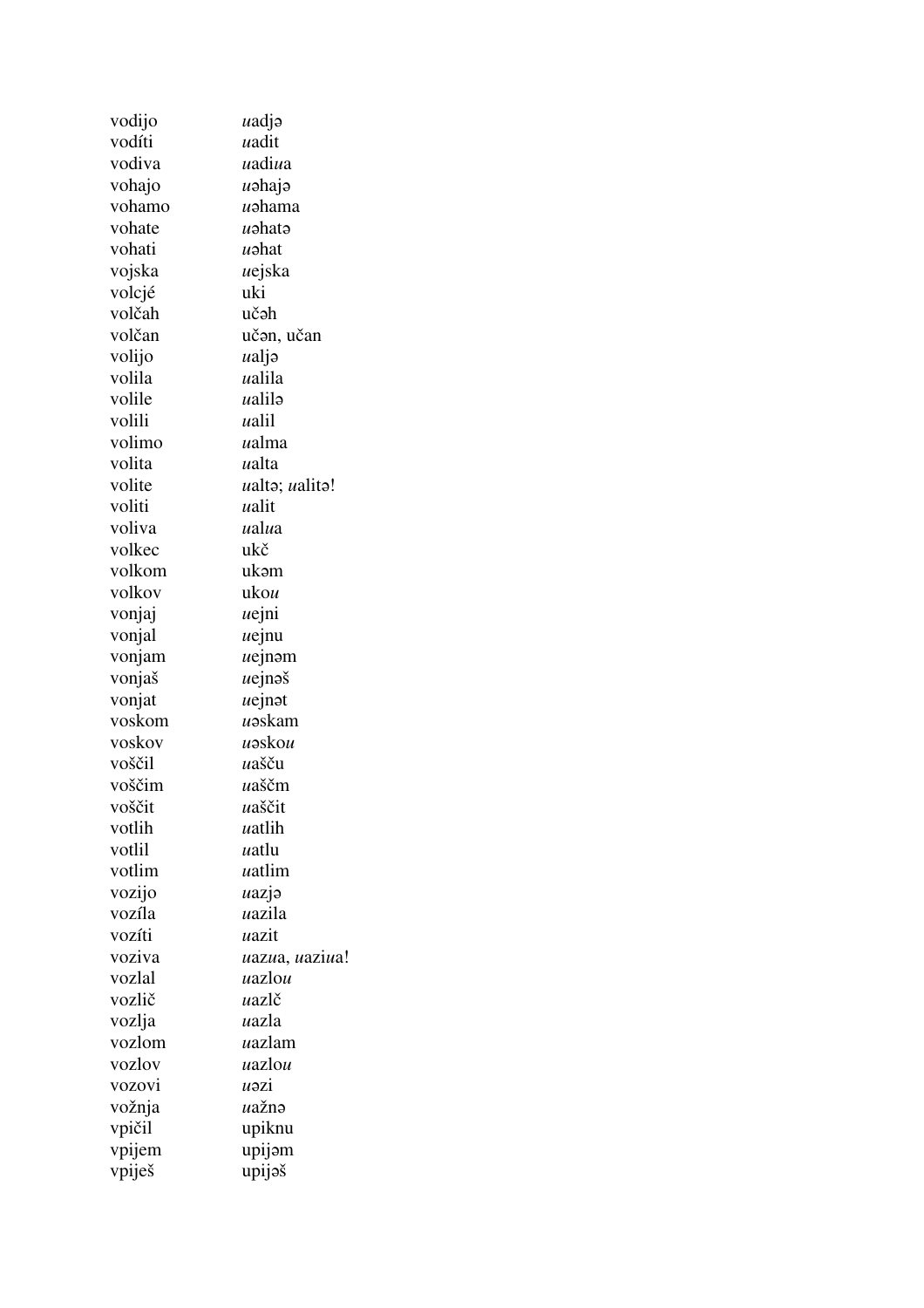| vpijmo | upijma          |
|--------|-----------------|
| vpijta | upijta          |
| vpijte | upijtə          |
| vpísan | upisan          |
| vpisat | upisat          |
| vpíšem | upišəm          |
| vpišeš | upišəš          |
| vpitje | upitjə          |
| vplete | upledə          |
| vpraša | praša           |
| vpreže | uprježa         |
| vpreži | uprjež          |
| vrabec | grabc           |
| vranah | uranah          |
| vranam | uranam          |
| vranom | uranəm          |
| vranov | uranou          |
| vrasel | urasu           |
| vrasla | urasla          |
| vreden | urjədən         |
| vredna | urjədna         |
| vredne | urjədnə         |
| vrenje | urejnə          |
| vrešči | prəšči          |
| vrezal | urjəzou         |
| vrezan | urjəzan         |
| vrežem | urjəžəm         |
| vrhnja | uərhnə          |
| vrhnje | uərhnə          |
| vrhnji | uərhni          |
| vriska | uriska          |
| vrnejo | uərnəjə         |
| vrnemo | µarnama         |
| vrneta | uərnəta         |
| vrnete | uərnətə         |
| vrneva | uərnəua         |
| vrníla | uərnila         |
| vrnimo | <i>u</i> ərnima |
| vrnita | uərnita         |
| vrnite | uernitə         |
| vrniti | uernit          |
| vrníva | uərniua         |
| vrnjen | uərnən          |
| vrsnem | uərsnəm         |
| vrsnik | uərsnk          |
| vrstah | uərstah         |
| vrstam | uərstam         |
| vrtajo | uərtajə         |
| vrtala | uərtala         |
| vrtale | uərtalə         |
|        |                 |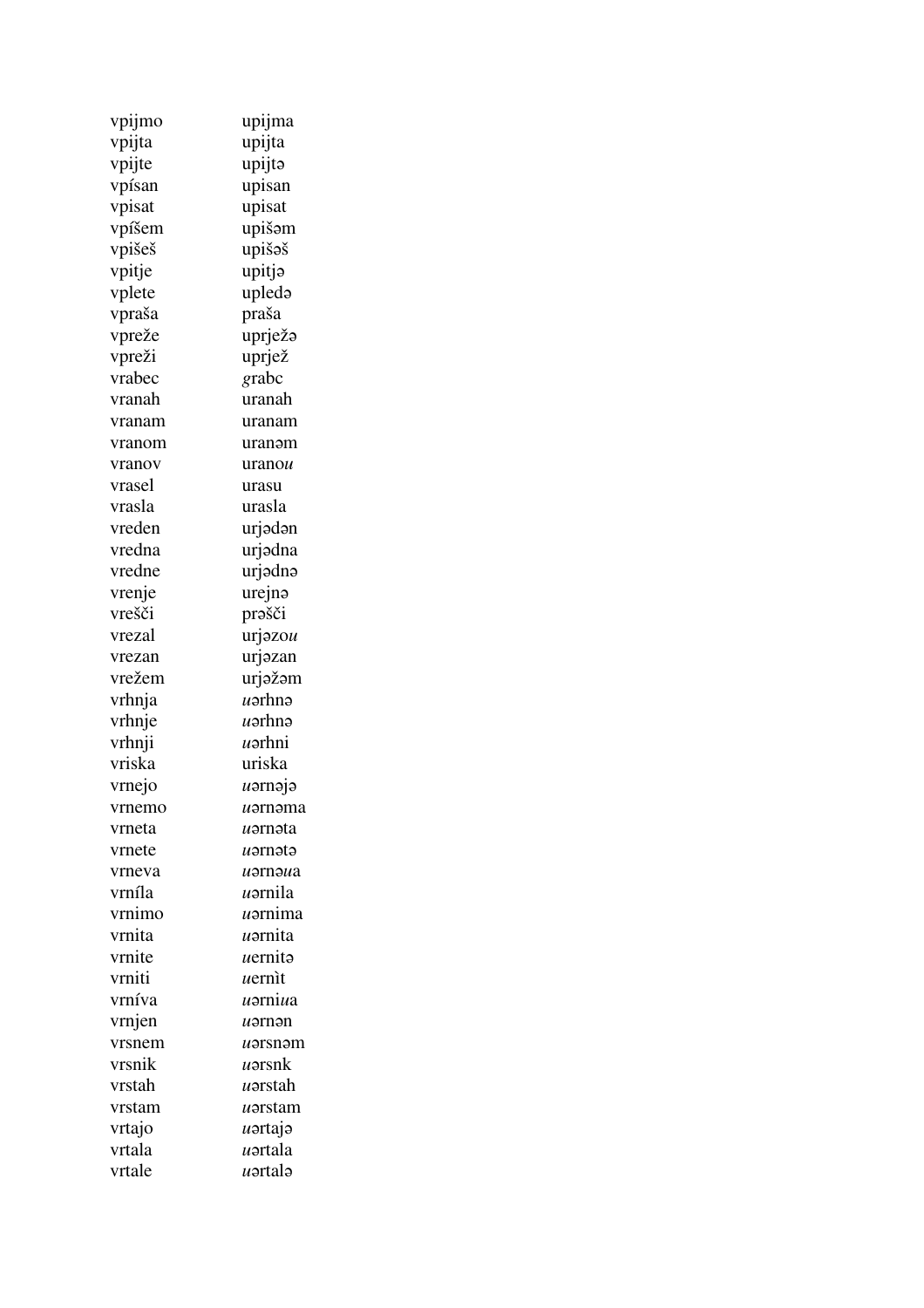| vrtali | uərtal  |
|--------|---------|
| vrtamo | uərtama |
| vrtata | uərtata |
| vrtate | uertatə |
| vrtati | uertat  |
| vrvica | uerca   |
| vrzeli | uerzjal |
| vrzimo | uərzima |
| vrzita | uorzita |
| vrzite | uərzitə |
| vrziva | uərziua |
| vržejo | uəržəjə |
| vržemo | uəržəma |
| vržena | uəržəna |
| vsadil | usadu   |
| vsadim | usadim  |
| vsadiš | usadiš  |
| vsakem | usakmu  |
| vsakič | usakart |
| vsedel | usjedu  |
| vsedeš | usjedaš |
| vsedla | usjedla |
| vsedli | usjedli |
| vseeno | usaadna |
| vsejaj | usej    |
| vsejem | usejam  |
| vsekaj | usjac   |
| vsekal | usjəku  |
| vsekam | usjəčəm |
| vsekan | usjəčən |
| vselil | uselu   |
| vselim | usjelm  |
| vseliš | usjelš  |
| vsilim | usilm   |
| vsiliš | usilš   |
| vsi(e) | usi(e)  |
| vsrkaj | usrki   |
| vsrkal | usrkou  |
| vsrkam | usrkam  |
| vsrkaš | usərkaš |
| vstala | ustála  |
| vstale | ustálə  |
| vstali | ustál   |
| vstalo | ustála  |
| vstane | ustánə  |
| vstani | ustàn   |
| vstati | ustát   |
| vsujem | usuajam |
| vsujte | usuojto |
| vsuval | usùuou  |
|        |         |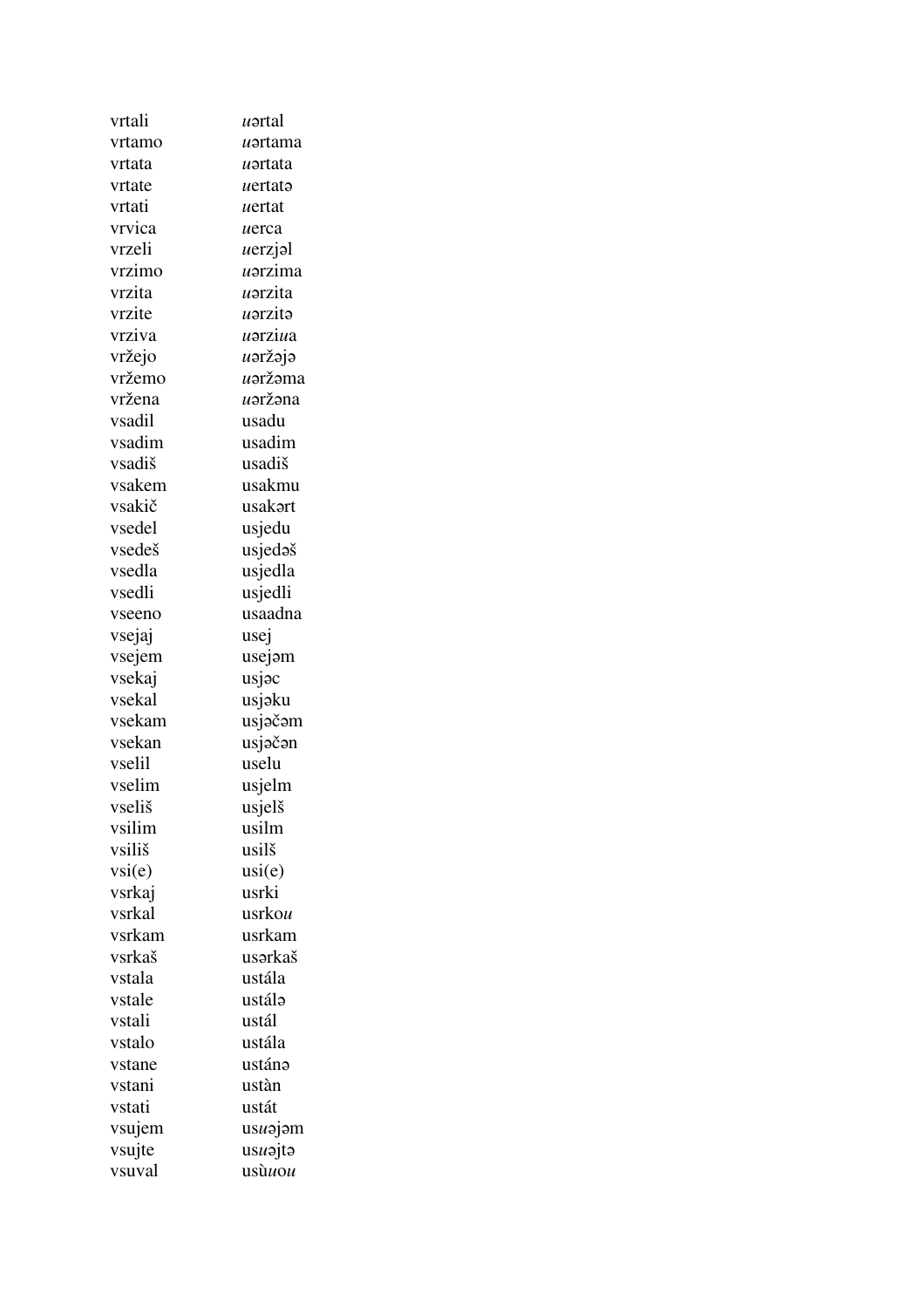| všiješ  | ušijəš         |
|---------|----------------|
| všteje  | uštejə         |
| vštela  | uštjəla        |
| všteli  | uštjal         |
| vštelo  | uštjəla        |
| všteta  | uštjəta        |
| vštete  | uštjata        |
| všteti  | uštjat         |
| všteto  | uštjəta        |
| všteva  | uštjaua        |
| vštric  | uštric         |
| vštuli  | uštul          |
| vtakne  | utaknə         |
| vtakni  | utəkn          |
| vtikaj  | utiki          |
| vtikal  | utikou         |
| vtikam  | utikam         |
| vtikaš  | utikaš         |
| vtikat  | utikat         |
| vtopil  | utapu          |
| vtrgal  | utrgou         |
| vzamem  | uzaməm         |
| vzameš  | uzaməš         |
| vzdrži! | zdərž!         |
| vzdrží  | zdərži         |
| vzetem  | uzjetmu        |
| vzetih  | uzjetih        |
| vzetim  | uzjetm         |
| vzhaja  | ushaja         |
| vzidaj  | uzidi          |
| vzidal  | uzidou         |
| vzidam  | uzidam         |
| vzidan  | uzidan         |
| vzidaš  | uzidaš         |
| vzredi  | zredi          |
| vžagal  | užagou         |
| vžgala  | užgala         |
| vžgale  | užgalə         |
| vžgali  | užgal          |
| vžgati  | užgat          |
| vžgejo  | užgeja         |
| vžgemo  | užgema         |
| vžgeta  | užgeta         |
| vžgite  | užgitə         |
| vžigal  | užigou         |
| vžigam  | užigam         |
| vžigaš  | užigaš         |
| vžitek  | užitk          |
| vživaj  | užiui          |
| vžival  | uži <i>uou</i> |